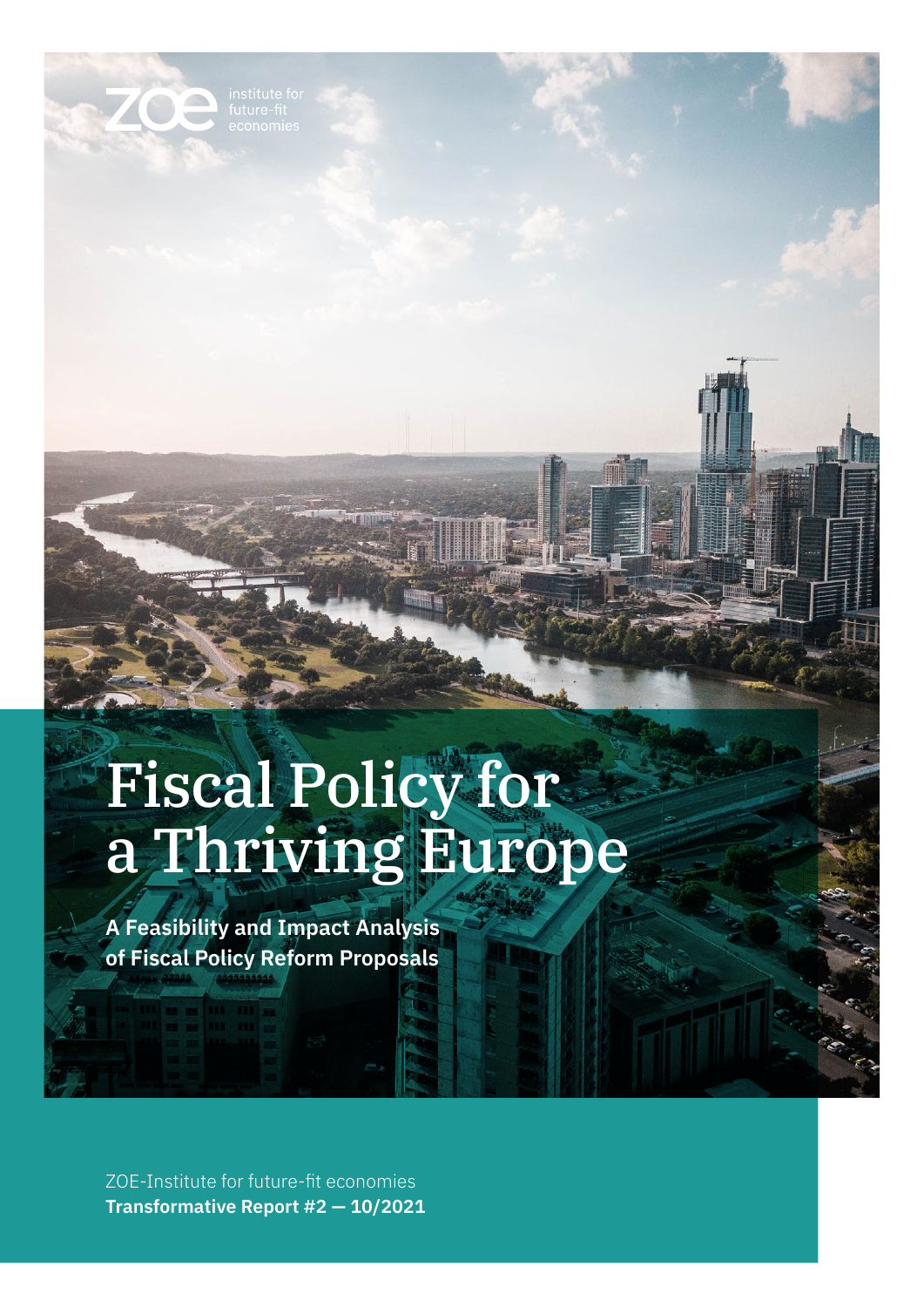## **Imprint**

#### **Authors**

Jakob Hafele, Lukas Bertram, Lydia Korinek, Feridun Temory, Jonathan Barth

**Editors** Elizabeth Dirth, Zoe Elsner

### **Please cite as**

Hafele, J., Bertram, L., Korinek, L., Temory, F., Dirth, E., & Barth, J. (2021): Fiscal Policy for a Thriving Europe: Feasibility and Impact Analysis of Fiscal Policy Reform Proposals. ZOE-Institute for Future-fit Economies: Cologne.

#### **Transparency**

The financial support of the MAVA Foundation is greatly appreciated.

**Layout and design concept** [Drees+Riggers](http://www.drees-riggers.de)

## **Cover photo**

Jeremy Banks / unsplash.com

#### **Copyright**

[©ZOE-Institute for future-fit economies](https://zoe-institut.de/), 2021

The views expressed in this document are those of the authors and do not represent the official position of ZOE-Institute for future-fit economies. This publication and its contents may be reproduced as long as the reference source is cited.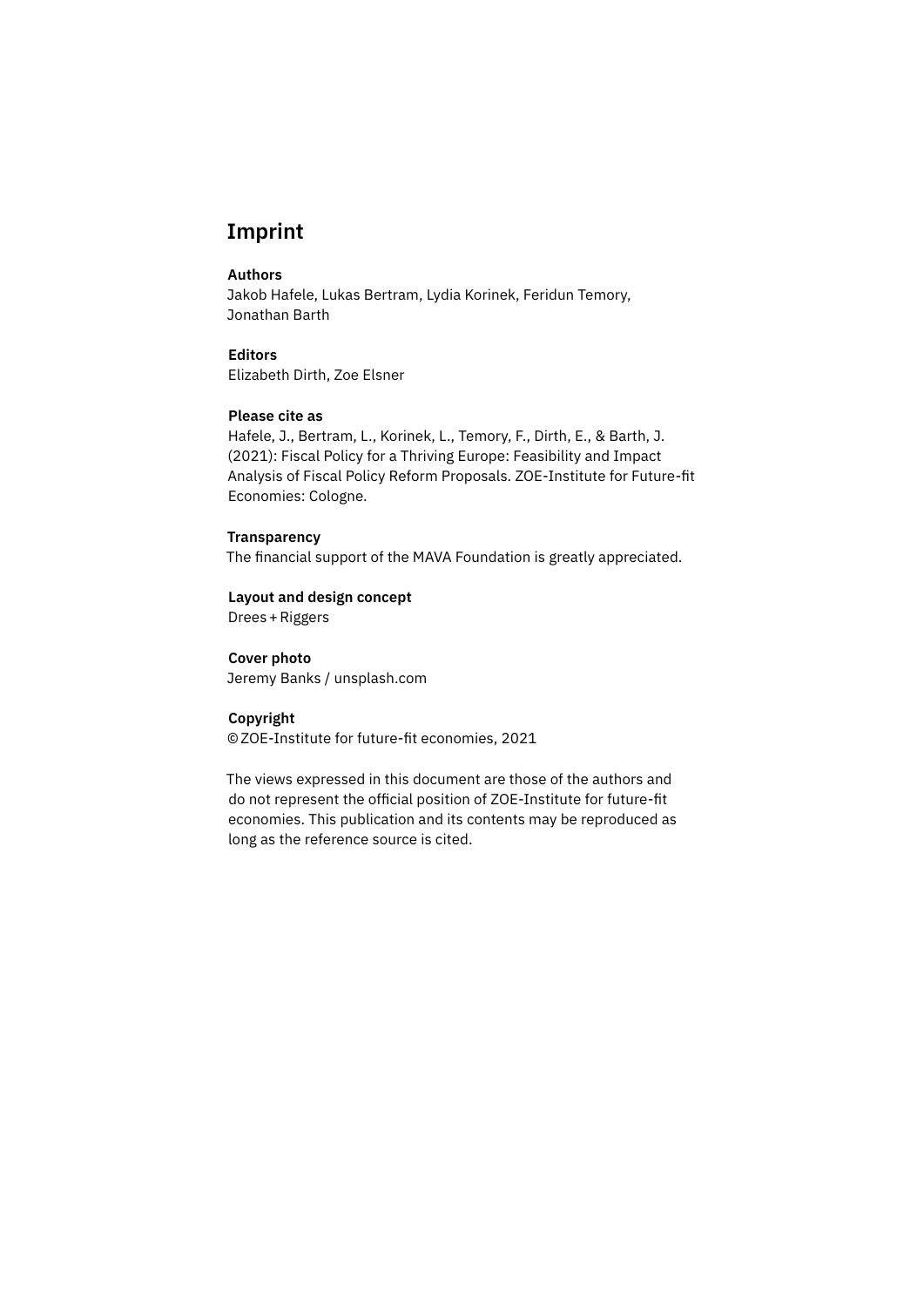# **Content**

|                                                                                                                                                                                                                                | -5 |
|--------------------------------------------------------------------------------------------------------------------------------------------------------------------------------------------------------------------------------|----|
| $\overline{\phantom{a}}$ 6<br>2. Current fiscal framework                                                                                                                                                                      |    |
| 2.1 The Maastricht Treaty on debt and deficit rules - 3                                                                                                                                                                        |    |
| 2.2 Two arms of the Stability and Growth Pact (SGP) - 8                                                                                                                                                                        |    |
| 2.3 Fiscal Compact - 3 Page 2.3 Fiscal Compact - 3 Page 2.3 Fiscal Compact - 3 Page 2.3 Page 2.3 Page 2.5 Page 2.5 Page 2.5 Page 2.5 Page 2.5 Page 2.5 Page 2.5 Page 2.5 Page 2.5 Page 2.5 Page 2.5 Page 2.5 Page 2.5 Page 2.5 |    |
| 2.4 Interpretive guidance on the SGP <b>CONFIDENT</b> 2.4 Interpretive guidance on the SGP                                                                                                                                     |    |
| $\overline{\phantom{a}}$ 10<br>3. The need for reforms                                                                                                                                                                         |    |
| 3.1 Inability to deal with economic crises properly <b>Allectron 20</b> 10                                                                                                                                                     |    |
| 3.2 Threat to the stability of the EU - 22                                                                                                                                                                                     |    |
| 3.3 Inadequacy to tackle the climate and ecological crisis <b>Summary 12</b>                                                                                                                                                   |    |
| 3.4 Lack of flexibility to react to interest rate changes <b>Allective Contract 12</b>                                                                                                                                         |    |
| 4. Feasibility & Impact Analysis - 23                                                                                                                                                                                          |    |
| 4.1 Methodology 23                                                                                                                                                                                                             |    |
| 4.2 Reform Proposals 24                                                                                                                                                                                                        |    |
| 4.2.1 Proposals for reforming the EU fiscal framework - 15                                                                                                                                                                     |    |
| Abolishing/adjusting budgetary targets --------------------------------- 15                                                                                                                                                    |    |
| Excluding certain expenditures from deficit rule - 16                                                                                                                                                                          |    |
| Fiscal Union 27                                                                                                                                                                                                                |    |
| Reforming escape clauses <b>Manual According to the 18</b>                                                                                                                                                                     |    |
| Reforming investment clause <b>Constant Constant Constant Constant Constant Constant</b>                                                                                                                                       |    |
| Replacing debt rule with national medium-term debt targets 20                                                                                                                                                                  |    |
| Replacing fiscal rules with fiscal standards - 21                                                                                                                                                                              |    |
| Replacing deficit rule with expenditure rule <b>contains the contract of 22</b>                                                                                                                                                |    |
| 4.2.2 Proposals for circumventing the EU fiscal framework -- 23                                                                                                                                                                |    |
| Increasing EU revenues <b>Constant Construct Constant Constant Constant Constant Constant Constant Constant Const</b>                                                                                                          |    |
| Special purpose vehicle <b>Construction</b> 24                                                                                                                                                                                 |    |
| Making Next Generation EU (NGEU) permanent ------------------ 25                                                                                                                                                               |    |
| 4.2.3 Technical amendments <b>CONSCRIPTION</b> 26                                                                                                                                                                              |    |
|                                                                                                                                                                                                                                |    |
| 4.3 Results 27                                                                                                                                                                                                                 |    |
| 4.3.1 Feasilbility & Impact Analysis of Fiscal Policy                                                                                                                                                                          |    |
| Reform Proposalsts   27                                                                                                                                                                                                        |    |
| 4.3.2 Impact Analysis <u>- 28</u>                                                                                                                                                                                              |    |
| 4.3.2 Feasilbility Analysis <b>Manual Accord Paradent Contract 29</b>                                                                                                                                                          |    |
|                                                                                                                                                                                                                                |    |
| 6. Conclusion — 31                                                                                                                                                                                                             |    |
| References 22                                                                                                                                                                                                                  |    |
| Annex ——                                                                                                                                                                                                                       |    |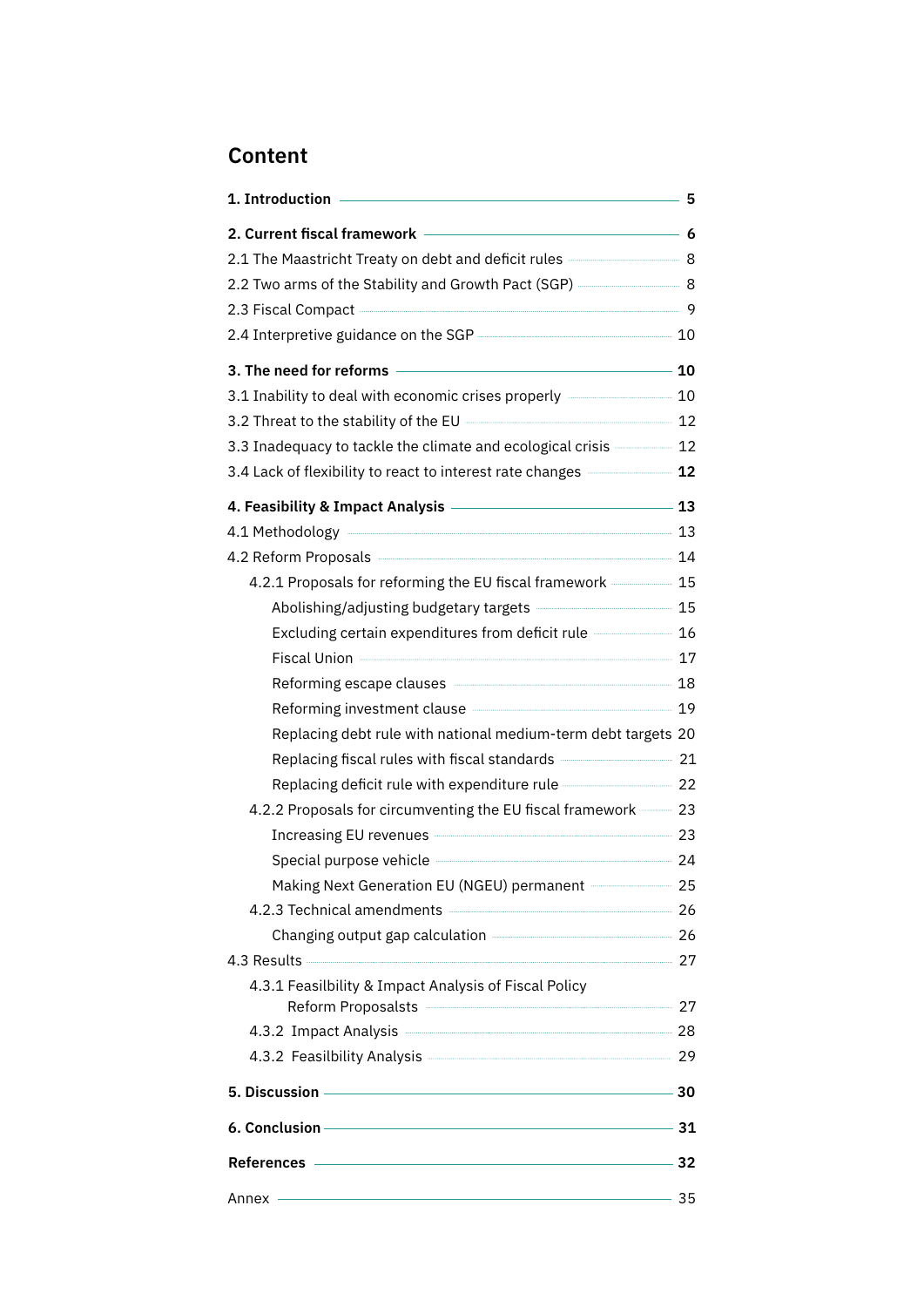# Fiscal Policy for a Thriving Europe

# **Feasibility and Impact Analysis of Fiscal Policy Reform Proposals**

# **Executive summary**

The current EU fiscal framework is not fit for purpose to cope with today's challenges: unprecedented levels of investments are needed to achieve environmental, societal, and economic goals and for a sustainable recovery after the COVID pandemic. Public funding plays an important role to navigate through this transition and build resilient societies. However, the fiscal flexibility of Member States is constrained by the EU governance framework, which requires EU governments to adhere to strict fiscal rules.

After the 2008 financial crisis, austerity policies in the EU led to a double-dip recession, the EU economy recovered much slower than others, unemployment rose massively in many parts of Europe and triggered the euro crisis. Austerity measures have contributed to anti-EU sentiment and enabled populist sentiments and movements to rise. The risk of instability and divergence of Member States through austerity must now be avoided.

The political momentum for reforming the EU fiscal framework is larger than ever. In this lively and critical debate, many reform proposals have been put forward, however, reform proposals tend not to be responsive to the political sensitivities and the technical feasibility at the same time.

This report fills a gap as it provides a structured overview of the reform proposals for the EU fiscal framework and a comprehensive assessment of their feasibility and impact. It assesses the political feasibility of the reform proposals, identifies what changes in EU legislation would be required to implement the proposals and highlights the administrative hurdles that implementation could entail. In addition, the proposals are also assessed in terms of the potential additional fiscal flexibility they would generate and whether the proposals are tied to green and social objectives as well as investment.

By comparing the different goals of the proposals and identifying the different parts of the existing regulations targeted by the proposals, the report shows which reform proposals can complement each other and which are mutually exclusive. It thus provides a solid basis for decision-makers to facilitate comparison and discussion of the existing reform proposals.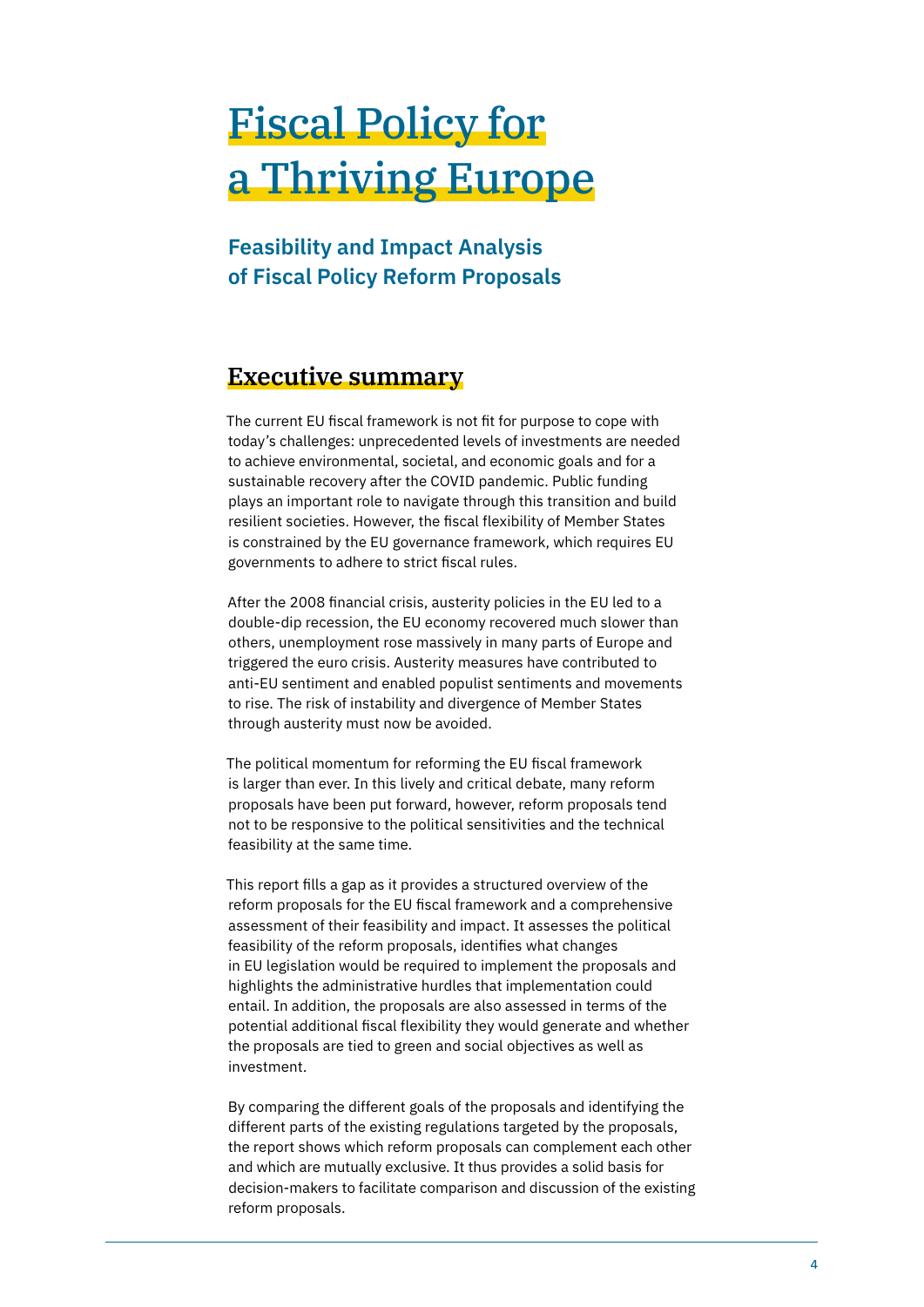# **1. Introduction**

*»And the lessons from the financial crisis should serve as a cautionary tale. At that time, Europe declared victory too soon and we paid the price for that. And we will not repeat the same mistake.«* 

**Ursula von der Leyen**, President of the European Commission, September 20211

The European Union (EU) is currently facing unprecedented challenges: The average global temperature is steadily rising<sup>2</sup> and the loss of biodiversity has accelerated in recent years<sup>3</sup>. Habitat destruction, overexploitation, pollution, and climate change are putting pressure on our ecosystems, with devastating consequences for freshwater, air quality, and crops4. At the same time, almost all societies in the EU have become more polarised since 20005, which also threatens the stability and health of European democracies. In addition to polarisation, Europe is facing demographic challenges caused by an ageing population and falling birth rates, which could threaten the sustainability of social protection systems in the EU6.

Against this backdrop, the consequences of the COVID-19 crisis still remain centre-stage in the EU. The economic effects of the pandemic have exacerbated pre-existing socio-economic differences between the Member States and could lead to lasting divergences in the future7. The pandemic has also highlighted how underfunding of public health systems<sup>8</sup> has led to inadequate preparedness and has revealed gaps in the resilience of our societies and economies.

Public funding**1** has an essential role to play in addressing these challenges and building resilient economies and societies. Europe is now at a crucial juncture in history to bridge massive funding gaps to achieve social, environmental, and economic goals. However, Member States' ability to close those gaps is currently constrained by the EU's economic governance framework. The EU economic governance framework consists of strict fiscal rules that oblige EU governments to limit their debt levels and maintain balanced budgets. With the activation of the general escape clause in the outbreak of the pandemic, these rules were temporarily suspended. When the EU moves back to its normal fiscal framework with the deactivation of the clause<sup>9</sup> in 2023, fiscal consolidation in many EU Member States could be triggered. This poses a risk for the stability of the EU, as fiscal consolidation and austerity are drivers of the

**1** Public funding comprises public spending and public investments. Public spending refers to the acquisition of goods and provision of services for current use while public investment acquires goods and services for future use.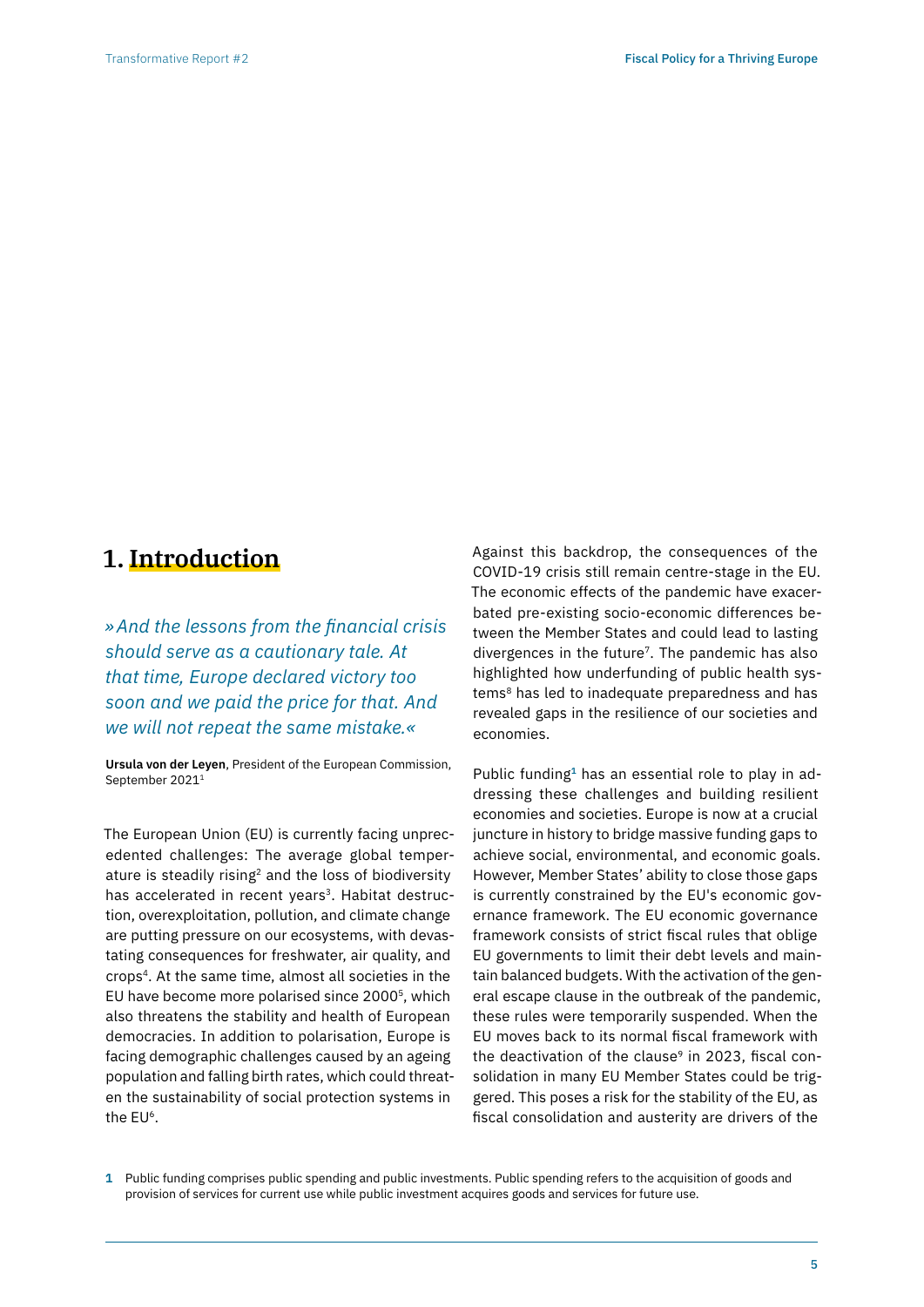success of anti-EU populist movements. In the United Kingdom it even provided the foundation for Brexit, as Thiemo Fetzer puts it: *"The EU referendum could have resulted in a Remain victory had it not been for austerity"*10. Hence, it is now the moment to review these rules, not least because *"the risk [of divergence] is stronger if you don't open the debate on the rules"*, as stated by [Commissioner Paolo Gentiloni in](https://www.politico.eu/article/paolo-gentiloni-unchanged-deficit-rules-will-deepen-north-south-divide/) June 2021<sup>11</sup>.

The outbreak of the COVID pandemic, the resulting surge in public debt and the activation of the general escape clause provided strong political momentum for reforms to create fiscal flexibility that now seems greater than ever before. The president of the European Commission, Ursula von der Leyen, recently called for a consensus on potential reforms to the EU fiscal framework: *"The Commission will relaunch the discussion on the Economic Governance Review […]. The aim is to build a consensus on the way forward well in time for 2023"*12. In a recent Centre for Macroeconomics (CFM) survey, more than 95% of experts on the European economy have advocated for a revision of the existing fiscal rules. Further support stems from important players like the French, Italian and Spanish government, and the green party in Germany<sup>13</sup>, the president of the European Central Bank, Christine Lagarde<sup>14</sup>, her predecessor and Italian Prime Minister Mario Draghi<sup>15</sup>, EU Commissioner for Economy Paolo Gentiloni<sup>16</sup>, the European Fiscal Board<sup>17</sup> and the IMF<sup>18</sup>.

The lively debate about the current EU fiscal framework has put forward many reform proposals for increasing fiscal flexibility in the EU, which has further intensified the discussion. However, the proposals are all very different in terms of their goals and tackle very different parts of the existing rules. Some proposals are complementary, and others are alternatives to one another. What is missing in this debate so far is a clear structuring of all the proposals as well as a comprehensive analysis of whether they are politically and legally feasible or not. To fill this gap, this report provides a structured analysis of the feasibility of the main fiscal policy reform proposals. To offer a solid basis for comparison of the proposals, the expected impact of all proposals is assessed as well. The analysis is intended to provide a basis analysis for decision-makers to facilitate a comparison and

discussion of the advantages and disadvantages of the existing reform proposals.

In addition to existing EU fiscal rules, EU governments are of course also subject to national budgetary rules, some of which vary considerably in their strictness. This report focuses on the EU fiscal framework, and reforms at the national level are not considered in this study, nor are efforts to create fiscal flexibility through possible national tax increases.

This report is structured as followed: In the following pages, we will first present the current fiscal framework, including an explanation of legislative procedures required to amend the different fiscal rules. Second, we will highlight the need for reform of the current fiscal governance framework at EU level. Next, we will set out the methodological framework for the assessment of the feasibility and impact of fiscal policy reform proposals and presents the results of our analysis. In a fourth step, the report discusses the reform proposals and the way forward. The conclusion wraps up the discussion and provides an outlook.

## **2. Current fiscal framework**

The existing fiscal framework consists of fiscal rules at the EU and national level. At the EU level, the fiscal policy architecture sets a narrow scope for fiscal flexibility for Member States: Member States have committed to a set of common fiscal rules and [min](https://eur-lex.europa.eu/legal-content/EN/TXT/PDF/?uri=CELEX:32011L0085&from=EN)imum requirements for national fiscal governance<sup>19</sup>, as well as to the [coordination of their national budg](https://ec.europa.eu/info/business-economy-euro/economic-and-fiscal-policy-coordination/eu-economic-governance-monitoring-prevention-correction/european-semester_en)etary policies<sup>20</sup>. This chapter provides an overview of the main elements of the EU fiscal framework as well as the rules enshrined in primary and secondary legislation and the legal procedures required for amending them. The EU fiscal architecture consists of a number of different EU legislations, some of which are enshrined in the EU Treaties. Regulations and the interpretive guidance on the rules and procedures have been revised several times, resulting in a complex structure of the EU governance framework. In the diagram below, **Figure 1**, an overview of this architecture is visualised and then core rules are outlined in **Table 1**.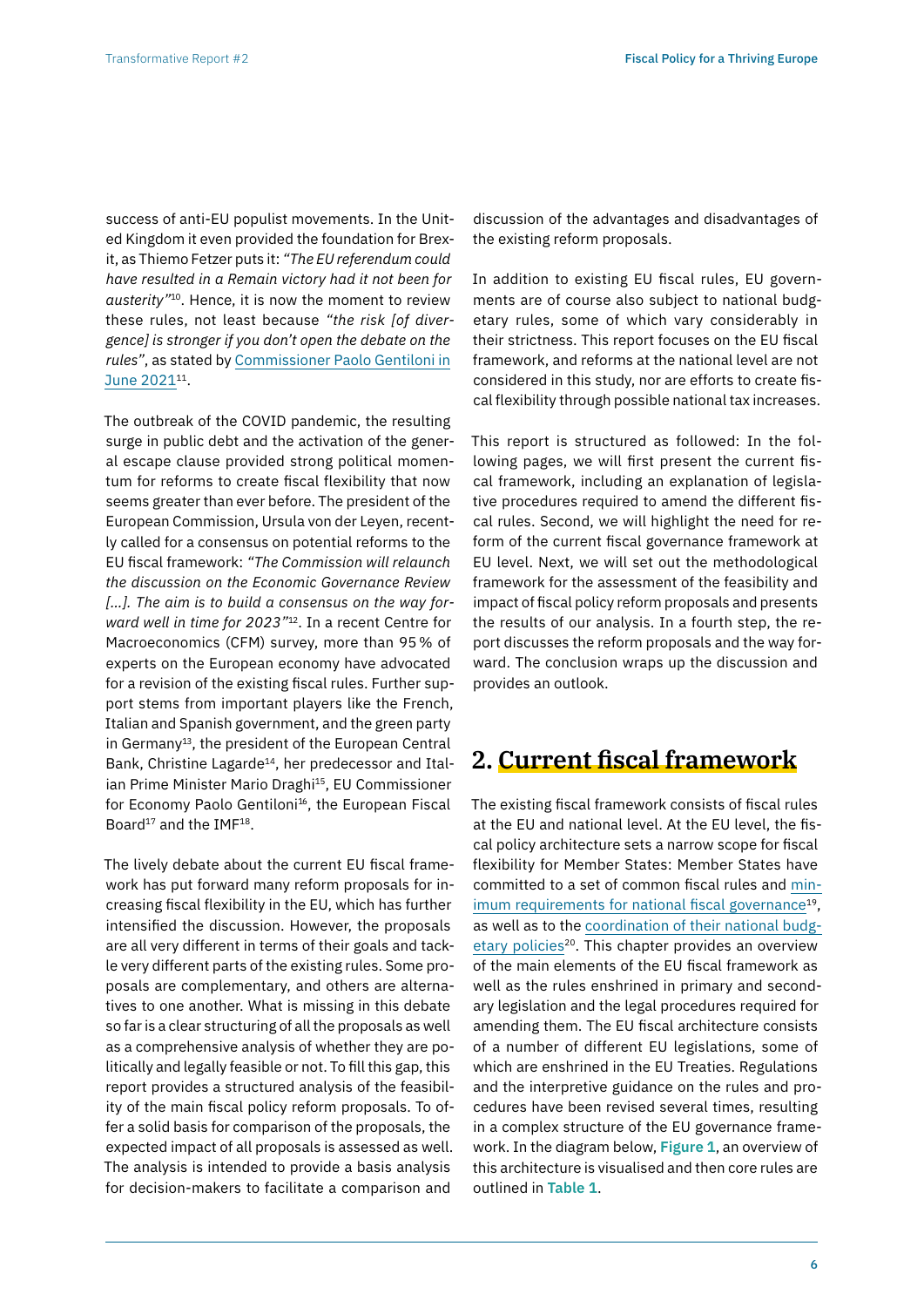

**Figure 1:** *Structure of the European fiscal framework*

The table below outlines five core aspects of the fiscal framework, which are each elaborated in the following subsections.

| Rule                                                                                                           |                                                                                                                                                                                                                                                  | Rule enshrined in |                                                                | Can be amended by                                                  |
|----------------------------------------------------------------------------------------------------------------|--------------------------------------------------------------------------------------------------------------------------------------------------------------------------------------------------------------------------------------------------|-------------------|----------------------------------------------------------------|--------------------------------------------------------------------|
| Debt rule                                                                                                      | National debt cannot be<br>more than 60% of the Gross<br>Domestic Product (GDP)                                                                                                                                                                  |                   | Treaty on the Function-<br>ing of the European<br>Union (TFEU) | Changing Protocol No.<br>12, annexed to the TFEU<br>(see Box 1)    |
| Deficit rule                                                                                                   | A state's budget deficit cannot<br>exceed 3% of the GDP                                                                                                                                                                                          |                   | TFEU                                                           | Changing Protocol No.<br>12, annexed to the TFEU<br>(see Box 1)    |
| Structural deficit<br>rule                                                                                     | Structural deficit cannot be<br>more than $0,5-1$ % of the<br>GDP                                                                                                                                                                                |                   | <b>Fiscal Compact</b><br>(National fiscal rules)               | National legislative or<br>constitutional amend-<br>ment processes |
| Structural budget<br>balance must be<br>higher than the<br>country-specific<br>medium-term<br>objective (MTOs) | MTO must be chosen at<br>or above $-0.5\%$ of GDP or<br>-1 % of GDP for countries<br>with a debt-to-GDP ratio<br>below 60%:<br>If the structural balance is<br>lower than the MTO, it must<br>increase by 0.5 % of GDP per<br>year as a baseline |                   | Stability and Growth<br>Pact (SGP) preventa-<br>tive arm       | Ordinary Legislative<br>Procedure (see Box 3)                      |
| Debt reduction<br>rule in case of<br>debt levels above<br>60% of GDP                                           | The gap between a country's<br>debt level and the 60%<br>reference value needs to be<br>reduced by $\frac{1}{2}$ th yearly                                                                                                                       |                   | SGP corrective arm                                             | Special Legislative<br>Procedure                                   |

**Table 1:** *Overview of the main fiscal rules*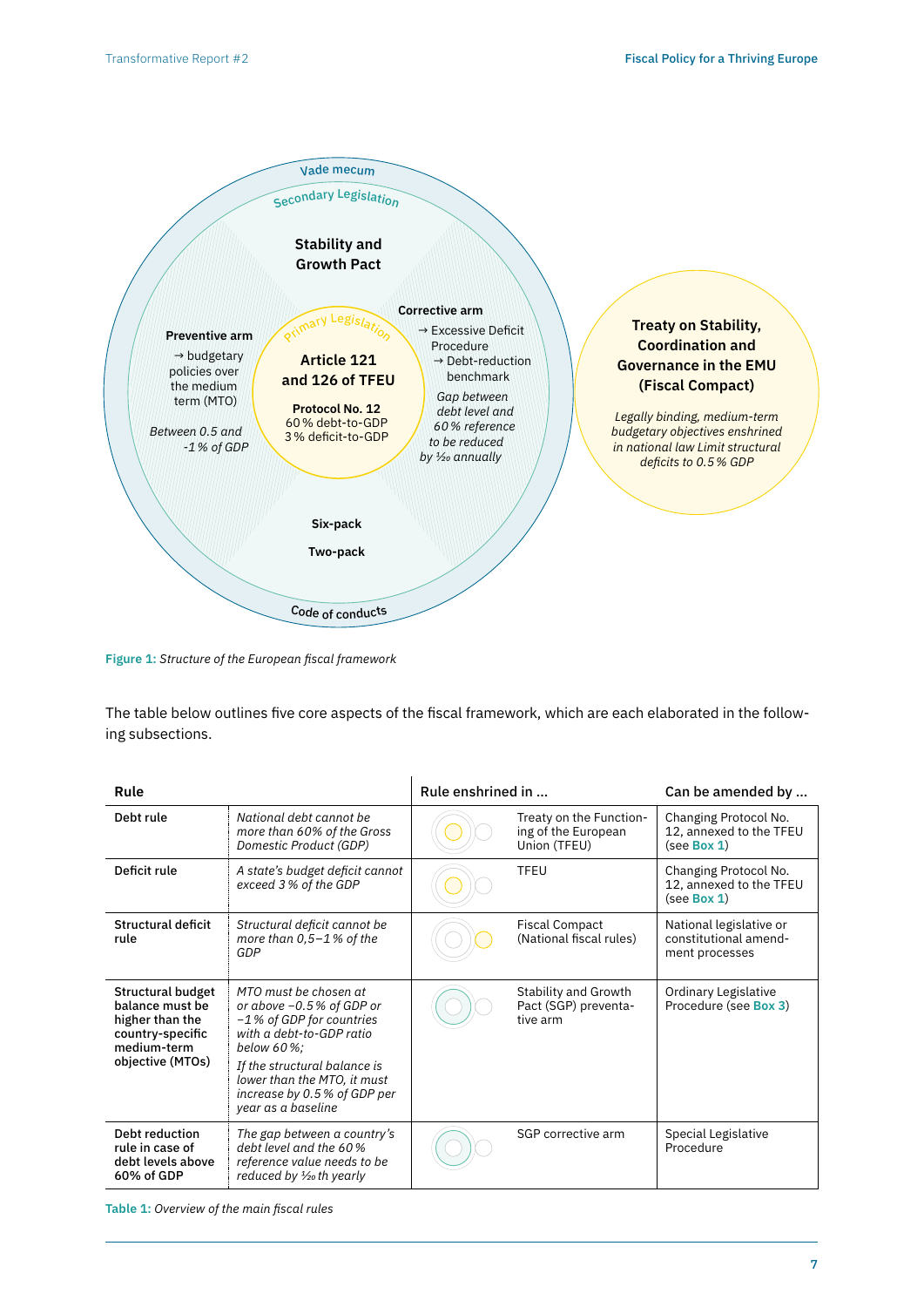# **2.1 The Maastricht Treaty on debt and deficit rules**

Articles 121<sup>21</sup>, 126<sup>22</sup> and [148](https://eur-lex.europa.eu/legal-content/EN/TXT/HTML/?uri=CELEX:12016E148&from=EN)<sup>23</sup> TFEU lay out the foundation for the EU's economic governance framework. The basic rule of EU fiscal policy enshrined in the TFEU is that the Member States shall avoid excessive government deficits<sup>24</sup>. The reference values that specify excessive deficits are set out in [Protocol No 12](https://eur-lex.europa.eu/legal-content/EN/ALL/?uri=CELEX%3A12008M%2FPRO%2F12)25, annexed to the treaties, which are 3% for government deficit and 60% for gross debt in relation to GDP.

# **2.2 Two arms of the Stability and Growth Pact (SGP)**

The Stability and Growth Pact in secondary EU law sets out in more detail how the rules of the treaty shall be implemented:

The **preventative arm** defines the procedures for multilateral budgetary surveillance. It lays down the obligation for the Member States to adhere to the [medium-term objectives \(MTOs\)](https://ec.europa.eu/info/business-economy-euro/economic-and-fiscal-policy-coordination/eu-economic-governance-monitoring-prevention-correction/stability-and-growth-pact/preventive-arm/medium-term-budgetary-objectives-mtos_en)<sup>30</sup> for their budgetary positions of "close to balance or in surplus". The MTO are country-specific and cyclically adjusted and range from −1% of GDP to a structural surplus. If Member States have not achieved their MTO, their structural balance shall be reduced by 0.5% of GDP per year.

The **corrective arm** lays down the conditions under which to apply the excessive deficit procedure<sup>31</sup>. It includes an early warning system and provides recommendations and sanctions when a county has either breached or being at risk of breaching the deficit threshold of 3% of GDP or having a debt level above 60% of GDP. In this case, the gap between a country's debt level and the 60% reference value needs to be reduced by 1/20th annually on average over three years.

The first Economic Governance Package ("Six Pack") of 2011 reformed and amended rules of the SGP. It

## Box 1: **Change of Protocol No 12 of the TFEU**

Changing Protocol No. 12 of the TFEU is governed by Article 126 (14)<sup>26</sup>: "The Council shall, acting unanimously in accordance with a special legislative procedure and after consulting the European Parliament and the European Central Bank, adopt the appropriate provisions which shall then replace the said Protocol". Hence, a Special Legislative Procedure (SLP) is required, specified in Article 289 of the TFEU<sup>27</sup>.

#### Box 2: **Treaty reform**

Treaty revision is governed by Article 48 of the TFEU28. There are two main revision procedures:

- **1. Ordinary revision:** this relates to key changes in relation to the competencies of the EU and requires the convening of an intergovernmental conference to adopt proposals for amendments by consensus ("Convention").
- **2. Simplified revision procedure** allows amendments by unanimous decision of the European Council without making a Convention. A simplified revision procedure can only be applied if the proposal is limited to Part III of TFEU and if the amendment does not increase the EU's competencies.

Both procedures need a unanimous agreement among the Heads of governments of the EU Member States followed by national ratification according to their own constitutional procedures. In both cases, the initiative to change the Treaties may come from Commission, European Parliament (EP), or a Member State<sup>29</sup>.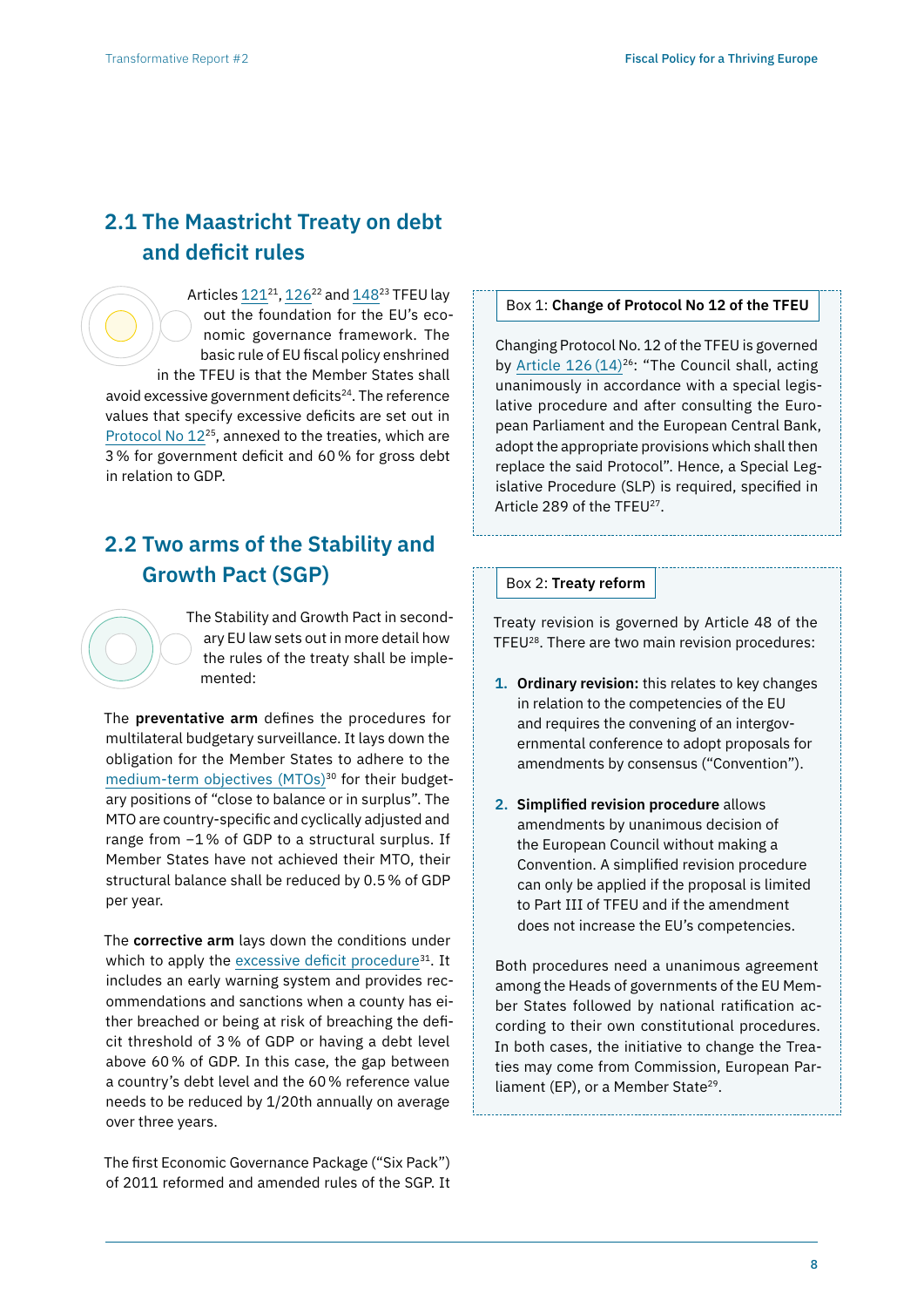enforced budgetary discipline and put a greater emphasis on prevention. A reduction path for excessive debt levels was laid down, the sanction system was tightened and minimum standards for national budget rules were set. In addition, the macroeconomic imbalance procedure was introduced to correct imbalances and enhance fiscal coordination.

The 2011–2012 reforms of economic governance and the fiscal policy framework ("Two Pack") includes two regulations to enhance the monitoring of budgetary policies and strengthen the surveillance of Member States in the euro area.

The Stability and Growth Pact contains **flexibility clauses** that allow for general exemptions from the fiscal rules in case of economic recessions or exceptional events ("general escape clause" and "exceptional events clause"). Similarly, flexibility clauses are intended to encourage structural reforms ("structural reform clause") and investment ("investment clause"). On 23 March 2020, the Council of Economic and Finance Ministers (Ecofin) activated the 'general escape clause' to allow Member States to respond more effectively to the economic consequences of the COVID-19 pandemic. The clause is expected to be deactivated again as of 2023<sup>32</sup>. However, the room for manoeuvre is very small due to tight conditions for the application of the clauses. .

#### Box 3: **Ordinary Legislative Procedure (OLP)**

The OLP is the standard decision-making procedure for passing legislation at the EU level unless the treaties state otherwise. The procedure puts the EP and the Council of the European Union on equal footing. The initiative comes from the European Commission with a legislative proposal (usually for a regulation, directive or decision). The co-legislators must agree to the original proposal or amendments made by the EP or Council. The EP votes by simple majority at first and second readings, and by absolute majority at third reading. In an OLP, the Council usually takes its decisions by qualified majority. However, some decisions also require unanimity, for example when amending the Own Resources Decision.

#### Box 4: **The Council of the European Union**

The Council of the EU is a single legal entity, but it meets in 10 different "configurations", depending on the subject being discussed. The most relevant Council meetings for fiscal policy are the Economic and Financial Affairs Council (Ecofin) meetings. The Ecofin Council is composed of the Ministers of Economy and Finance or Secretaries of State of all Member States.

## **2.3 Fiscal Compact**

The [Treaty on Stability, Coordination](https://eur-lex.europa.eu/legal-content/EN/TXT/?uri=LEGISSUM%3A1403_3)  [and Governance in the Economic and](https://eur-lex.europa.eu/legal-content/EN/TXT/?uri=LEGISSUM%3A1403_3)  [Monetary Union](https://eur-lex.europa.eu/legal-content/EN/TXT/?uri=LEGISSUM%3A1403_3)<sup>33</sup> (Fiscal Compact) complements and tightens these decisions of the 2011-2012 SGP reforms. Notably, it introduced national debt brakes, tightened the deficit procedure, and provided further agreements to improve economic policy coordination. The fiscal compact limits the Member State's structural deficit to 0.5 % of GDP. For countries with a debt-to-GDP ratio significantly below 60%, the structural deficit can run up to 1% of GDP. The Fiscal Treaty is thus

stricter than the SGP for the Member States with high debt ratios or risks to the sustainability of their public finances.

This intergovernmental treaty, which is not part of EU law, is signed by 26 countries has been enshrined in constitutional law in several EU countries. In general, EU law takes precedence and changes in EU secondary law automatically apply to the fiscal compact. However, national legislative amendment processes or constitutional amendment processes are needed to lift national debt brakes.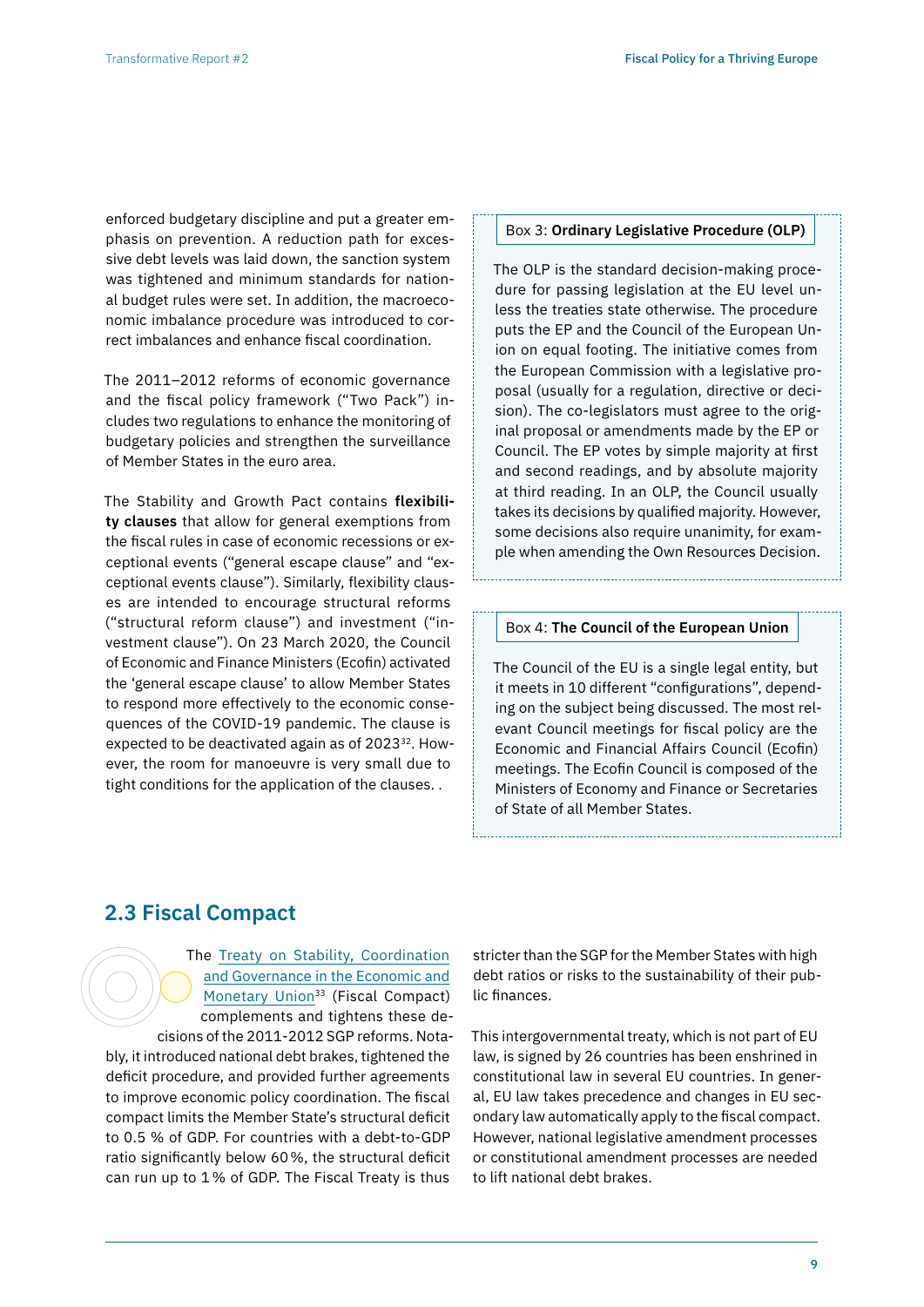# **2.4 Interpretive guidance on the SGP**

The [Code of Conduct of the SGP](https://data.consilium.europa.eu/doc/document/ST-9344-2017-INIT/en/pdf)<sup>34</sup> contains specifications on the implementations of the SGP, among which the specifications on flexibility clarifying the investment clause and structural reform clause and cyclical adjustments.

The [Vade Mecum](https://ec.europa.eu/info/publications/vade-mecum-stability-and-growth-pact-2019-edition_en)<sup>35</sup> is a manual prepared by the European Commission (Directorate-General for Economic and Financial Affairs that sets out procedures and methodologies for the implementation of the SGP. In 2019, the fifth edition was published. Changing interpretive guidance is in the legal scope of the European Commission.

The framework presented thus shows that at the EU level a number of intertwined rules form the fiscal framework. However, it also becomes clear that the EU Treaties themselves offer leeway for changes to the framework. Clarity on this is an essential background for assessing the legal feasibility of the reform proposals.

# **3. The need for reforms**

The EU fiscal framework, outlined above, needs reform as it is not designed for, nor responsive to, the current circumstances and challenges. When the cornerstones of the current framework, the Maastricht treaty and the SGP were designed in the 1990s today's challenges like climate change and the COVID-19 pandemic had not been foreseen. We now know that in its current form it hinders Member States to react properly to economic crises, limits the ability of the EU to deal with the climate and wider ecological crisis, lacks the flexibility to react to changing interest rates and ultimately threatens the stability of the EU in its current form.

# **3.1 Inability to deal with economic crises properly**

We know today that the fiscal rules of the EU limited the abilities of Member States to bounce back from the 2008 crisis. The procyclical nature of the rules allows the Member States to invest in upswings but prescribes consolidation in downswings and crises<sup>36</sup>. Not taking into account the positive effects of public funding through the multiplier effect**2** and taking away the opportunity to sufficiently invest after the 2008 crisis had severe consequences. Compared to the US, which recovered from the crisis quickly by considerably investing in the economy after the financial crisis, the EU didn't recover as well. Instead of bouncing back fast, it saw a double-dip recession caused by the lack of investment (see **Figure 2**).

After the 2008 crisis, unemployment soared as a consequence of austerity as many jobs were cut back $37$ . Since this was particularly striking in the southern Member States like Greece and Spain, a dramatic divergence among the EU member states occurred. For the timeframe from 2005 to 2020, **Figure 3** presents the monthly unemployment rates in some EU Member States as well as the EU average. This graph shows that these EU countries had similar unemployment rates before the financial crisis in 2008. As a result of the austerity that followed the financial crisis and the euro crisis, unemployment rates have diverged dramatically, with Spain's and Greece's unemployment rate temporarily exceeding 25 %<sup>38</sup>.

Austerity measures have not only exacerbated socioeconomic inequalities in Europe but also contributed to the underfunding of healthcare systems<sup>39</sup>, leading to a large number of deaths that could have been prevented<sup>40</sup>. The consequences of this have been felt throughout the pandemic not only because we were not adequately prepared for such an event, but also our systems were not resilient enough to deal with it. Much of the suffering and tragedy of the pandemic could have been prevented if public funds had addressed these gaps in advance.

**2** The fiscal multiplier describes the effect of government spending on national economic output. While government spending initially decreases the budget balance, a resulting increase in economic output can increase the budget balance, e.g. through higher tax revenues.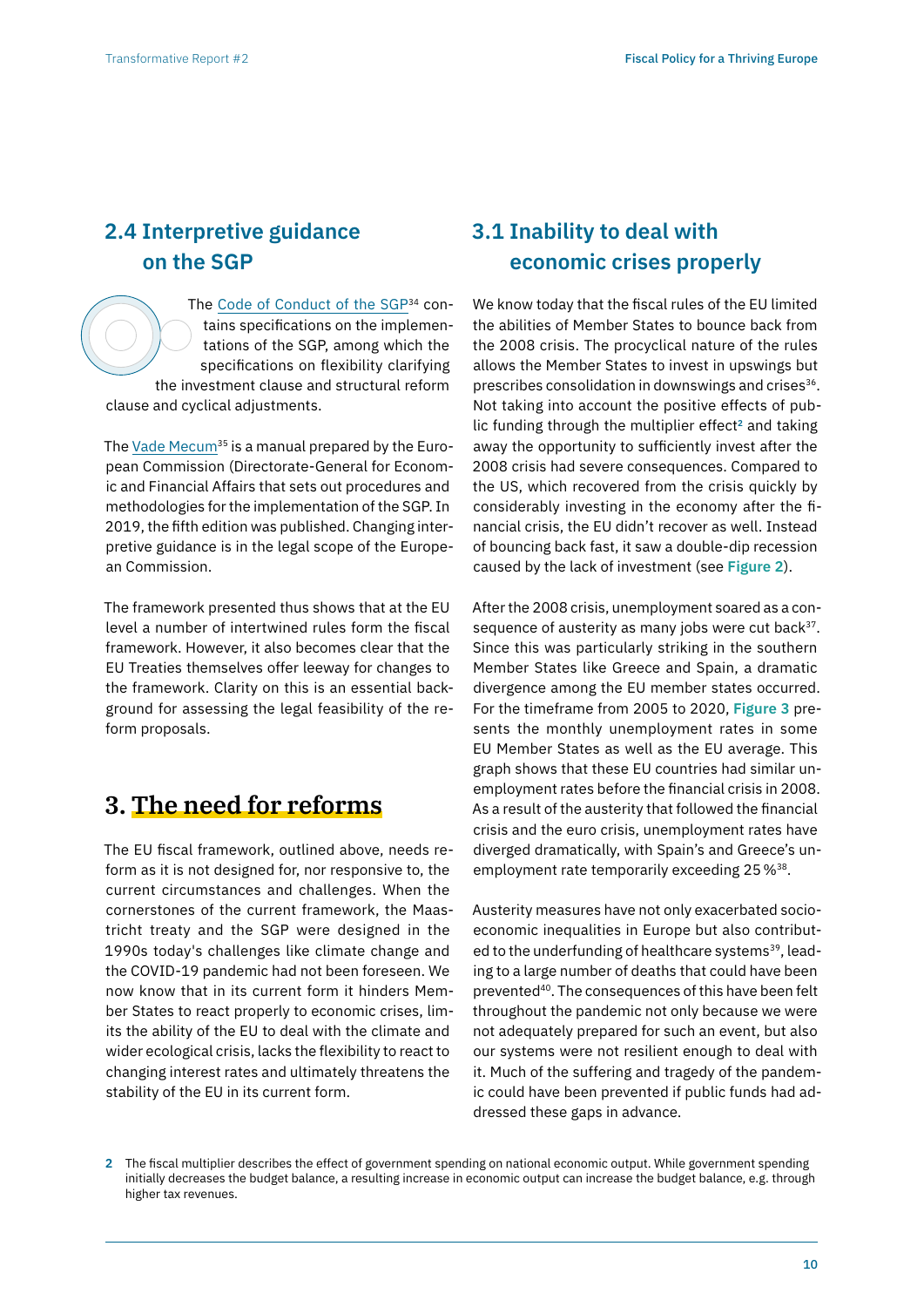

## **GDP USA vs EU (Trillions, constant 2010 US\$)**

**Figure 2:** *GDP of the US and the EU compared. Source: World Bank Open Data*



# **Unemployment Rate EU (%)**

**Figure 3:** *Unemployment Rate in the EU and several Member States. Source: EUROSTAT*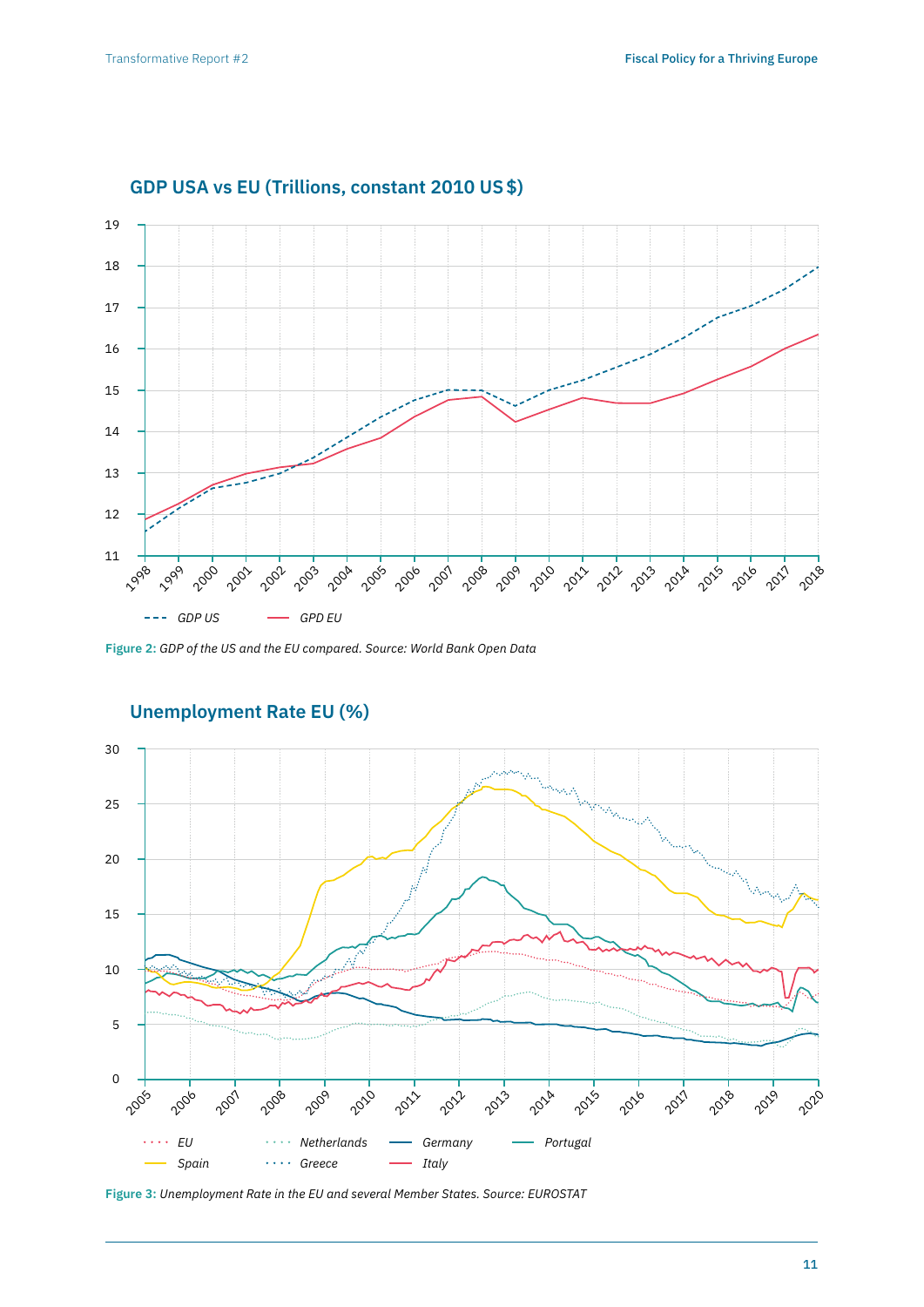Social polarisation as a consequence of high unemployment rates<sup>41</sup> is not just a challenge in its own right, it is also a threat to citizen support and connection to the EU. Many anti-EU populist narratives and movements have been built up and strengthened as a reaction to the social challenges caused by austerity<sup>42</sup>.

# **3.2 Threat to the stability of the EU**

The inability of the current EU fiscal framework to deal with economic crises had devastating consequences that were felt by EU citizens in their everyday lives. It is therefore not surprising that anti-EU sentiments and support for populist parties have increased as a consequence of austerity<sup>43</sup>. Austerity measures induced political crises, for example in Greece44. The scenario looms that another wave of austerity could destabilise the EU. There is evidence, for example, that austerity policies were the breeding ground for Brexit, which might not have happened without austerity<sup>45</sup>. Thus, if the rules are not reformed and the current fiscal framework is not strengthened again after the suspension of the general escape clause in 2023, there is a significant risk of divergence between the Member States as austerity policies pose a serious threat to EU cohesion.

# **3.3 Inadequacy to tackle the climate and ecological crisis**

By imposing austerity, tight fiscal rules have not only led to devastating consequences and worrying anti-EU sentiments in the past, but they are also not suitable to cope with future challenges. The transformation of the EU economy to a climate-neutral economy, the green and just transition and digitalisation require large-scale investments. The additional investments required to achieve the current climate and environmental policy goals of the EU for 2030 amount to  $\epsilon$  470 bn per year<sup>46</sup>. And this only refers to investment needs for climate and environmental goals. The number of additional investment requirements is even higher when considering the multi-

ple other challenges that the EU is currently facing. While a large share of this will have to be covered by the private sector, the share covered by the public sector is estimated to be around 20–25% according to Bruegel<sup>47</sup> and 28% according to the European Investment Bank (EIB)48.

The role of the public sector is especially important where the market does not provide sufficient investments. Many necessary investments for the green transition lack a business case, for example because renewable energy is not cheap enough yet. A McKinsey report has estimated that until 2030, 60% of necessary investments do not have a business case with the share decreasing to 36% in the timeframe from 2030 to 2040<sup>49</sup>. However, since these investments are nonetheless indispensable for the green transition, the public sector will need to step in and provide the investments that the market fails to generate. With its strict fiscal rules, the current EU fiscal framework prevents the public sector from fulfilling this crucial role.

# **3.4 Lack of flexibility to react to interest rate changes**

Another aspect where the fiscal framework of the EU is no longer fit for the current circumstances is the neglect of the level of interest rates. Refinancing costs depict a crucial element of fiscal sustainability which is why a well-designed fiscal framework should take into account the level of interest rates. To stabilise the overall refinancing costs over time, fiscal flexibility for the Member States should be higher in a low-interest environment than in a high-interest environment.

To sum up, the current EU fiscal framework fails to react properly to economic crises, limits the ability of the EU to deal with the climate and wider ecological crisis, lacks the flexibility to react to changing interest rates and ultimately threatens the stability of the EU in its current form. A reform of the current fiscal framework of the EU is therefore urgently needed. The next chapter summarises and structures the currently discussed reform proposals and assesses them in terms of feasibility and impact.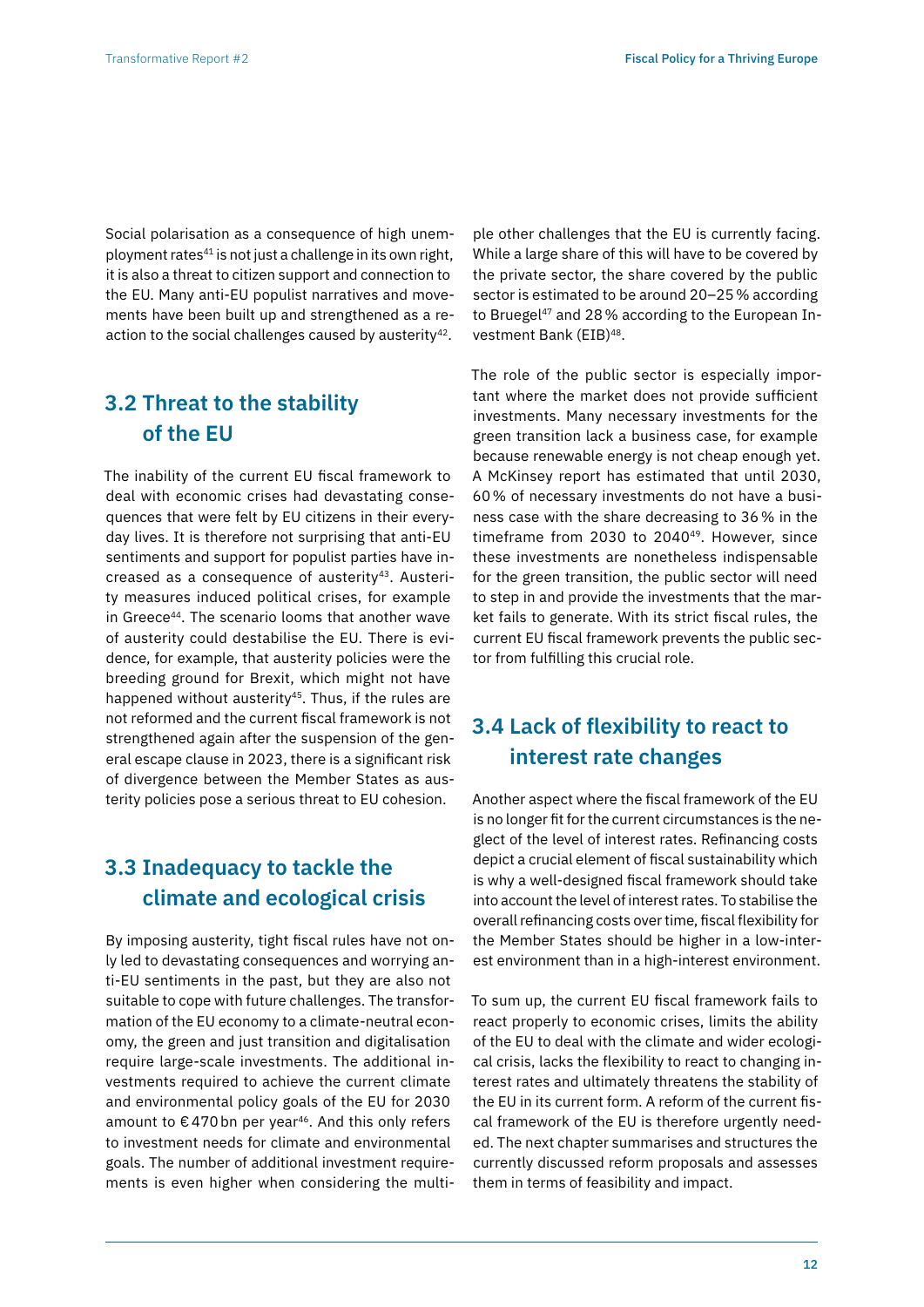# **4. Feasibility & Impact Analysis**

Against the backdrop of massive investment needs and the EU's outdated fiscal framework, many reform proposals have been put forward**3**. We investigated 29 reform proposals that either suggest changes to the current fiscal framework or ways for circumvention. We were able to synthesise the examined proposals into a set of twelve reform proposals that reflect the full spectrum of the current debate and which we discuss in this report. We classified the proposals into three categories: **a)** Proposals that intend to reform the current EU fiscal framework, **b)** proposals that intend to circumvent the current EU fiscal framework by generating fiscal flexibility without changing fiscal rules, and **c)** technical amendments to the current framework that allow for more fiscal flexibility. To assess their feasibility and impact, we have developed a corresponding methodology, which is presented in this chapter.

Proposals that circumvent the fiscal framework do not offer solutions to reform the fiscal rules. Due to their popularity in the current debate on the reform of the EU governance framework, we also take them up in our analysis and assess them according to the same method. This is mainly to consider these proposals as complementary measures to reforms.

# **4.1 Methodology**

The proposals are evaluated against a total of seven criteria, with each criterion being ranked on a scale of 1-5. The higher the score, the greater the feasibility or impact of the reform proposal. To reflect their respective importance, we have weighted the criteria differently. The feasibility criteria and the impact criteria both add up to 1. The respective weighting is discussed below in the explanation of each criterion. The assessments are based on secondary research and expert meetings with civil society organisations and European Commission staff. The [background](https://zoe-institut.de/en/publication/an-analysis-of-the-feasibility-and-impact-of-proposals-for-reforming-fiscal-policy-in-the-eu/)  [document on feasibility and impact scores](https://zoe-institut.de/en/publication/an-analysis-of-the-feasibility-and-impact-of-proposals-for-reforming-fiscal-policy-in-the-eu/) provides details on how each assessment was arrived at.

## **Assessment of the feasibility of reform proposals**

To assess the feasibility of the reform proposals, we consider two dimensions: The popularity of the reform proposal on a **political level** as well as the feasibility on a **technical level**, including an evaluation of the decision-making process and administrative changes required for the implementation of the proposal. In the weighting both dimensions, the political and the technical, are considered equally important with 0.5 points each, and thus add up to 1.

The political dimension consists of two criteria: **1)** the uptake of the reform proposal in the **public debate**  and **2)** its **political support**. The first criterion considers the coverage of the proposals in the political debate and media. The higher the coverage, the higher the political feasibility. Here, both EU level and national level debates are considered, with EU level debates inducing a higher score than national level debates. A high ranking on the 1–5 scale indicates that the proposal is frequently picked up by media and extensively discussed in the public debate. However, it is important to note that low political debate, and hence a low politicization of the proposals, could also mean less political resistance to implement the reform proposals. For this reason, we weight this criterion only weakly, with 0.1 out of 0.5. Nevertheless, especially for more fundamental changes of the fiscal rules public support is needed which is why media coverage is important.

The second criterion within the political dimension assesses the support for or the opposition to the reform proposal of key decision-makers at the national as well as EU level. The higher the support and the lower the political opposition, the higher the political feasibility. Not only support but also the assessment of resistance is particularly important, as una-

**<sup>3</sup>** There are possibilities at national level to increase fiscal flexibility, especially for environmental concerns, notably by levying environmental taxes or abolishing fossil fuel subsidies. However, as discussed at the outset, this analysis focuses only on reforms of the EU fiscal framework, including ways to circumvent them.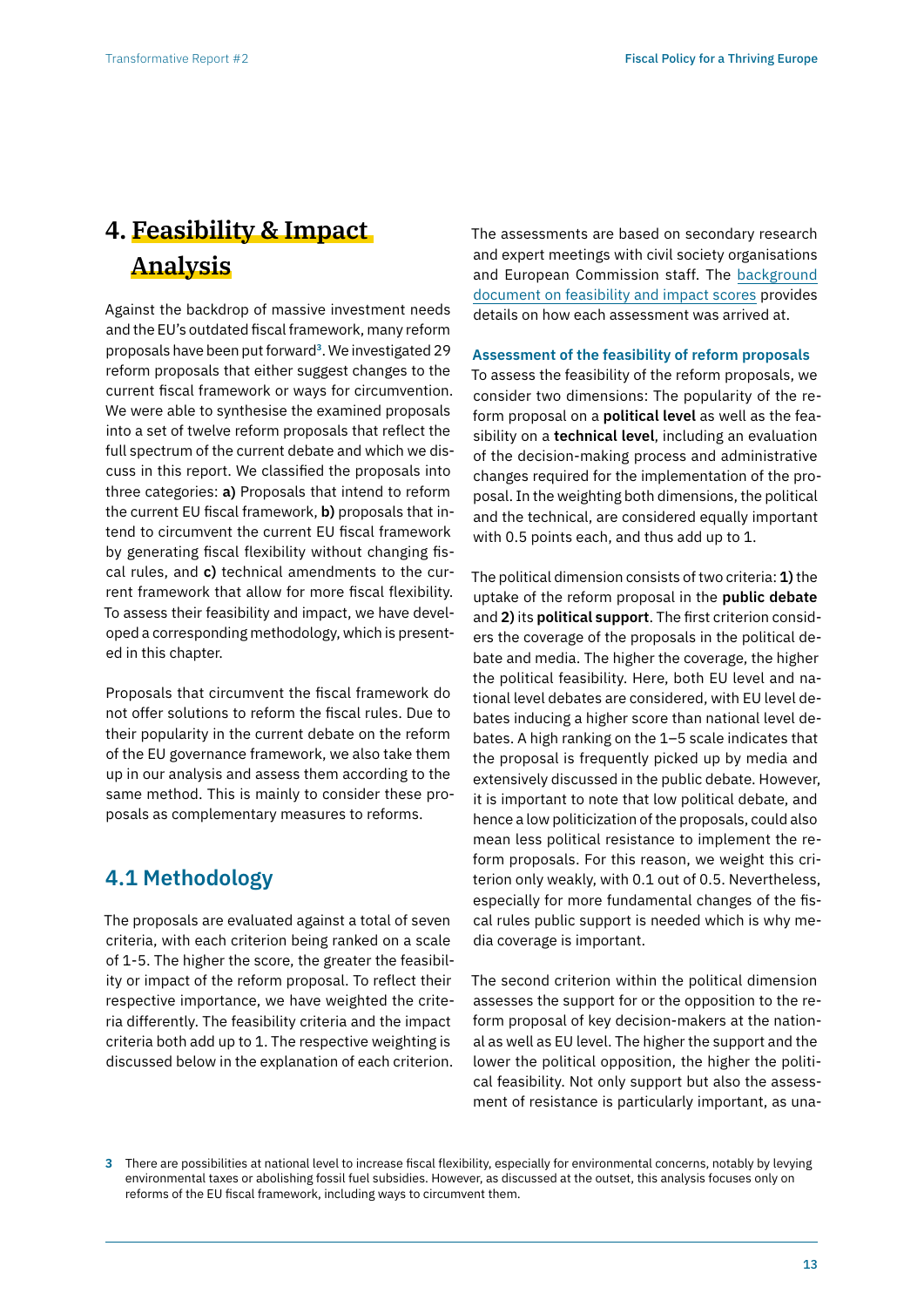nimity is required for many proposals (as explained in the criterion "degree of consensus required" below). Since political will or lack of resistance for some reform proposals is a decisive factor to move forward with a reform proposal, this criterion is weighted with 0.4 out of 0.5.

The evaluation of the **technical feasibility** of the reform proposals aims on the one hand to map out the degree of unanimous decision-making for the implementation of the reforms and on the other hand to discuss the complexity of changes in governance structures and administrative hurdles for their implementation.

We assess the **degree of consensus needed** to implement each reform proposal. If a treaty reform is needed, we use a rank of 1 due to the necessity of consensus at the EU level, the organization of an intergovernmental conference as well as national ratification processes (see **Box 1**). If a change in the protocol of the treaty is required, a rank of 2 is assigned (see **Box 2**). A rank of 3 means that changes to current framework can be implemented in a co-decision between the European Parliament and the Council of the European Union (see **Box 3**). A rank of 4 is used for proposals where minor changes like adjusting the Code of Conduct are required (see chapter 2.4). We weight this criterion with 0.4 out of 0.5, as the degree of consensus needed is a 'make-or-break' factor for policymakers to further pursue reform proposals.

We further evaluate the technical feasibility by **administrative hurdles** and necessary changes in governance structures for the implementation of the proposal. The highest rank, 5, suggests that the necessary structures for the implementation of the reform proposal are already in place. The lowest rank indicates a drastic shift in competencies from national to EU level, as for the establishment of a fiscal union. This criterion is weighted with 0.1 out of 0.5 because administrative hurdles, while making reforms significantly more difficult, do not necessarily hinder the political will to advance a proposal.

#### **Assessment of the impact of reform proposals**

To measure the **impact** of the reform proposals, we assess both the **quantitative impact** and the **qualitative impact** of the proposals. The amount of fiscal flexibility generated directly determines the amount of funding for green or social purposes, but without certain criteria in place, there is a risk that public funds could be used for activities that potentially harm to social and environmental goals. For this reason, we assign equal weights (0.5 each) to the quantitative and the qualitative impact. The three criteria that are used to measure the impact of the reform proposals add up to 1.

The **quantitative impact** is measured by the **additional fiscal capacit**y that could be generated through the reform. Again, we use a scale from 1–5 to determine if it has a very high monetary impact (5) or if the fiscal capacity that could be generated from reform is rather low (1).

The **qualitative impact** is assessed by the criteria whether the reform proposal ties **public funding to a green and / or social purpose** (1= No, 2=rarely,  $3 =$  partially,  $4 =$  mainly,  $5 =$  Yes) and whether the generated fiscal flexibility is **tied to investment**  $(1 = No,$  $2 =$ rarely,  $3 =$ partially,  $4 =$ mainly,  $5 =$ Yes). We give more weight to the former criterion (0.4 out of 0.5) than to the latter (0.1 out of 0.5) because we perceive investments that are not tied to green/ social purposes to be potentially more harmful than green/ social expenditures that are not tied to investments.

## **4.2 Reform Proposals**

The following chapter provides an overview of the feasibility and impact of the most relevant fiscal policy reform proposals. Here, we also indicate at which level of the EU fiscal framework a change needs to be made to enforce the proposal. However, this chapter does not discuss the required changes at the national level to implement the proposals. Necessary changes in the fiscal compact are therefore not considered. A detailed discussion of the feasibility and impact scores and a justification of each score is [an](https://zoe-institut.de/en/publication/an-analysis-of-the-feasibility-and-impact-of-proposals-for-reforming-fiscal-policy-in-the-eu/)[nexed](https://zoe-institut.de/en/publication/an-analysis-of-the-feasibility-and-impact-of-proposals-for-reforming-fiscal-policy-in-the-eu/) to this report, including a consideration of required changes to the fiscal compact for the reform proposals.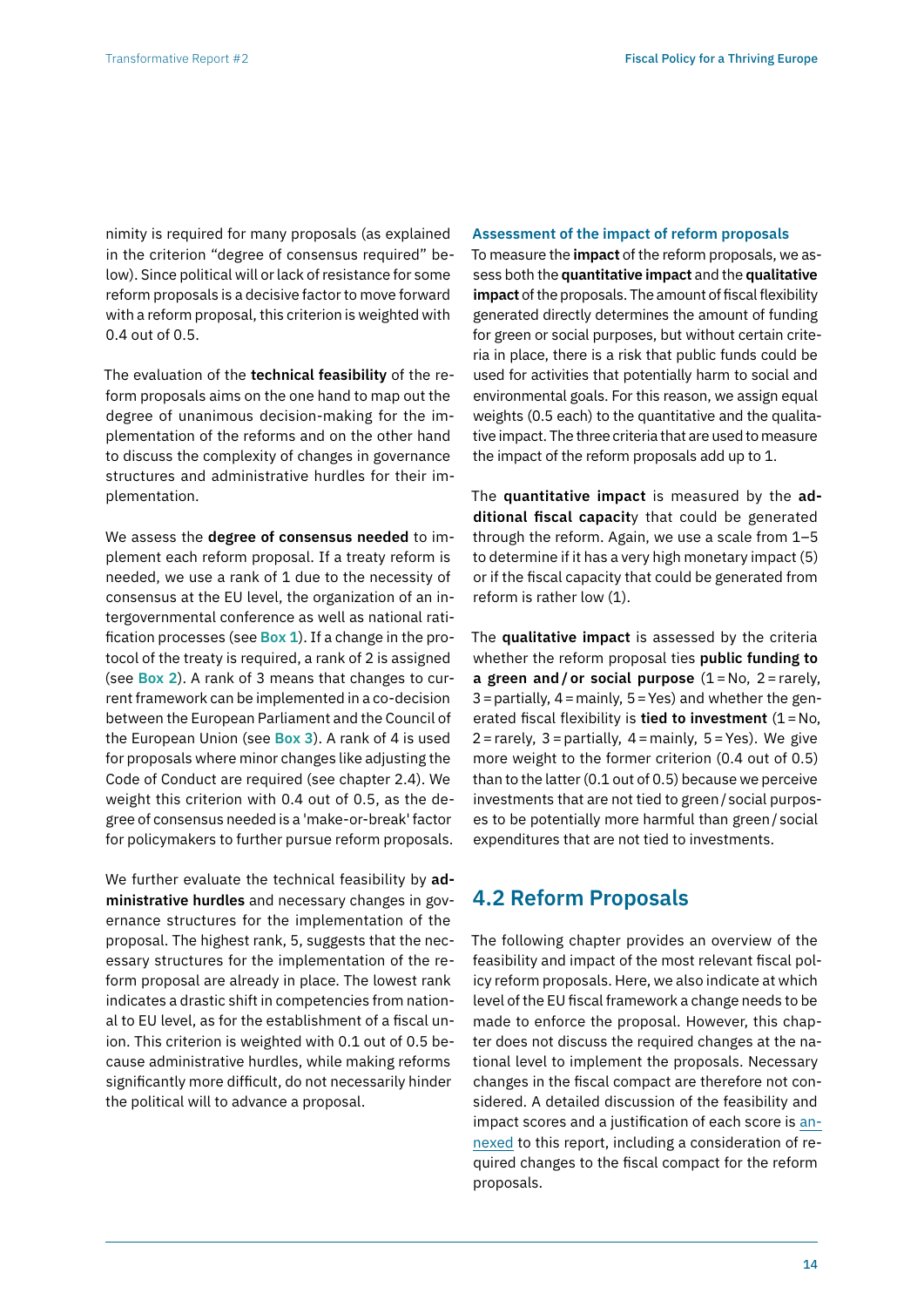## **4.2.1 Proposals for reforming the EU fiscal framework**

**Abolishing/adjusting budgetary targets**



**changes in the SGP** 

The EU fiscal framework sets budgetary targets for all its Member States. Depending on whether the Member States are in the preventive arm or the corrective arm**4**, different budgetary targets apply. Member States in the preventive arm are confronted with medium-term budgetary objectives and the Member States in the corrective arm are confronted with a debt-reduction benchmark. Both set budgetary targets that the Member States are required to achieve. The MTOs set targets for a close-to-balance or in-surplus budget that the Member States need to comply with. These targets are country-specific and cyclically adjusted. The debt-reduction benchmark requires the Member States with a debt-to-GDP ratio of more than 60% to reduce annually by  $\frac{1}{20}$ of the total level the value by which their debt-to-GDP ratio exceeds the 60% threshold. This often binds the Member States to austerity as they are forced to generate budgetary surpluses.

Abolishing or adjusting (e. g. setting less strict targets) the MTOs and the debt-reduction benchmark would therefore generate fiscal flexibility because Member States would only have to respect the deficit and debt rule of the SGP.

| <b>Political</b><br><b>Feasibility</b>           | Addressed in public<br>debate | $\overline{2}$ | $\overline{3}$ | $\angle$      | 5          | Mentioned frequently but not in the centre of<br>the reform debate                                                                                                                                                    |
|--------------------------------------------------|-------------------------------|----------------|----------------|---------------|------------|-----------------------------------------------------------------------------------------------------------------------------------------------------------------------------------------------------------------------|
|                                                  | <b>Political Support</b>      | 2              | 3              | $\Delta$      | 5          | Little support but also little opposition                                                                                                                                                                             |
| needed<br><b>Technical</b><br><b>Feasibility</b> | Extent of consensus           | $\overline{2}$ | $\mathcal{R}$  | $\mathcal{A}$ | $-5$       | Changing the debt reduction benchmark<br>requires Special Legislative Procedure with a<br>unanimous decision by the Ecofin Council                                                                                    |
|                                                  | Administrative hurdles        | $\overline{2}$ | $\overline{3}$ | $\mathcal{A}$ | $\sqrt{2}$ | Requires agreement on new criteria, including<br>changing the objective for Member States<br>to reach a structural deficit of 1.0% of GDP<br>to a structural surplus and the value of the<br>debt-reduction benchmark |
| <b>Quantitative</b><br>Impact                    | Additional fiscal capacity    | $\overline{2}$ | 3              | $\mathcal{L}$ | 5          | Limited because the Member States still have<br>to comply with the deficit and debt rule                                                                                                                              |
| <b>Qualitative</b>                               | Tied to green/social          |                | 3              | $\perp$       | 5          | No                                                                                                                                                                                                                    |
| Impact                                           | Tied to investment            | 2              | 3              | $\mathcal{A}$ | 5          | No                                                                                                                                                                                                                    |

**4** Member states are in the corrective arm if they have either breached or are at risk of breaching the deficit threshold of 3% of GDP or having debt level above 60% of GDP.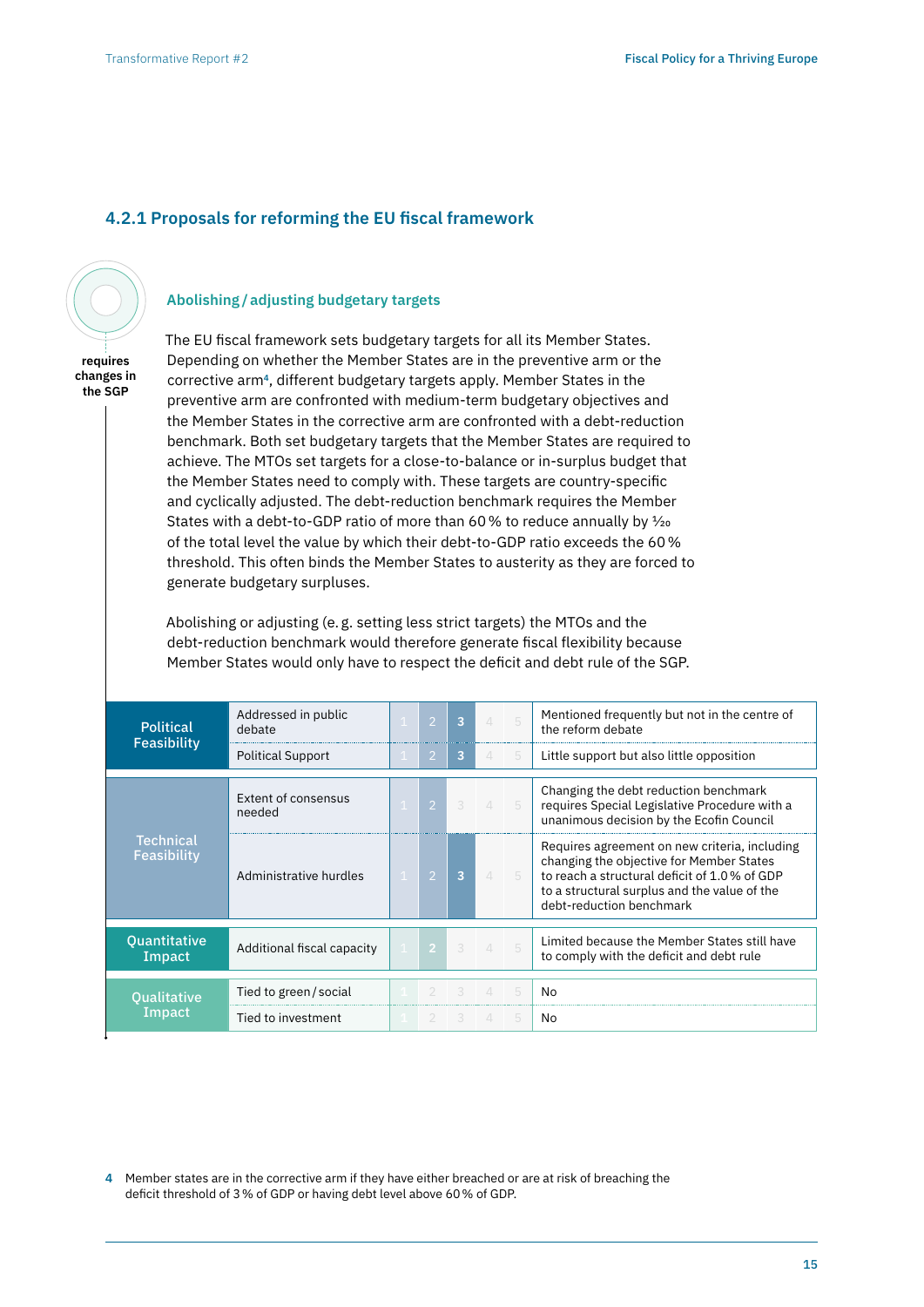**Requires changes in the SGP and eventually creation of an "Investment Protocol"**

## **Excluding certain expenditures from deficit rule**

The deficit rule constrains public funding by limiting the annual deficit of the government budget to 3% of GDP. Special treatment could be given to certain expenditures by excluding them from the deficit rule. Expenditures that qualify for an exclusion from the deficit rule would then not be taken into account when calculating the budget deficit. For instance, green investments could be excluded from the calculation of the Member States' budget deficit ("golden rule"). This would generate fiscal flexibility for financing urgent needs, such as climate action, as it enables more investments while still complying with the deficit rule.

| <b>Political</b>                | Addressed in public<br>debate | $\overline{2}$ | $\mathcal{B}$           | $\overline{4}$           | 5    | Frequently as it addresses the issue of high<br>investment needs                                                                                                                                                     |
|---------------------------------|-------------------------------|----------------|-------------------------|--------------------------|------|----------------------------------------------------------------------------------------------------------------------------------------------------------------------------------------------------------------------|
| <b>Feasibility</b>              | <b>Political Support</b>      | $\overline{2}$ | 3                       | $\overline{4}$           |      | High-level political support from France and<br>the EU Commission, unclear whether frugals<br>agree                                                                                                                  |
|                                 | Extent of consensus<br>needed | Ø              | 3                       | $\overline{\mathcal{A}}$ | $-5$ | Needs a Special Legislative Procedure with a<br>unanimous decision by the Ecofin Council                                                                                                                             |
| <b>Technical</b><br>Feasibility | Administrative hurdles        | $\mathcal{P}$  | $\overline{3}$          | $\mathcal{A}$            | $-5$ | Need for a firm interpretation of the rule<br>through an "Investment Protocol" which<br>ensures that certain expenditures don't fall<br>under the deficit- and debt rule, as well as the<br>deficit rules of the SGP |
| Quantitative<br>Impact          | Additional fiscal capacity    | $\overline{2}$ | $\overline{3}$          | $\overline{4}$           | 5    | Would allow for large-scale investments                                                                                                                                                                              |
| <b>Oualitative</b>              | Tied to green / social        | -2             | $\overline{\mathbf{3}}$ | $\overline{4}$           | 5    | Yes, but some dimensions cannot be covered                                                                                                                                                                           |
| Impact                          | Tied to investment            | -2             | 3                       | $\overline{4}$           | 5    | Entirely tied to investments                                                                                                                                                                                         |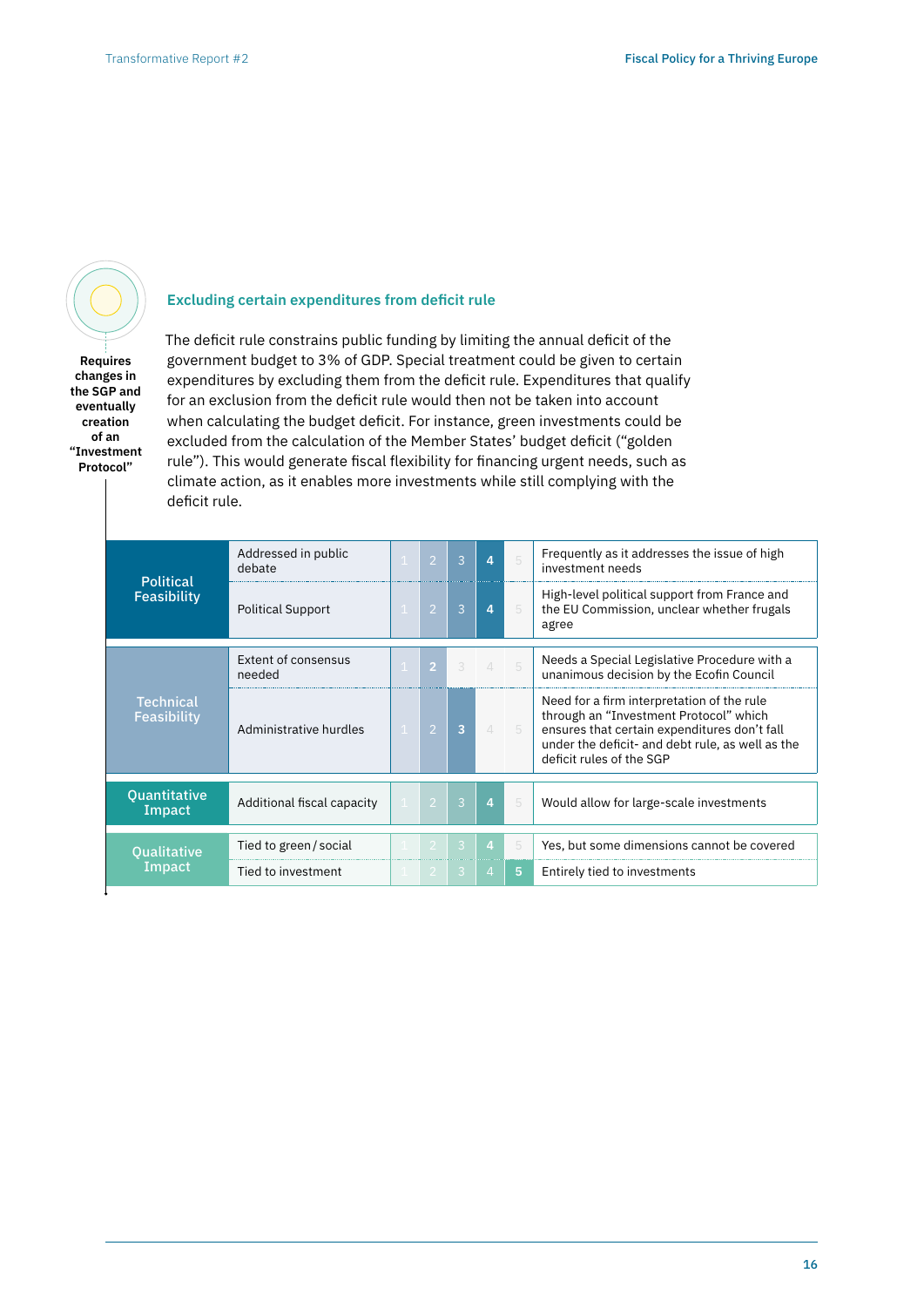**Fiscal Union**

**Requires treaty change with a shift of competences from national to EU level**

## In recent years, various proposals for a fiscal union have been discussed. Proponents argue that a fiscal union in one form or another would be the next level in advancing the integration of the European Monetary Union (EMU), to which 19 of the 27 member states belong. In a fiscal union, the EU Member States would share a common budget consisting of contributions from each Member States. The current fiscal rules that the Member States need to comply with would be redundant because a centralised fiscal authority would coordinate funding and taxation. Debt financing would also be handled through common bonds and not individually by the Member States.

| <b>Political</b>                | Addressed in public<br>debate |                | $\mathcal{P}$  | $\mathcal{B}$  | $\overline{a}$ | 5    | Debated as a long-term solution for many<br>years now, but not really discussed as a short-<br>term solution                                  |
|---------------------------------|-------------------------------|----------------|----------------|----------------|----------------|------|-----------------------------------------------------------------------------------------------------------------------------------------------|
| Feasibility                     | <b>Political Support</b>      | $\mathbf{1}$   | $\overline{2}$ | 3              | $\mathcal{A}$  | $-5$ | Scattered high-level support but strongly<br>opposed by many Member States                                                                    |
|                                 | Extent of consensus<br>needed | $\overline{1}$ |                | $3 \t 4 \t 5$  |                |      | Depending on the format, treaty change could<br>be required (unanimity)                                                                       |
| <b>Technical</b><br>Feasibility | Administrative hurdles        | $\mathbf{1}$   | $2 \times 3$   |                | 45             |      | Overhaul of fiscal rules, shift in competencies<br>and a centralised fiscal authority to oversee<br>public funding taxation and debt required |
| <b>Quantitative</b><br>Impact   | Additional fiscal capacity    | $\pm$          | $\overline{2}$ | $\overline{3}$ | $\overline{4}$ | 5    | Very high (central fiscal capacity with<br>tax-raising and debt-issuing power)                                                                |
| <b>Qualitative</b>              | Tied to green / social        |                |                |                |                | 5    | No                                                                                                                                            |
| Impact                          | Tied to investment            |                | $2 \t3$        |                | $\mathcal{A}$  | -5   | No                                                                                                                                            |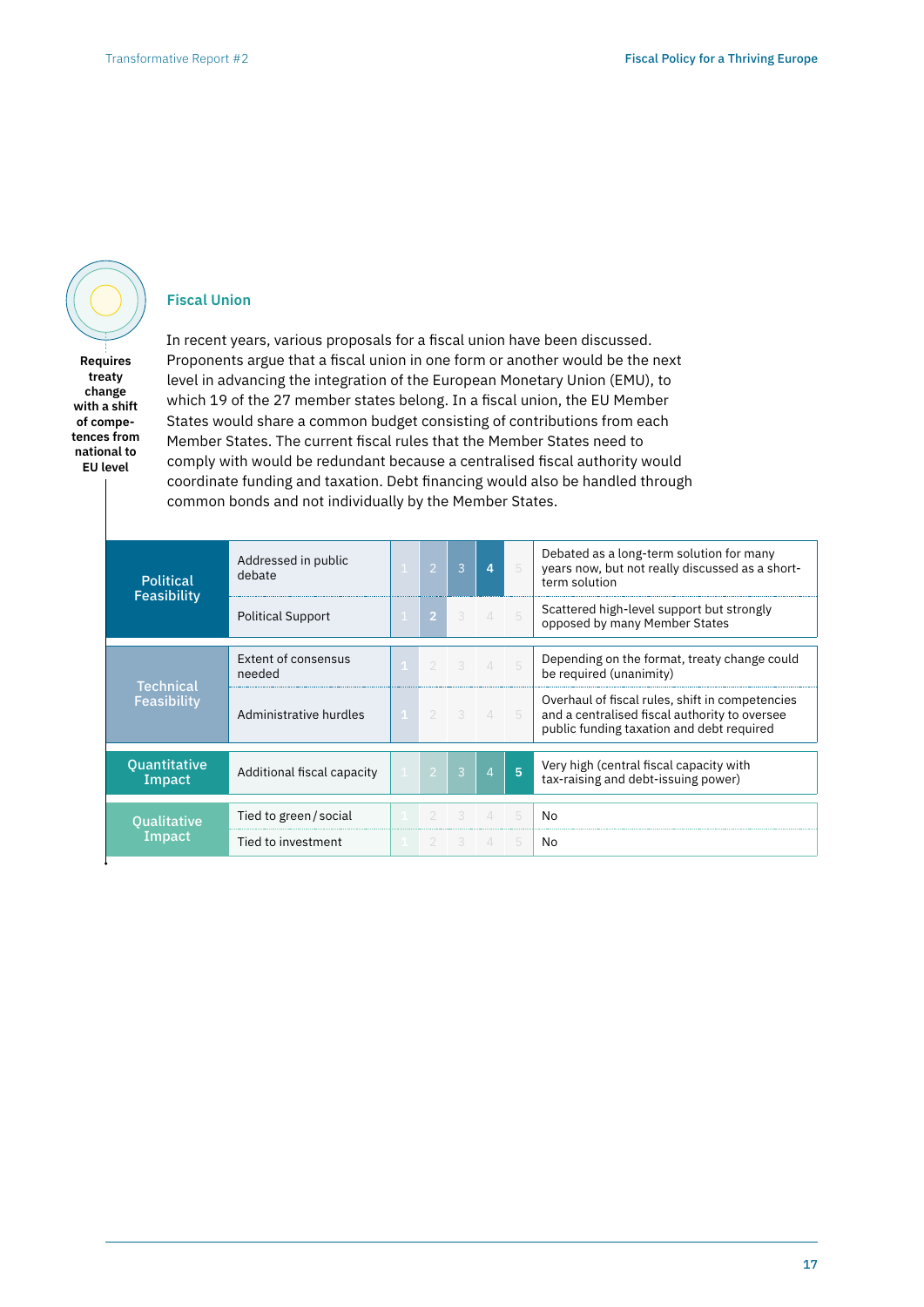

## **Reforming escape clauses**

**Requires changes in the SGP**

The EU fiscal framework includes escape clauses that allow for deviations from the Stability and Growth Pact's preventive or corrective arms in exceptional circumstances (Excessive Deficits Procedures included)<sup>50</sup>. This can be done either through the "unusual events clause" or through the "general escape clause". In the current pandemic, the "general escape clause" is activated. It can be activated when the euro area or the Union as a whole face a severe economic downturn. The "unusual events clause" can be activated when an unusual event outside the control of one or more Member States has a major impact on the financial position of the general government. The "general escape clause" allows for more far-reaching flexibility than the "unusual events clause". However, both can only be applied "provided that this does not endanger fiscal sustainability in the medium-term"<sup>51</sup>. Hence, by relaxing the conditionality for activating the clauses, both clauses could be reformed to enable more fiscal capacity for the Member States in exceptional circumstances.

| <b>Political</b>              | Addressed in public<br>debate |                | $2 \t3 \t4 \t5$ |                |     | Barely (only in expert debate)                                                                                                                                                |
|-------------------------------|-------------------------------|----------------|-----------------|----------------|-----|-------------------------------------------------------------------------------------------------------------------------------------------------------------------------------|
| <b>Feasibility</b>            | <b>Political Support</b>      | $\overline{2}$ | 3               | 45             |     | High-level support from EU Commission but no<br>further support                                                                                                               |
|                               |                               |                |                 |                |     |                                                                                                                                                                               |
| Technical<br>Feasibility      | Extent of consensus<br>needed | $\overline{2}$ | 3               | $\mathcal{A}$  |     | Needs amendments in the "preventive" and<br>the "corrective" arms of the SGP which require<br>both an OLP as well as a SLP with a unanimous<br>decision by the Ecofin Council |
|                               | Administrative hurdles        | $\overline{2}$ | $\overline{3}$  | $\overline{a}$ | 5   | Only requires changes in the definition of the<br>conditionalities of the escape clause                                                                                       |
|                               |                               |                |                 |                |     |                                                                                                                                                                               |
| <b>Quantitative</b><br>Impact | Additional fiscal capacity    | $\clubsuit$    | 3 <sup>o</sup>  | 45             |     | Very high but only when activated                                                                                                                                             |
|                               |                               |                |                 |                |     |                                                                                                                                                                               |
| <b>Qualitative</b>            | Tied to green / social        | -2             | 3               | $\Delta$       | -5  | Not necessarily (depending on reform)                                                                                                                                         |
| Impact                        | Tied to investment            | $\overline{2}$ | 3               | $\overline{4}$ | - 5 | Not necessarily (depending on reform)                                                                                                                                         |
|                               |                               |                |                 |                |     |                                                                                                                                                                               |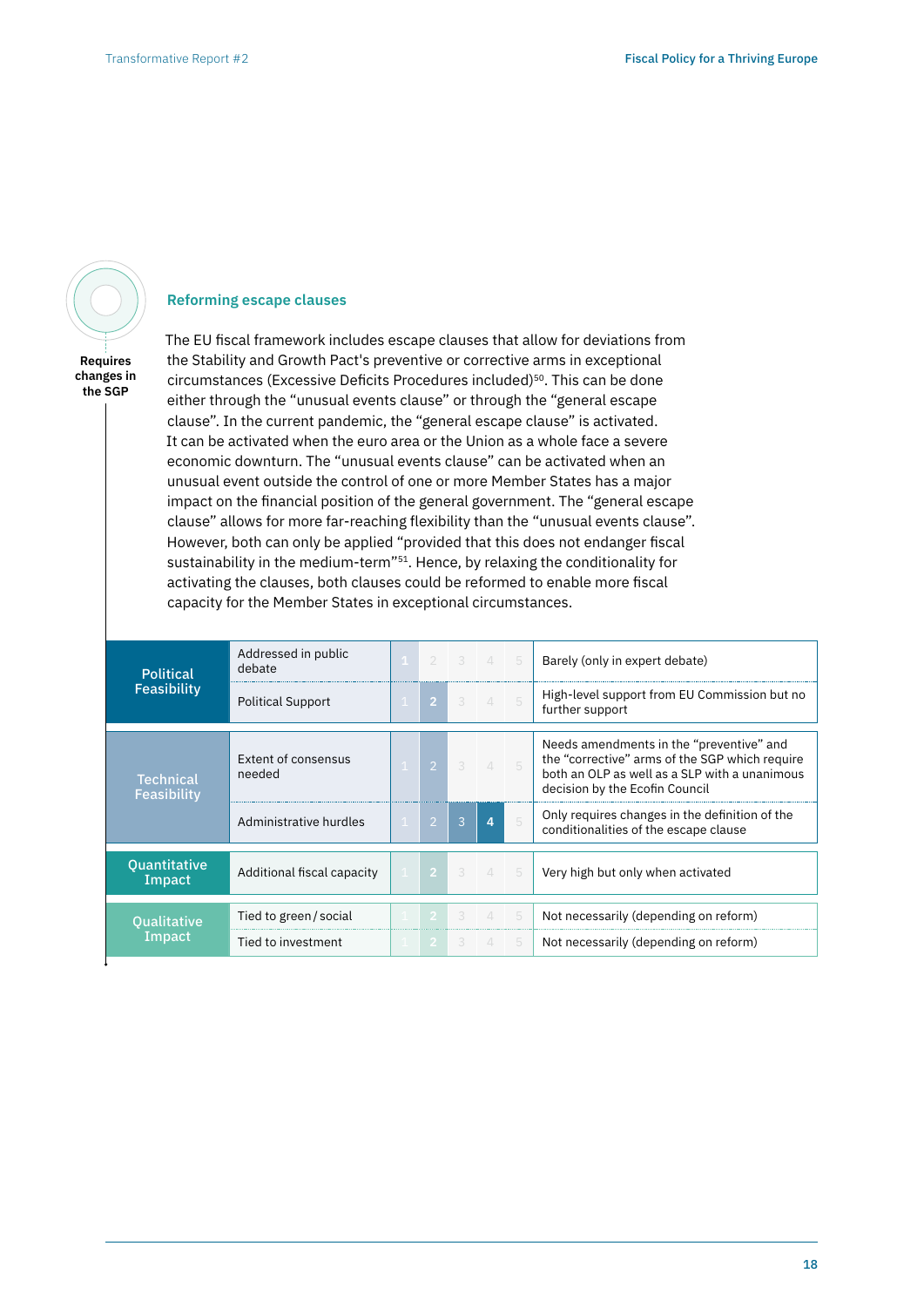# **Requires**

**changes in the SGP**

#### **Reforming investment clause**

The investment clause in the SGP allows for temporary deviations from the medium-term budgetary objective or from the fiscal adjustment path towards it for those Member States whose investments can be considered equivalent to major structural reforms under these conditions $5253$ :

- **•** their GDP growth is negative, or their GDP is below its potential
- **•** the deviation from the Medium-Term Objectives or path towards it does not lead to a government deficit greater than 3% of GDP and an appropriate safety margin is preserved to prevent such a breach
- **•** investment levels are increased as a result of the deviation granted
- **•** the deviation is linked to the fact that a member state co-finances projects that are also funded by the EU programmes and by the European fund for strategic investment (EFSI)
- **•** the member state compensates for temporary deviations within the timeframe established in the member state's programme (stability programme for the euro area member states and convergence programme for non-euro area member states)

These strict conditions prevent a regular application of the investment clause. It could be reformed by relaxing the conditionality, and by being turned into a "sustainable investment clause", i.e. favouring necessary sustainable public investment54. One proposal that is currently discussed aims to relax the conditionality by mirroring the Recovery and Resilience Facility (RRF) process. This would include 5-year national investment plans proposed by the member states and an assessment and approval by the Commission and the Council. All the investment and spending related to the approved national plan would then have special treatment in the fiscal rules.

| Addressed in public<br>debate |             | $\overline{2}$ | $\mathcal{E}$  |                |                | Overshadowed by the "golden rule" debate                                                            |
|-------------------------------|-------------|----------------|----------------|----------------|----------------|-----------------------------------------------------------------------------------------------------|
| <b>Political Support</b>      |             | $\overline{2}$ | $\mathcal{B}$  | $\overline{4}$ | 5              | High-level political support from France<br>and the EU Commission, unclear whether<br>frugals agree |
| Extent of consensus<br>needed |             | ı2'            | $\overline{3}$ | $\mathcal{A}$  | -5             | <b>OLP</b>                                                                                          |
| Administrative hurdles        | $\mathbf 1$ | $\overline{2}$ | $\overline{3}$ | $\overline{4}$ | $\overline{5}$ | Already in place, only adjustments to the<br>conditions of the current clause needed                |
| Additional fiscal capacity    |             | -2             | $\overline{3}$ | $\angle$       | $-5$           | Very high but non-permanent (only when<br>activated)                                                |
| Tied to green/social          |             | $\mathcal{L}$  | $\mathcal{B}$  | $\overline{4}$ | 5              | Depending on design but very likely                                                                 |
| Tied to investment            |             | -2             | -3             | $\overline{4}$ | 5              | Yes                                                                                                 |
|                               |             |                |                |                |                | 45                                                                                                  |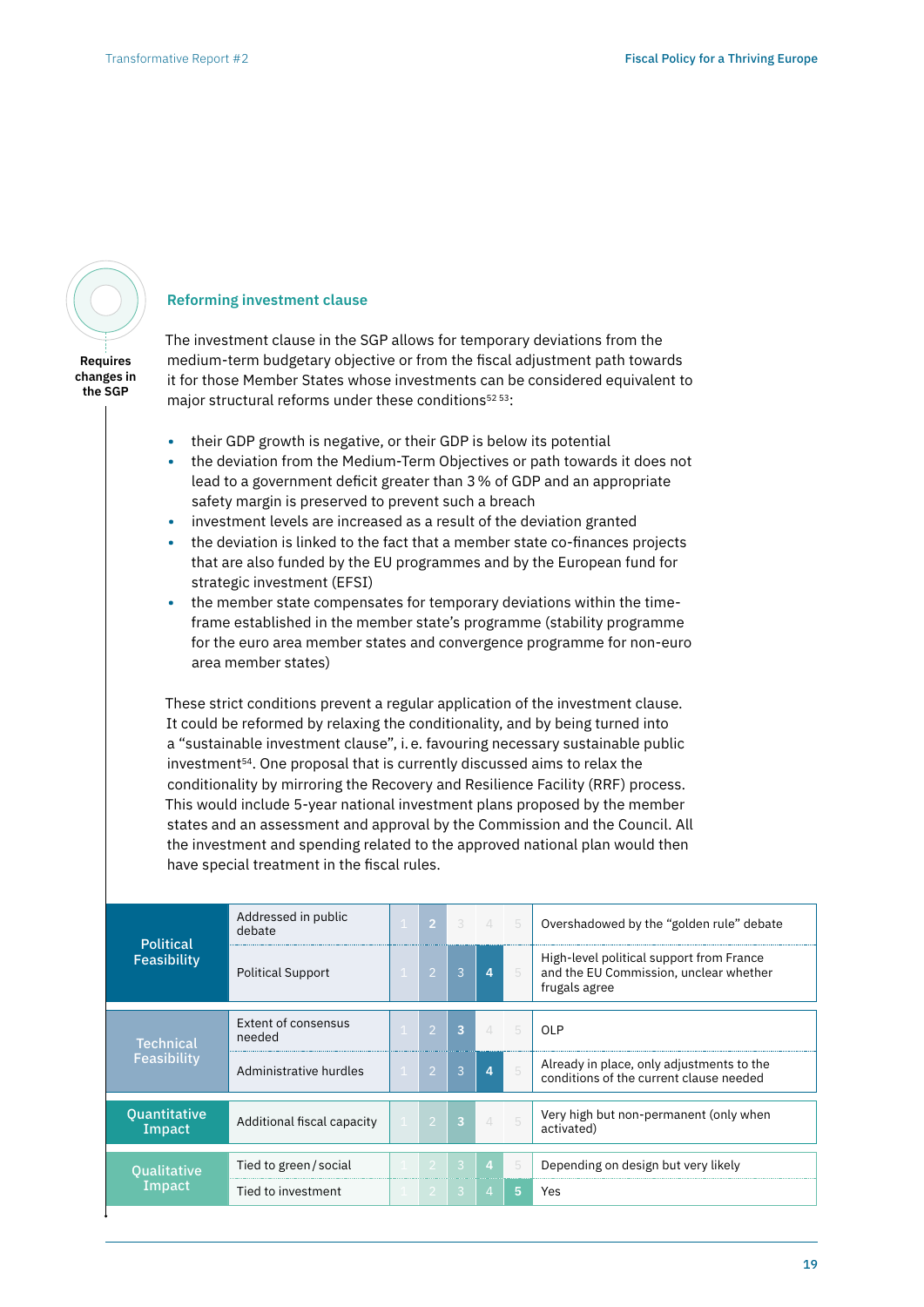

## **Replacing debt rule with national medium-term debt targets**

**Amending Protocol 12 of the TFEU** Only the medium-term budgetary objectives of the current EU fiscal framework are country-specific fiscal rules. The deficit and the debt rule are not country-specific and therefore fail to adopt country-specific circumstances. These rules could therefore be replaced by national medium-term debt targets. There are many different proposals for designing these national medium-term debt targets, for instance, the setting of national debt targets by each government and an assessment of the compatibility of these targets with EU sustainability standards by Independent Fiscal Institutions (IFI) under consultation of the Commission and the Council of the EU55.

| <b>Political</b>                | Addressed in public<br>debate |                | $2 \quad 3$    | 45             |    | Only addressed in expert debate                                                                                                              |
|---------------------------------|-------------------------------|----------------|----------------|----------------|----|----------------------------------------------------------------------------------------------------------------------------------------------|
| <b>Feasibility</b>              | <b>Political Support</b>      | $\overline{2}$ |                | $3 \t4 \t5$    |    | Likely to be blocked by frugal countries as it<br>requires abolishing the debt rule                                                          |
|                                 | Extent of consensus<br>needed | 2 <sup>7</sup> | $-3 -$         | 45             |    | SLP (unanimity)                                                                                                                              |
| <b>Technical</b><br>Feasibility | Administrative hurdles        | $\overline{2}$ | $\mathcal{E}$  | 45             |    | Requires a redefinition of responsibilities<br>of IFIs, the EFB and the EC regarding audit,<br>implementation and monitoring of debt targets |
| Quantitative<br>Impact          | Additional fiscal capacity    | $\overline{2}$ | $\overline{3}$ | $\overline{4}$ | 5  | Depending on the strictness of new targets but<br>potentially large                                                                          |
| <b>Qualitative</b>              | Tied to green/social          |                |                |                | -5 | No                                                                                                                                           |
| Impact                          | Tied to investment            |                | $2 \quad 3$    | $\Delta$       | 5  | No                                                                                                                                           |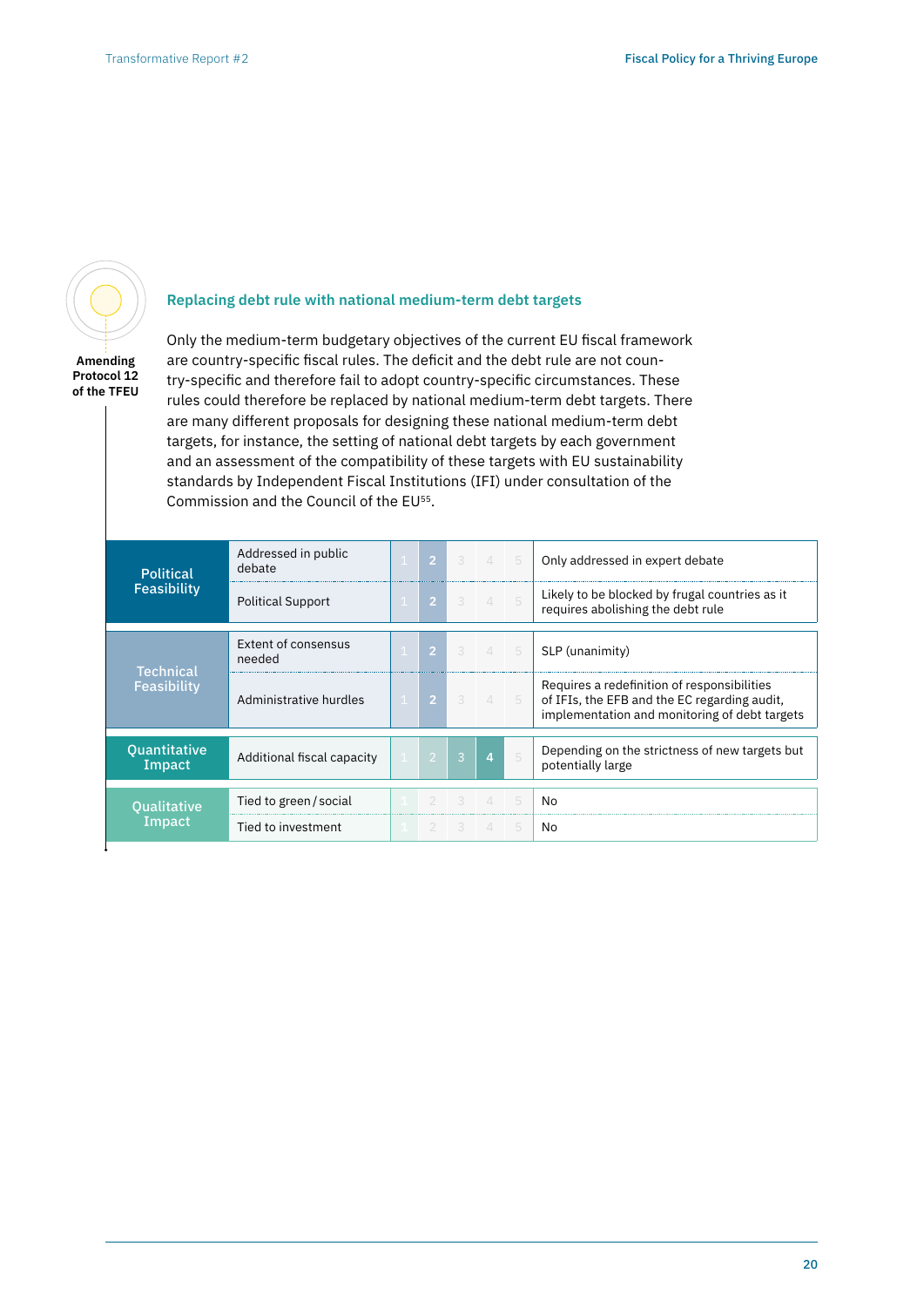

**Replacing fiscal rules with fiscal standards**

**Requires Treaty change**

The current EU fiscal framework relies on numerical targets for both the government deficit and the government debt. This focus on a quantitative assessment of fiscal policy neglects a qualitative assessment. This could be overcome by abolishing certain numerical targets and replacing them with fiscal standards. Several proposals have been made that can be classified in this category, for instance integrating the quality of public funding into stability and convergence programme and draft budgetary plans, taking the social dimension of fiscal policy into account and a renewed Macroeconomic Imbalances Procedure (MIP)<sup>56</sup>.

| <b>Political</b>                       | Addressed in public<br>debate |              | $\overline{2}$ | $\overline{3}$             | $\overline{4}$ | 5    | Many different proposals have been brought up                                                                                                                                                               |
|----------------------------------------|-------------------------------|--------------|----------------|----------------------------|----------------|------|-------------------------------------------------------------------------------------------------------------------------------------------------------------------------------------------------------------|
| <b>Feasibility</b>                     | <b>Political Support</b>      | $\mathbf{1}$ | $\mathcal{D}$  | $\overline{\phantom{0}}$ 3 | $\overline{4}$ | 5    | Low support, ruled out by the president of<br>Eurogroup                                                                                                                                                     |
|                                        | Extent of consensus<br>needed |              | 2              | $\overline{\phantom{0}3}$  | $\mathcal{A}$  | $-5$ | Requires revision of the treaties (unanimity)                                                                                                                                                               |
| <b>Technical</b><br><b>Feasibility</b> | Administrative hurdles        |              | $\overline{2}$ | 3                          | $\perp$        | 5    | Establishment of a qualitative framework,<br>the standards are based on, is required and<br>additional capacities for fiscal surveillance are<br>needed that assess compliance with the fiscal<br>standards |
| <b>Quantitative</b><br>Impact          | Additional fiscal capacity    |              | $\overline{2}$ | $\mathcal{B}$              | $\overline{4}$ | 5    | Depending on the strictness of new targets<br>but potentially large                                                                                                                                         |
| <b>Qualitative</b>                     | Tied to green / social        |              | -2             | $\overline{3}$             | $\overline{4}$ | 5    | Very likely due to the qualitative assessment<br>of budgetary policy                                                                                                                                        |
| Impact                                 | Tied to investment            |              | -2             | $\overline{3}$             | $\overline{4}$ | 5    | Very likely due to the qualitative assessment<br>of budgetary policy                                                                                                                                        |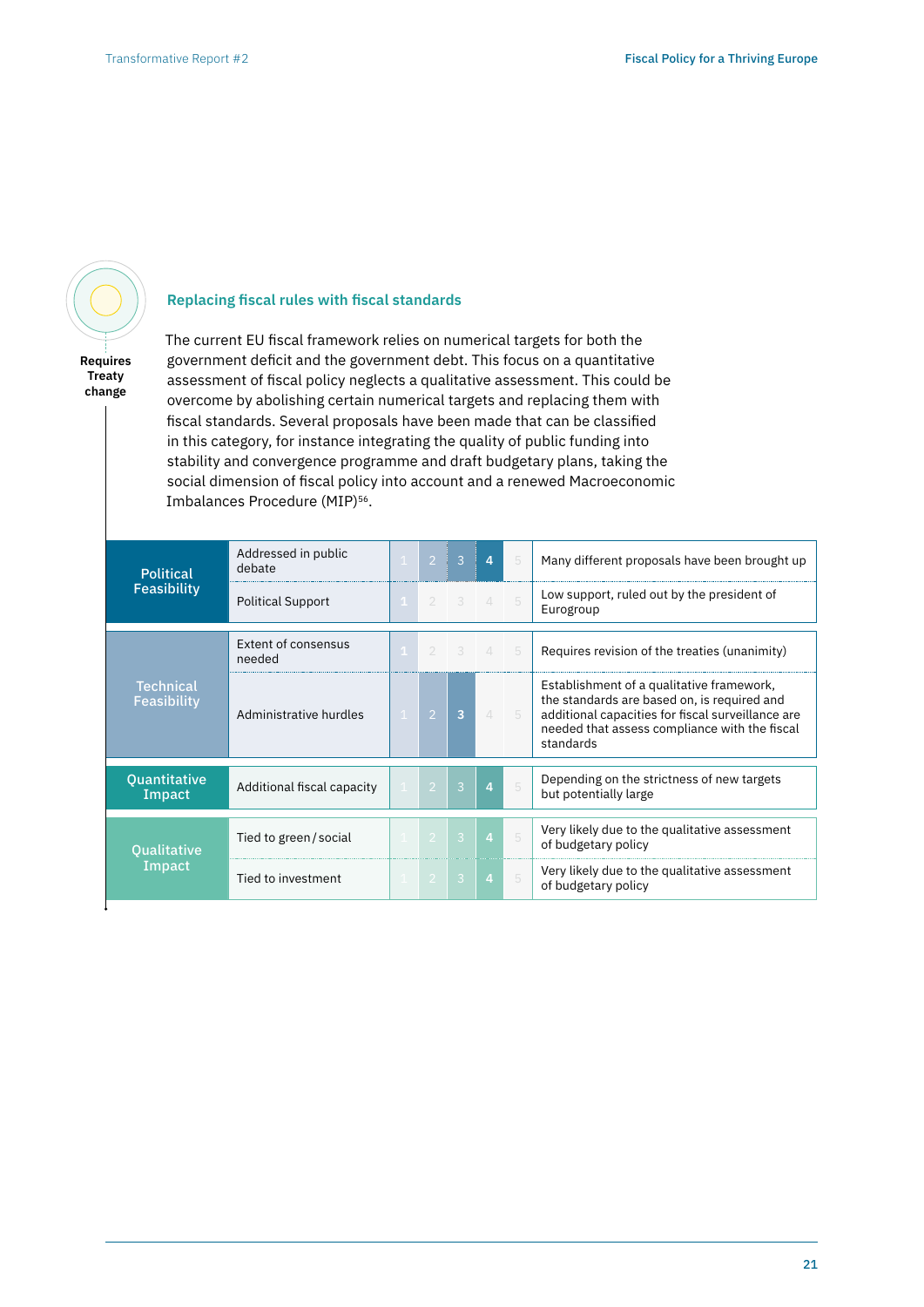#### **Expenditure rule**

**Requires changes in the SGP and, depending on the design, in Protocol 12** The main objective of an expenditure rule is to limit the growth of (nominal) government expenditure in order to ensure long-term sustainability of public finances. The expenditure rule would serve as a main operational target which leads to an appropriate medium-term public debt level target. This rule would not prohibit but constrain new government priorities on spending and revenues. As such, nominal expenditures should not grow faster than medium-term nominal output. They should grow slower in countries with excessive debt levels<sup>57</sup>. The main benefit of an expenditure rule is that it can be designed countercyclical, allowing for deficits in recessions, and limiting expenditures to below revenues in booms. An expenditure rule could limit the increase in non-cyclical non-investment (nominal) government expenditure according to the growth rate of potential GDP and debt ratio or debt reduction targets<sup>58</sup>. This would generate more fiscal flexibility for public investments. However, depending on the design of the expenditure rule, public spending (acquisition of goods and provision of services) could also be given more space.

| <b>Political</b>                | Addressed in public<br>debate        | $\overline{2}$ | 3              | $\Delta$         | 5 | Mentioned frequently but not in the centre of<br>the reform debate                                                                                                                                                                                           |
|---------------------------------|--------------------------------------|----------------|----------------|------------------|---|--------------------------------------------------------------------------------------------------------------------------------------------------------------------------------------------------------------------------------------------------------------|
| Feasibility                     | <b>Political Support</b>             | $\overline{2}$ | 3              | $\perp$          | 5 | Considerable support                                                                                                                                                                                                                                         |
| <b>Technical</b><br>Feasibility | <b>Extent of consensus</b><br>needed | 2 <sup>1</sup> | 3              | $\mathbf{\perp}$ | 5 | Suspending or changing the debt reduction<br>benchmark requires a Special Legislative<br>Procedure with a unanimous decision by the<br>Council. Depending on the design of the rule,<br>the reference values in Protocol 12 might also<br>need to be amended |
|                                 | Administrative hurdles               | $\overline{2}$ | 3              | $\Delta$         | 5 | Provision of common methodology that<br>defines nominal government expenditures and<br>institutional competencies for monitoring/<br>fiscal surveillance required                                                                                            |
| Quantitative<br>Impact          | Additional fiscal capacity           | $\overline{2}$ | $\overline{3}$ | $\overline{a}$   | 5 | High because only spending would be<br>constrained, investments would be excluded                                                                                                                                                                            |
|                                 | Tied to green / social               |                |                |                  | 5 | No                                                                                                                                                                                                                                                           |
| <b>Qualitative</b><br>Impact    | Tied to investment                   | $\overline{2}$ | 3              | $\overline{4}$   | 5 | Some leeway for spending but the majority<br>would be set free for investments                                                                                                                                                                               |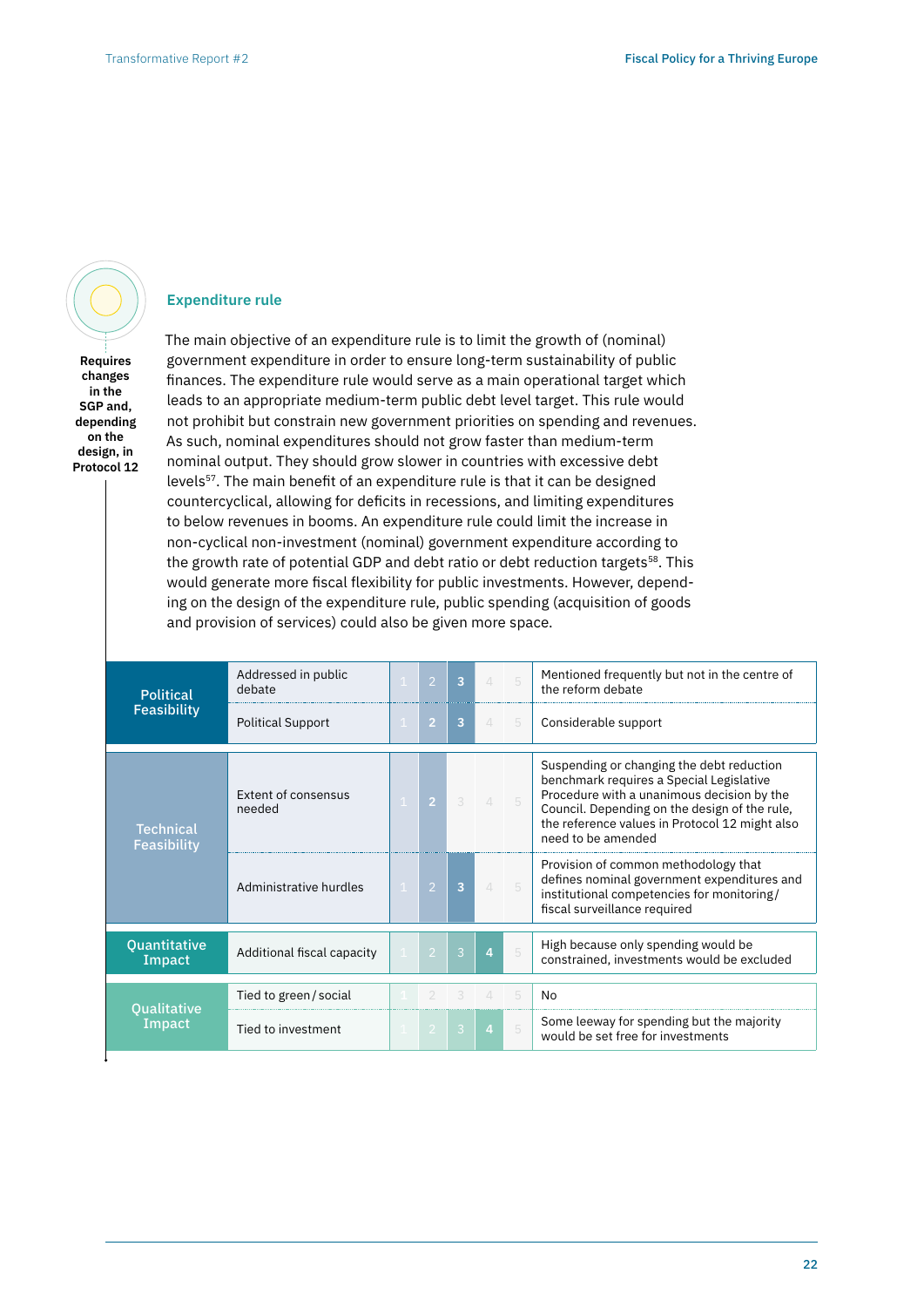## **4.2.2 Proposals for circumventing the EU fiscal framework**

### **Increasing EU revenues**

**generates fiscal flexibility without amending EU fiscal rules**

Allowing for more deficit and debt is not the only way to generate more fiscal flexibility. Increasing revenues and decreasing harmful expenditures is another way. While doing this on a national level would be a huge lever, analysing specific national circumstances is beyond the scope of this paper. However, revenues can also be increased on an EU level. By collecting more revenues (through increasing the so-called Own Resources Ceiling, the maximum amount of money that can be called from the Member States), the EU could increase either the headroom for borrowing on financial markets or the payments-ceiling under the long-term budget (Multiannual Financial Framework). Both could increase the fiscal flexibility of Member States, either by borrowing more on financial markets and giving it to the Member States or by paying out more from the budget to the Member States. Examples for possible own resources that could be collected additionally to custom duties, VAT-contributions, GNI-contributions and national contributions based on non-recycled plastic packaging waste are<sup>5960</sup>:

- **•** resources from an extension of the Emissions Trading System
- **•** resources from a carbon border adjustment mechanism
- **•** resources from a digital tax
- **•** resources from operations of companies that draw huge benefits from the EU single market
- **•** resources from a financial transaction tax
- **•** resources from a new common corporate tax base

| <b>Political</b><br>Feasibility | Addressed in public<br>debate | $\bullet$      | 3              | 45                       |      | Some debates but not motivated by the aim of<br>generating fiscal flexibility                                           |
|---------------------------------|-------------------------------|----------------|----------------|--------------------------|------|-------------------------------------------------------------------------------------------------------------------------|
|                                 | <b>Political Support</b>      | $\overline{2}$ | $\overline{3}$ | $\angle$                 | $-5$ | Dependent on Member States' position on<br>strengthening EU competencies                                                |
|                                 | Extent of consensus           |                |                |                          |      |                                                                                                                         |
| <b>Technical</b>                | needed                        | $\overline{2}$ | 3              |                          | 4 5  | SLP (unanimity)                                                                                                         |
| Feasibility                     | Administrative hurdles        | $\overline{2}$ | 3              | $\mathcal{A}$            | - 5  | Each legislation would require an elaborate<br>process for creation and approval, but some<br>processes already started |
|                                 |                               |                |                |                          |      |                                                                                                                         |
| <b>Quantitative</b><br>Impact   | Additional fiscal capacity    | $\overline{2}$ | $\overline{3}$ | $\triangle$              | $-5$ | Dependent on the lifting of EU Own Resources<br>Ceiling                                                                 |
|                                 |                               |                |                |                          |      |                                                                                                                         |
| Oualitative                     | Tied to green/social          | -2             | $\bullet$      | $\overline{\mathcal{A}}$ | -5   | No, but steering effect of taxes                                                                                        |
| Impact                          | Tied to investment            | 2              | 3 <sup>o</sup> | $\Delta$                 | 5    | No                                                                                                                      |
|                                 |                               |                |                |                          |      |                                                                                                                         |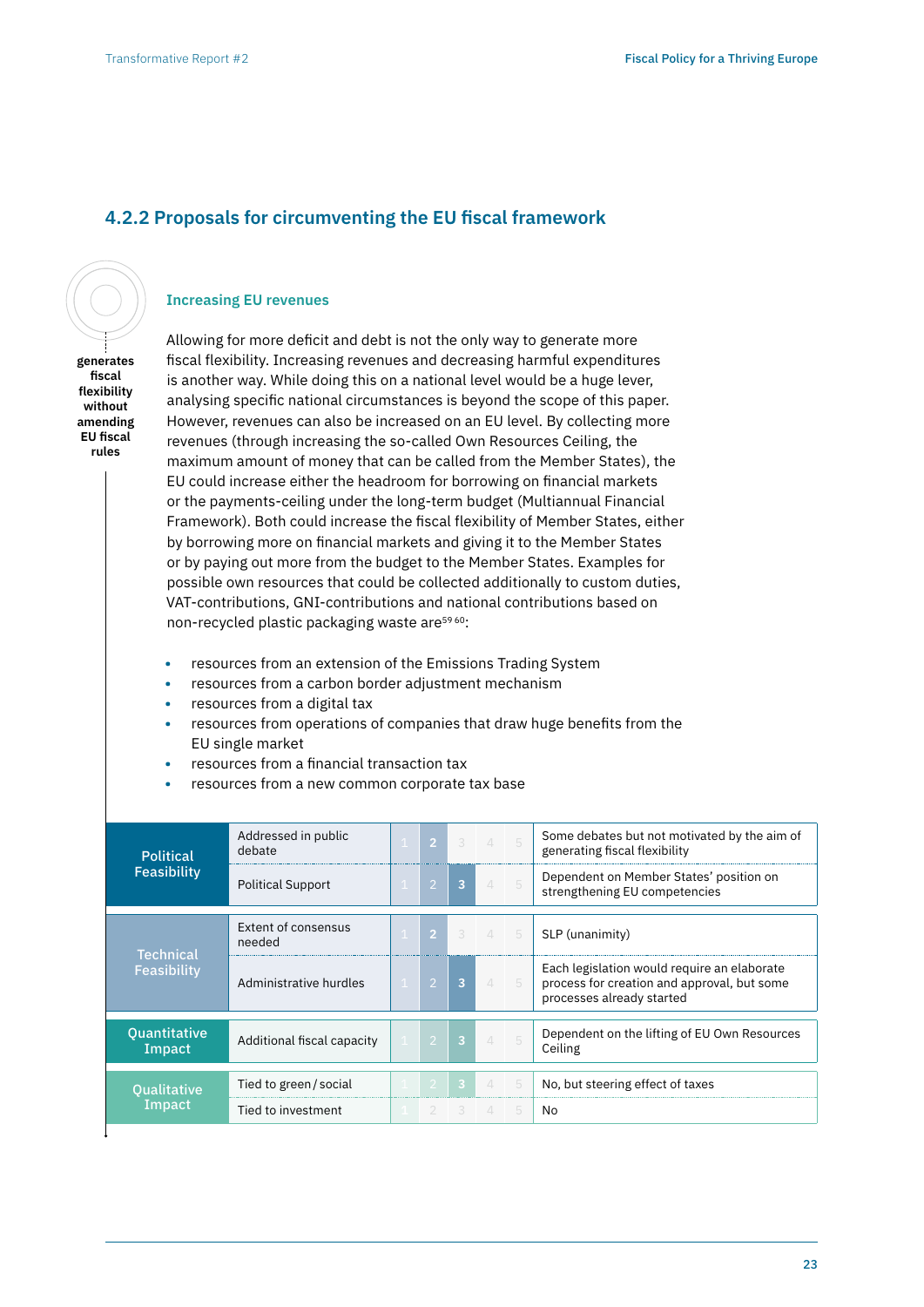

**Special purpose vehicle**

**generates fiscal flexibility without amending EU fiscal rules**

The current EU fiscal framework could be circumvented by using special purpose vehicles, which are state-owned entities that borrow funds and use these for public investment. To set up such a fund, the government would have to take on debt to provide the special purpose vehicle with financial capital. The special purpose vehicle could then be commissioned with green and social investments. To avoid being subject to the EU fiscal rules, such special purpose vehicles would have to be legally independent. An injection of financial capital from the government into a legally independent non-public sector entity would be considered a financial transaction and would therefore not be subject to domestic and EU fiscal rules. In order to not be classified as a public sector entity by Eurostat<sup>61</sup>, the primary income of the special purpose vehicle has to come from the market.

Such a special purpose vehicle can not only be set up on a national level but also on a European level by equipping the EIB with more equity from the Member States. As the Bank can lend up to two and a half times its subscribed capital, increased equity would mean that the EIB could finance more investments in the Member States.

| <b>Political</b><br>Feasibility | Addressed in public<br>debate | $\mathsf{C}$   | 3 | $\Delta$                | - 5 | Frequently in German debate but less<br>frequently in other Member States                                          |
|---------------------------------|-------------------------------|----------------|---|-------------------------|-----|--------------------------------------------------------------------------------------------------------------------|
|                                 | <b>Political Support</b>      | $\overline{2}$ | 3 | $\overline{\mathbf{4}}$ | 5   | Strong momentum in Germany, potentially<br>accepted even by frugals                                                |
|                                 | Extent of consensus<br>needed | D,             | 3 | 4                       | 5   | In scope of Member States                                                                                          |
| Technical<br>Feasibility        | Administrative hurdles        | $\mathsf{C}^1$ | 3 | 4                       | 5   | Could be arranged within existing framework<br>but circumventing fiscal rules requires a highly<br>complex process |
| <b>Ouantitative</b><br>Impact   | Additional fiscal capacity    | $\overline{2}$ | 3 | $\overline{4}$          | 5   | Very high but only through loans                                                                                   |
| <b>Qualitative</b><br>Impact    | Tied to green/social          | $\mathbf{2}$   | 3 | $\Delta$                | -5  | Very likely but cannot finance subsidies                                                                           |
|                                 | Tied to investment            | 2              | 3 | 47                      | 5.  | Entirely tied to investment                                                                                        |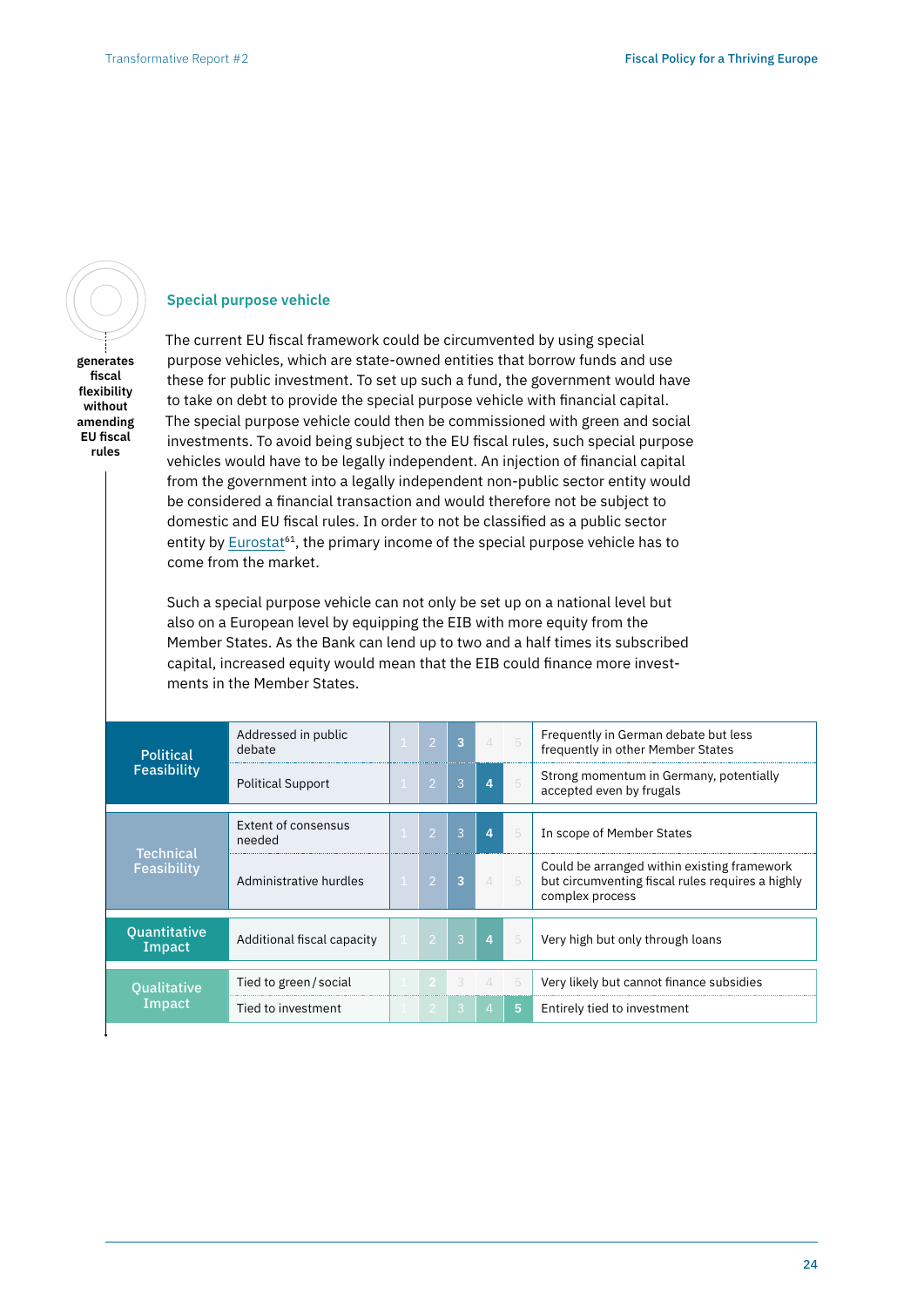

**generates fiscal flexibility without amending EU fiscal rules**

## **Making Next Generation EU (NGEU) permanent**

Using the already existing recovery fund "Next Generation EU" (NGEU), the EU could set up a permanent fund for increasing the fiscal capacity of the Member States. Such a fund could provide the Member States with financial resources and thereby increase their fiscal flexibility. The NGEU's Recovery and Resilience Facility (RRF) could form the basis for such a long-term fund. This could be enabled by the natural disaster clause, through which the Council "may grant Union financial assistance to the Member States concerned" as a response to "natural disasters or exceptional occurrences beyond the Member States' control" (see [TFEU](https://eur-lex.europa.eu/legal-content/EN/TXT/PDF/?uri=CELEX:12012E/TXT), Article 122<sup>62</sup>).

| <b>Political</b><br>Feasibility | Addressed in public<br>debate |  | D              | $\mathcal{B}$  | $\overline{4}$ | 5   | Frequently discussed, especially in EU-wide<br>debates    |
|---------------------------------|-------------------------------|--|----------------|----------------|----------------|-----|-----------------------------------------------------------|
|                                 | <b>Political Support</b>      |  | $\overline{2}$ | $\overline{3}$ | $\perp$        | - 5 | Opposed by frugals, supported by the French<br>Government |
| <b>Technical</b>                | Extent of consensus<br>needed |  | $2-1$          |                | $3 \t4 \t5$    |     | Unanimity                                                 |
| Feasibility                     | Administrative hurdles        |  | $\overline{2}$ | 3              | $\overline{4}$ | 5   | NGEU already established                                  |
| Quantitative<br>Impact          | Additional fiscal capacity    |  | $\overline{2}$ | $\overline{3}$ | $\overline{4}$ | 5   | High (especially through grants)                          |
| <b>Qualitative</b><br>Impact    | Tied to green / social        |  | $\mathcal{L}$  | $\overline{3}$ | $\overline{4}$ | 5   | Mainly                                                    |
|                                 | Tied to investment            |  | -2             | $\overline{3}$ | $\overline{4}$ | 5   | Mainly                                                    |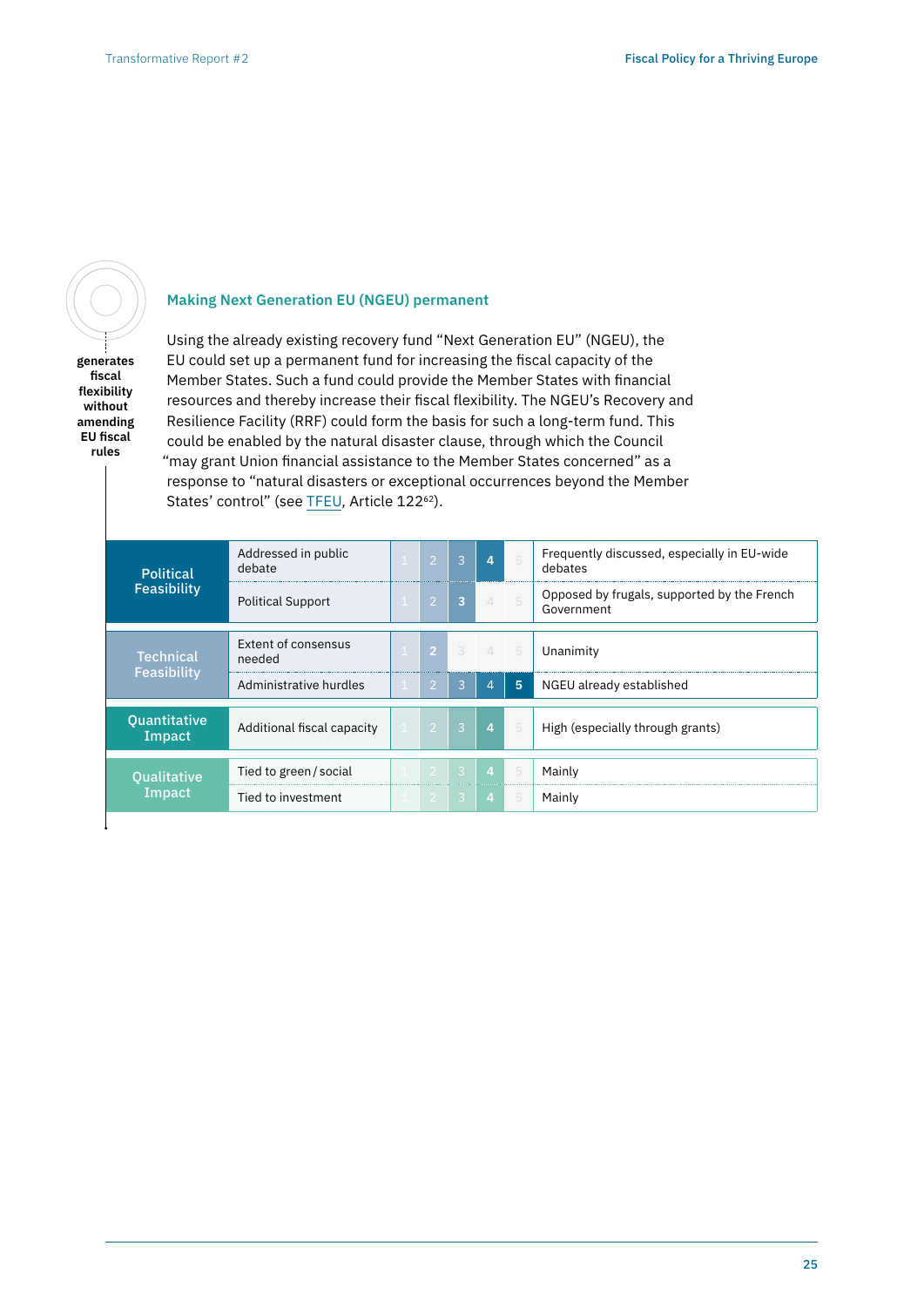## **4.2.3 Technical amendments**



**Requires changes in the OGWG's methodology**

#### **Changing output gap calculation**

Even with the entire EU fiscal framework remaining in place, technical amendments can generate considerable fiscal flexibility. One option would be the amendment of the calculation of the output gap. The output gap is the difference between the estimated potential output and the actual output of an economy. The larger the output gap, the bigger the fiscal flexibility allowed for by the current EU fiscal framework. However, since the potential output cannot be observed, it is estimated as the level at which an economy can operate without running above capacity and hence fuelling inflation. The calculation of the output gap has often been criticised for estimating a potential output and hence an output gap that is too low<sup>63</sup>. Since this heavily constrains fiscal flexibility, the calculation of the output gap could be changed. A proposal by Dezernat Zukunft targets an increase of the potential output to a situation of full utilisation of the labour force. Instead of calculating labour market capacity based on arbitrary historic trends, full employment without long-term unemployment, possible working hours adjusted for involuntary part-time employment and increased gender-based participation rates could be used<sup>64</sup>.

| <b>Political</b><br>Feasibility                             | Addressed in public<br>debate |  | $\mathcal{P}$  |               | $\Delta$ |                | Frequently, but rather in expert debate and<br>focused on Germany                                                                     |
|-------------------------------------------------------------|-------------------------------|--|----------------|---------------|----------|----------------|---------------------------------------------------------------------------------------------------------------------------------------|
|                                                             | <b>Political Support</b>      |  | $\overline{2}$ |               | $\perp$  | - 5            | In general, low opposition, but could be<br>opposed if it creates much fiscal flexibility for<br>Member States with high unemployment |
| Technical<br>Feasibility                                    | Extent of consensus<br>heeded |  | 12             | $\mathcal{B}$ | 4        | 5              | Approval by the Ecofin Council                                                                                                        |
|                                                             | Administrative hurdles        |  |                | 3             | 4        | 5              | Revision of calculation methodology                                                                                                   |
| <b>Quantitative</b><br>Additional fiscal capacity<br>Impact |                               |  | $\mathcal{P}$  | $\mathbf{R}$  | $\Delta$ | $-5$           | Dependent on national circumstances                                                                                                   |
| <b>Oualitative</b><br>Impact                                | Tied to green / social        |  |                |               | $\Delta$ | 5              | No                                                                                                                                    |
|                                                             | Tied to investment            |  |                |               | $\perp$  | $\overline{b}$ | No                                                                                                                                    |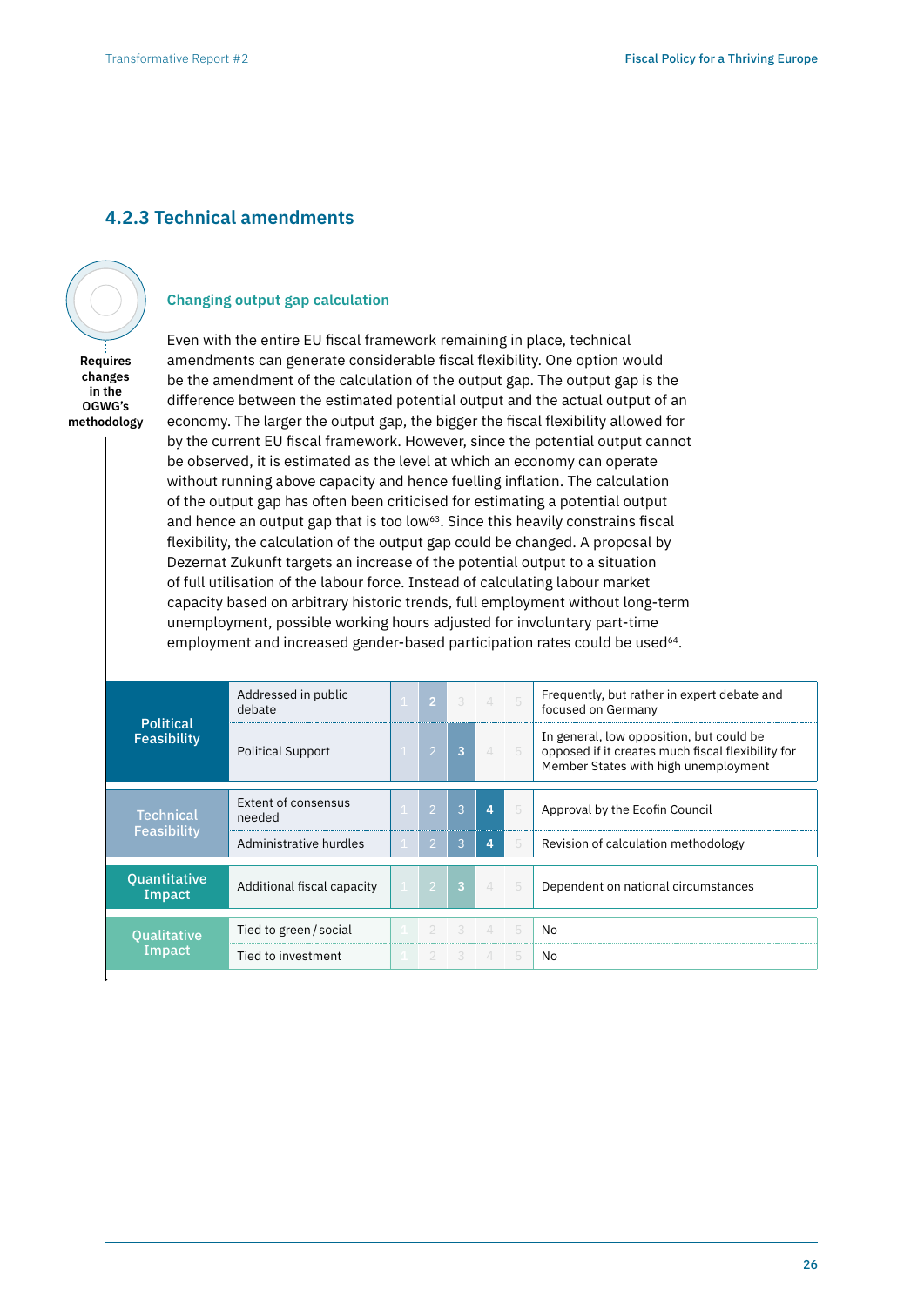## **4.3 Results**



## **4.3.1 Feasilbility & Impact Analysis of Fiscal Policy Reform Proposals**

**Figure 4:** *Overall feasibility and overall impact of the reform proposals*

**Figure 4** presents the feasibility and impact scores of all analysed proposals. The weighted average score of the feasibility dimension on the x-axis and the weighted average score of the impact dimension on the y-axis are plotted in this diagram. The diversity of the reform proposals analysed points to a tradeoff: many proposals that have a relatively high impact have relatively low feasibility and vice versa. This is not surprising, as ambitious proposals often have a large impact but lower feasibility than moderate proposals, which in turn often have a lower impact. How-

ever, some proposals break this pattern and perform considerable in terms of both feasibility and impact. These proposals form a cluster in the upper-right corner and embrace making the NGEU permanent, excluding certain expenditures from the deficit rule, reforming the investment clause and special purpose vehicles. Other proposals stand out by a combination of high feasibility but low impact (changing output gap calculation, abolishing/adjusting budgetary targets) or high impact but low feasibility (replacing fiscal rules with fiscal standards).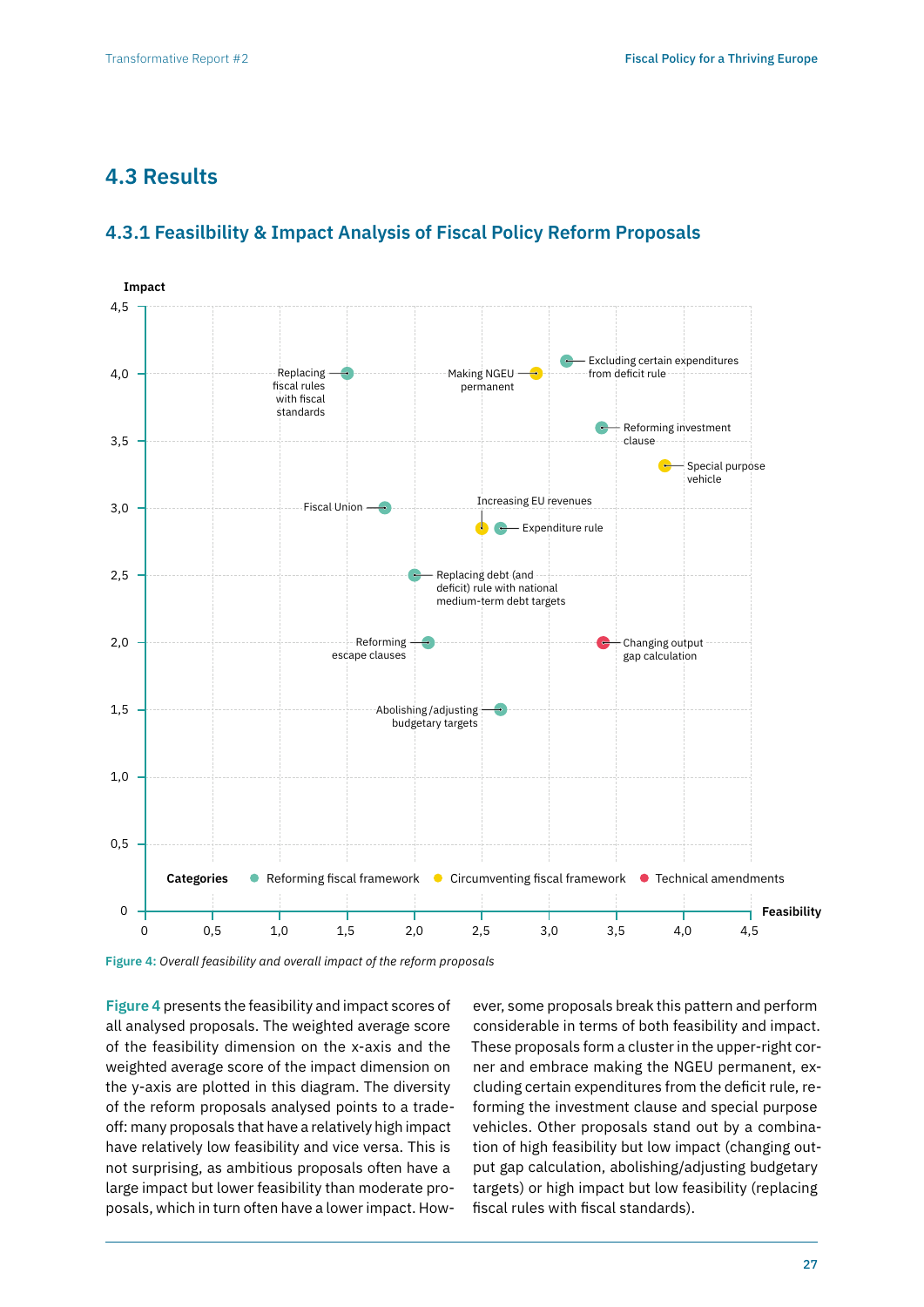## **4.3.2 Impact Analysis**



**Figure 5:** *Qualitative and quantitative impact of the reform proposals*

**Figures 5 and 6** break down the feasibility and impact dimensions and present the scores of the reform proposals in terms of the sub-dimensions of feasibility and impact so that they can be viewed independently. With the quantitative impact on the x-axis and the weighted average score of the qualitative impact on the y-axis, figure 5 plots the scores of the reform proposals in terms of quantitative and qualitative impact. Similarly, figure 6 plots the scores

in terms of political and technical feasibility with the political feasibility on the x-axis and the technical feasibility on the y-axis.

The impact analysis plot highlights three proposals as having both a high quantitative and a high qualitative impact. The proposal for a fiscal union comes with a high quantitative impact but rather low qualitative impact.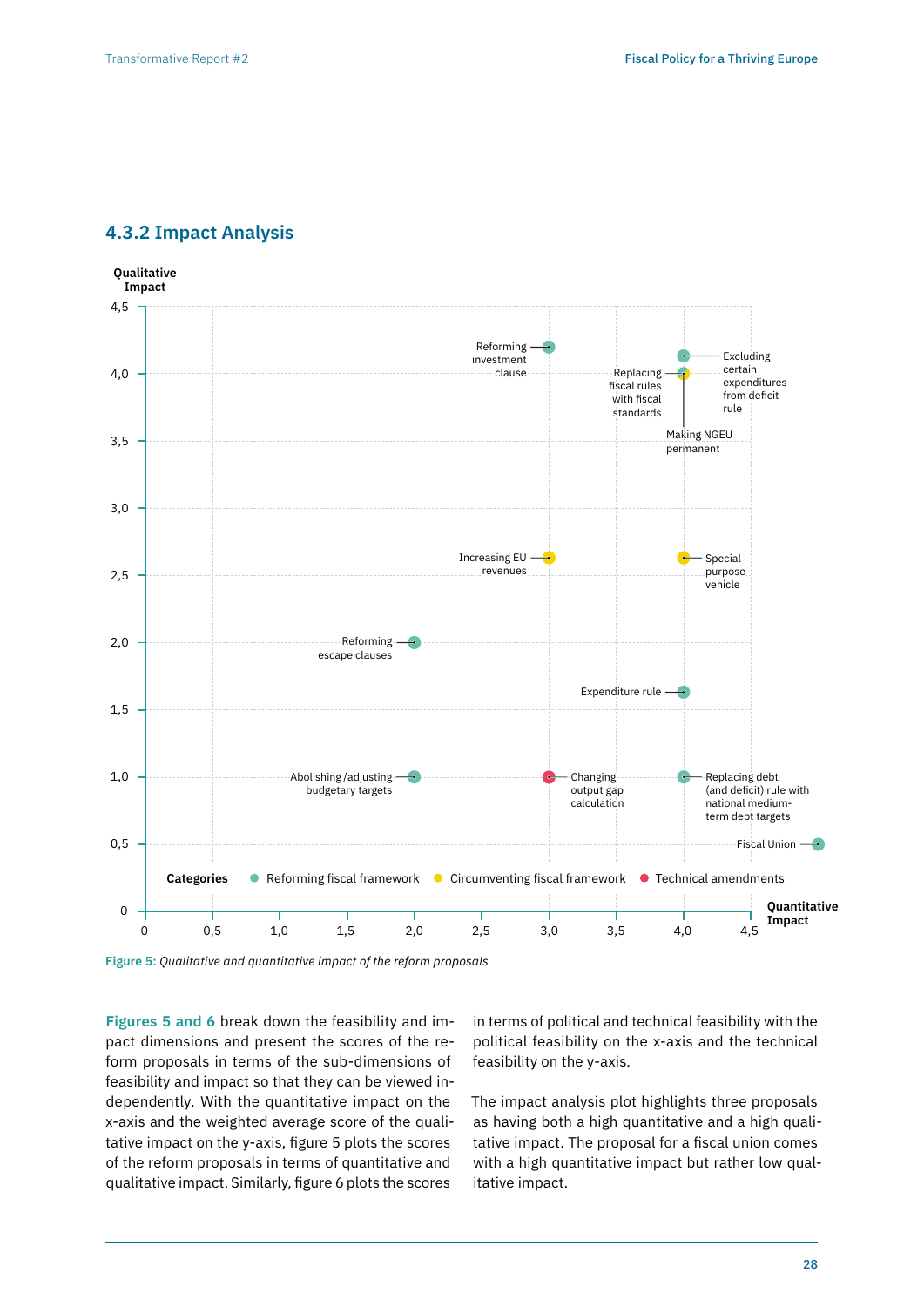## **4.3.3 Feasilbility Analysis**

**Technical Feasibility**



**Figure 6:** *Technical and political feasibility of the reform proposals*

The feasibility analysis plot shows that there seems to be a positive correlation between political and technical feasibility as most proposals that have high political feasibility also have high technical feasibility while politically less feasible proposals tend to have lower technical feasibility. The plot shows a cluster of four proposals with both a high political and high technical feasibility. With a notable exception, the proposal for implementing fiscal standards shows low feasibility, both in political and technical terms.

This analysis shows how feasible the reform proposals are and evaluates their quantitative and qualitative impact. The discussion in the following section complements this analysis with a critical review of the reforms, their mutual compatibility and an assessment of their suitability given the current challenges facing EU governments.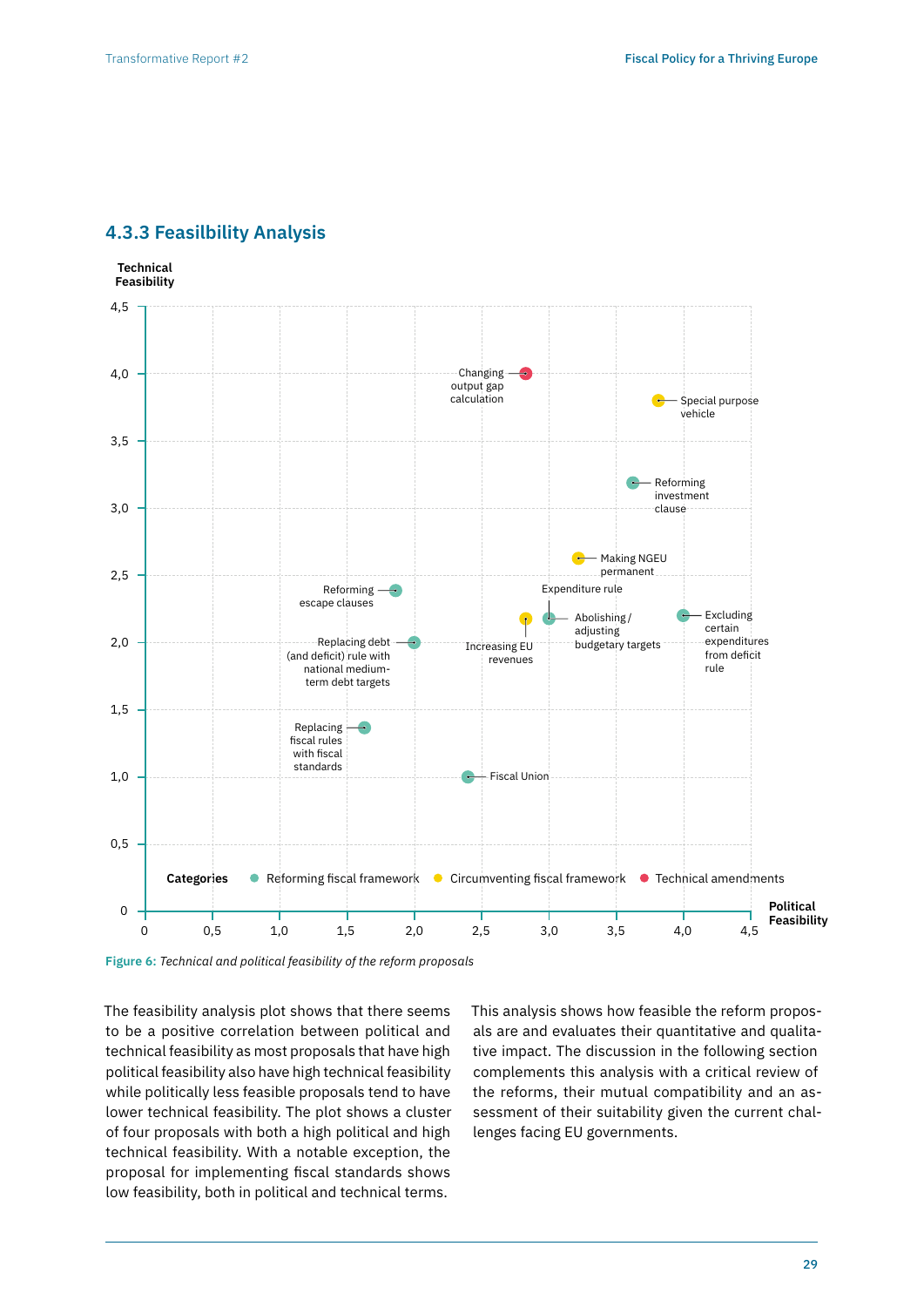# **5. Discussion**

Plotting the results in a diagram offers a comparison of the proposals concerning these two dimensions. A reform of the fiscal framework could also include a combination of presented proposals. While there are competing proposals (e.g. fiscal standards that build on qualitative targets cannot be implemented simultaneously with proposals that rely on numerical targets), many proposals are complementary to each other. For example, abolishing or adjusting the budgetary targets might be relevant for a golden rule and for reforming the investment clause. The latter two proposals also show some form of complementarity, because a revised investment clause can be considered as a "small-scale golden rule"<sup>65</sup>. In a similar vein, a golden rule is complementary to an expenditure rule as both could be combined in a framework that limits expenditures but excludes green investments from this limit. A sophisticated reform of the EU fiscal framework might indeed require combining several proposals to one feasible and impactful reform.

Such a combination of proposals might help to address the drawbacks that some proposals entail. The special purpose vehicle, one of the high feasibility and high impact proposals in our analysis, comes at the expense of a loss of democratic oversight of public funds. Due to their legally independent nature, national governments cannot exert the same control over their expenditures as within the fiscal framework. This is a serious challenge that should be factored in when discussing the usefulness of this proposal for increasing fiscal flexibility. In addition to that, national special purpose vehicles would decentralise the EU fiscal policy in the sense that all member states would have to set up their own vehicles which would depict a step back from European collaboration and coordination. To tackle the latter issue, the EIB could be equipped with more equity to enable cross-border investments in Europe and therefore act as a single European special purpose vehicle.

However, special purpose vehicles in general, whether national or European, always entail a circumvention of fiscal rules and rather than reforming them. Chapter three of this report has highlighted the need for reform and underpinned the necessity for amending tight EU fiscal rules. Hence, proposals such as excluding certain expenditures from the deficit rule (e. g. "golden rule") and reforming the investment clause perform similarly well in our analysis, as compared to the special purpose vehicles, and do not come at the expense of a loss of democratic oversight.

Most of the proposed reforms focus on creating more fiscal flexibility for member states. While this certainly helps it would not solve all the problems related to the economic divergence of member states. For example, Member States have different credit ratings, which affects the cost of borrowing at the national level, making it cheaper for some countries than others. Common debt issuing, as described in the proposal of making the NGEU permanent, would remedy differences in credibility ratings among the Member States and make loans with favourable conditions accessible to all Member States. Likewise, the proposal for increasing EU revenues demonstrates that increased tax-raising powers would enable centralised revenue collection and allocation as grants to the Member States. Hence, a long-term solution for a reformed fiscal governance framework must take different socio-economic situations of EU countries into account and should prevent the Member States from drifting further apart. Proposals that work towards a centralised fiscal capacity represents such a vision.

Moreover, while our analysis was mainly focussed on generating fiscal flexibility for meeting investment needs, a fiscal union could not just address investment needs but also the complementarily needed public spending. To tackle social inequality, public investment often needs to be complemented by public spending in order to give everyone equal access to public goods and services (e.g. only people that can afford an electric vehicle will be able to access infrastructure for e-mobility). An evaluation of the potential of reform proposals to enable public spending, with particular consideration of the achievement of social objectives, is thus equally important.

To sum up, feasibility and impact represent crucial dimensions for assessing the reform proposals to the EU fiscal framework, but other aspects should not be neglected. A sophisticated reform might have to make use of the complementarity of the proposals in order to design a fiscal framework that addresses all important aspects. While focusing on feasibility is unavoidable for an immediate reform, more ambitious proposals like a fiscal union should also be central to the debate for a well-designed, long-term solution.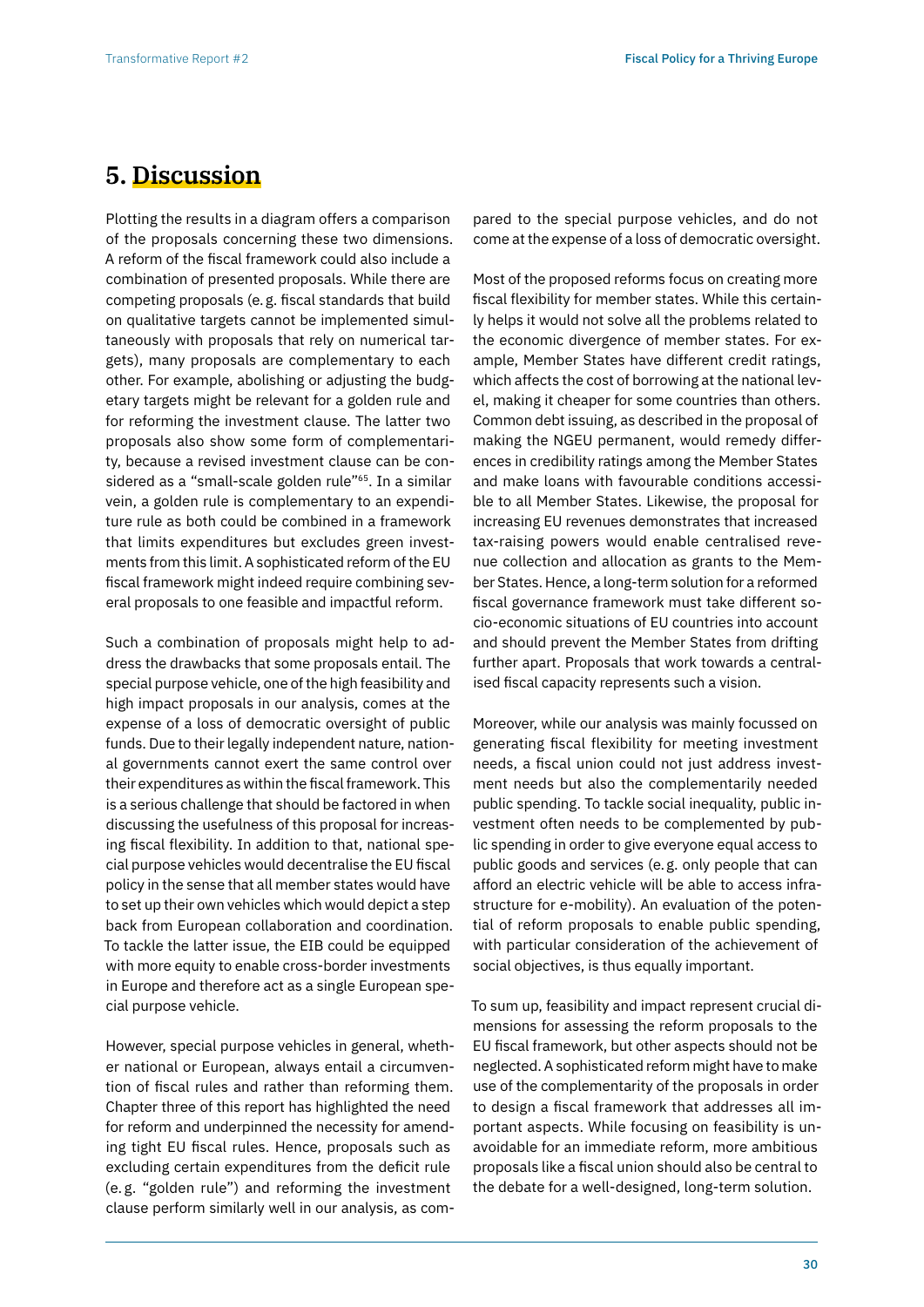# **6. Conclusion**

The EU requires unprecedented levels of public investment to address the multiple and intersecting challenges faced at present. The current rules of the EU fiscal framework are not designed for today's environmental, social and economic challenges and therefore need reform to give Member States more fiscal flexibility and to address investment gaps.

Our report has structured the most relevant reform proposals and assessed them in terms of their feasibility and impact. In doing so, our analysis provides a basis for further discussion of proposals and ultimately, to support a decision on a comprehensive reform of the fiscal framework, which may require a combination of different, complementary proposals.

The decision on the fiscal framework for the future is momentous. Much is at stake in the reform of the EU governance framework: We have seen the negative consequences of austerity policies in Europe, how long the effects of the 2008 financial crisis were felt in Europe as a result and have witnessed the consequences of underfunded public health systems in the outbreak of the pandemic. As von der Leyen points out: We must not repeat the mistakes of the past.

At the same time, the discussion about the urgently needed investments should not ignore the need for a comprehensive reform for the long term of EU fiscal policy. Many of today's challenges, such as biodiversity loss or climate change, are cross-border problems that cannot be solved at a national level, or with a short-term solution. Therefore, joint action and thus also a centralisation of fiscal capacities in a fiscal union with permanent funds is one of the most efficient solutions to address those challenges that affect member states equally. In this sense, the reform of the EU fiscal policy framework should not only allow the Member States to build long-term resilience but should also allow sufficient space for the implementation of a vision of Europe for the future.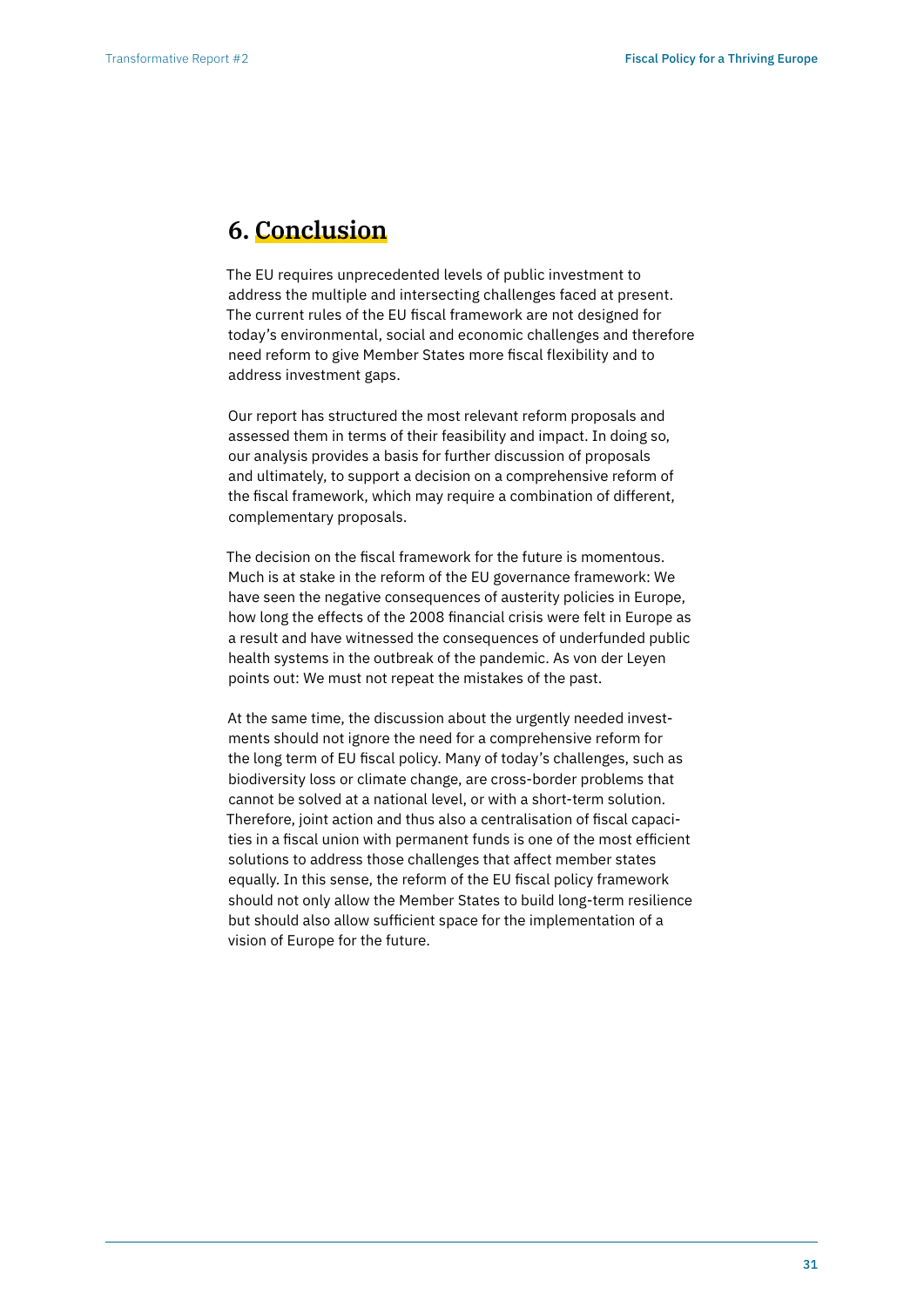## **References**

**1 Von der Leyen, Ursula** (2021, September 15): *State of the Union Address 2021, European Commission.* Retrieved 15 October 2021, [https://ec.europa.eu/commission/presscorner/](https://ec.europa.eu/commission/presscorner/detail/ov/SPEECH_21_4701) [detail/ov/SPEECH\\_21\\_4701](https://ec.europa.eu/commission/presscorner/detail/ov/SPEECH_21_4701).

**2 United Nations Environment Programme.** (2020). *Emissions Gap Report 2020.* [https://www.unep.org/emis](https://www.unep.org/emissions-gap-report-2020)[sions-gap-report-2020.](https://www.unep.org/emissions-gap-report-2020)

**3 IPBES.** (2019). *Summary for policymakers of the global assessment report on biodiversity and ecosystem services of the Intergovernmental Science-Policy Platform on Biodiversity and Ecosystem.* IPBES secretariat. [https://ipbes.net/news/](https://ipbes.net/news/Media-Release-Global-Assessment) [Media-Release-Global-Assessment](https://ipbes.net/news/Media-Release-Global-Assessment).

**4 United Nations Environment Programme.** (2021). *Making Peace with Nature: A scientific blueprint to tackle the climate, biodiversity and pollution emergencies.* [https://www.unep.org/](https://www.unep.org/resources/making-peace-nature) [resources/making-peace-nature](https://www.unep.org/resources/making-peace-nature).

**5 V-Dem.** (2019, August 30). *Polarization in Europe.* Retrieved 15 October 2021, from [https://www.v-dem.net/en/](https://www.v-dem.net/en/news/polarization-europe/) [news/polarization-europe/](https://www.v-dem.net/en/news/polarization-europe/).

**6 Cagnin, C., Muench, S., Scapolo, F., Strömer, E., & Vesnic-Alujevic, L.** (2021). *Shaping and securing the EU's Open Strategic Autonomy by 2040 and beyond.* Publications Office of the European Union, EUR 30802 EN

**7 Muggenthaler, P.** (2021, August 5). *The heterogeneous economic impact of the pandemic across euro area countries.* European Central Bank. Retrieved 15 October 2021, from [https://www.ecb.europa.eu/pub/economic-bulletin/](https://www.ecb.europa.eu/pub/economic-bulletin/focus/2021/html/ecb.ebbox202105_03%7E267ada0d38.en.html) [focus/2021/html/ecb.ebbox202105\\_03%7E267ada0d38.](https://www.ecb.europa.eu/pub/economic-bulletin/focus/2021/html/ecb.ebbox202105_03%7E267ada0d38.en.html) [en.html.](https://www.ecb.europa.eu/pub/economic-bulletin/focus/2021/html/ecb.ebbox202105_03%7E267ada0d38.en.html)

**8 Karanikolos, M., Mladovsky, P., Cylus, J., Thomson, S., Basu, S., Stuckler, D., Mackenbach, J. P., & McKee, M.**  (2013). Financial Crisis, Austerity, and Health in Europe. The Lancet 381 (9874), 1323–31.

**9 European Commission** (2020). *Communication from the commission to the council on the activation of the general escape clause of the Stability and Growth Pact.* COM(2020) 123 final. [https://eur-lex.europa.eu/legal-content/EN/TXT/](https://eur-lex.europa.eu/legal-content/EN/TXT/HTML/?uri=CELEX:52020DC0123&from=EN) [HTML/?uri=CELEX:52020DC0123&from=EN.](https://eur-lex.europa.eu/legal-content/EN/TXT/HTML/?uri=CELEX:52020DC0123&from=EN)

**10 Fetzer, T.** (2019). *Did austerity cause Brexit?*. American Economic Review, 109 (11), 3849–86.

**11 Smith-Meyer, B.** (2021, June 30). *Gentiloni: Unchanged deficit rules will deepen North-South divide.* Politico. Retrieved 15 October, from [https://www.politico.eu/article/](https://www.politico.eu/article/paolo-gentiloni-unchanged-deficit-rules-will-deepen-north-south-divide/) [paolo-gentiloni-unchanged-deficit-rules-will-deepen-north](https://www.politico.eu/article/paolo-gentiloni-unchanged-deficit-rules-will-deepen-north-south-divide/)[south-divide/](https://www.politico.eu/article/paolo-gentiloni-unchanged-deficit-rules-will-deepen-north-south-divide/).

**12 POLITICO.** (2021, September 14). *As it happened: Ursula von der Leyen's State of the Union speech.* Retrieved 15 October 2021, from [https://www.politico.eu/article/live-blog](https://www.politico.eu/article/live-blog-ursula-von-der-leyen-state-of-the-union-speech/)[ursula-von-der-leyen-state-of-the-union-speech/](https://www.politico.eu/article/live-blog-ursula-von-der-leyen-state-of-the-union-speech/).

**13 Noyan, O.** (2021, September 22). *Post-election Germany: back to austerity or fit for a fiscal union?* EURACTIV. Retrieved 15 October 2021, from [https://www.euractiv.com/section/](https://www.euractiv.com/section/elections/news/post-election-germany-back-to-austerity-or-fit-for-a-fiscal-union/) [elections/news/post-election-germany-back-to-austerity-or](https://www.euractiv.com/section/elections/news/post-election-germany-back-to-austerity-or-fit-for-a-fiscal-union/)[fit-for-a-fiscal-union/.](https://www.euractiv.com/section/elections/news/post-election-germany-back-to-austerity-or-fit-for-a-fiscal-union/)

**14 European Central Bank.** (2021, March 11). *Introductory statement to the press conference (with Q&A).* Retrieved 15 October 2021, from [https://www.ecb.europa.eu/press/press](https://www.ecb.europa.eu/press/pressconf/2021/html/ecb.is210311%7Ed368d7151a.en.html)[conf/2021/html/ecb.is210311%7Ed368d7151a.en.html.](https://www.ecb.europa.eu/press/pressconf/2021/html/ecb.is210311%7Ed368d7151a.en.html)

**15 Migliaccio, A., & Rotondi, F.** (2021, September 29). *Draghi's full throttle Italy budget shows no return to EU-limits.* Bloomberg. Retrieved 15 October 2021, from [https://www.bloomberg.com/news/articles/2021-09-29/](https://www.bloomberg.com/news/articles/2021-09-29/draghi-s-full-throttle-italy-budget-shows-no-return-to-eu-limits?sref=0ZqdQEHz) [draghi-s-full-throttle-italy-budget-shows-no-return-to-eu](https://www.bloomberg.com/news/articles/2021-09-29/draghi-s-full-throttle-italy-budget-shows-no-return-to-eu-limits?sref=0ZqdQEHz)[limits?sref=0ZqdQEHz.](https://www.bloomberg.com/news/articles/2021-09-29/draghi-s-full-throttle-italy-budget-shows-no-return-to-eu-limits?sref=0ZqdQEHz)

**16** *EU likely to waive borrowing limits again in 2022.* (2021, March 1). EURACTIV. Retrieved 15 October 2021, from [https://www.euractiv.com/section/economy-jobs/news/](https://www.euractiv.com/section/economy-jobs/news/eu-likely-to-waive-borrowing-limits-again-in-2022/) [eu-likely-to-waive-borrowing-limits-again-in-2022/](https://www.euractiv.com/section/economy-jobs/news/eu-likely-to-waive-borrowing-limits-again-in-2022/).

**17 Beetsma, R., Thygesen, N., Cugnasca, A., Orseau, E., Eliofotou, P., & Santacroce, S.** (2018, October 26). *Reforming the EU fiscal framework: A proposal by the European Fiscal.*  VOX, CEPR Policy Portal. Retrieved 15 October 2021, from [https://voxeu.org/article/reforming-eu-fiscal-framework-pro](https://voxeu.org/article/reforming-eu-fiscal-framework-proposal-european-fiscal-board)[posal-european-fiscal-board.](https://voxeu.org/article/reforming-eu-fiscal-framework-proposal-european-fiscal-board)

**18 Koch, M., & Greive, M.** (2021, October 13). *IWF-Chefvolkswirtin: "Verfrühte Sparpolitik schadet nur".*  Handelsblatt. Retrieved 15 October 2021, from [https://](https://www.handelsblatt.com/politik/international/interview-mit-gita-gopinath-iwf-chefvolkswirtin-deutschland-steht-vor-grossen-herausforderungen/27701744.html?ticket=ST-555527-camAeeeaerMWl1Czc9qT-cas01.example.org) [www.handelsblatt.com/politik/international/inter](https://www.handelsblatt.com/politik/international/interview-mit-gita-gopinath-iwf-chefvolkswirtin-deutschland-steht-vor-grossen-herausforderungen/27701744.html?ticket=ST-555527-camAeeeaerMWl1Czc9qT-cas01.example.org)[view-mit-gita-gopinath-iwf-chefvolkswirtin-deutschland-ste](https://www.handelsblatt.com/politik/international/interview-mit-gita-gopinath-iwf-chefvolkswirtin-deutschland-steht-vor-grossen-herausforderungen/27701744.html?ticket=ST-555527-camAeeeaerMWl1Czc9qT-cas01.example.org)[ht-vor-grossen-herausforderungen/27701744.html?tick](https://www.handelsblatt.com/politik/international/interview-mit-gita-gopinath-iwf-chefvolkswirtin-deutschland-steht-vor-grossen-herausforderungen/27701744.html?ticket=ST-555527-camAeeeaerMWl1Czc9qT-cas01.example.org)[et=ST-555527-camAeeeaerMWl1Czc9qT-cas01.example.org](https://www.handelsblatt.com/politik/international/interview-mit-gita-gopinath-iwf-chefvolkswirtin-deutschland-steht-vor-grossen-herausforderungen/27701744.html?ticket=ST-555527-camAeeeaerMWl1Czc9qT-cas01.example.org).

**19** Council directive 2011/85/EU of 8 November 2011 on requirements for budgetary frameworks of the Member States). Official Journal L 306/41. [https://eur-lex.europa.](https://eur-lex.europa.eu/legal-content/EN/TXT/PDF/?uri=CELEX:32011L0085&from=EN) [eu/legal-content/EN/TXT/PDF/?uri=CELEX:32011L0085&](https://eur-lex.europa.eu/legal-content/EN/TXT/PDF/?uri=CELEX:32011L0085&from=EN) [from=EN](https://eur-lex.europa.eu/legal-content/EN/TXT/PDF/?uri=CELEX:32011L0085&from=EN).

**20 European Commission** (2021). *The European Semester.* European Commission website. Retrieved 15 October, from [https://ec.europa.eu/info/business-economy-euro/](https://ec.europa.eu/info/business-economy-euro/economic-and-fiscal-policy-coordination/eu-economic-governance-monitoring-prevention-correction/european-semester_en) [economic-and-fiscal-policy-coordination/eu-economic-gov](https://ec.europa.eu/info/business-economy-euro/economic-and-fiscal-policy-coordination/eu-economic-governance-monitoring-prevention-correction/european-semester_en)[ernance-monitoring-prevention-correction/european-semes](https://ec.europa.eu/info/business-economy-euro/economic-and-fiscal-policy-coordination/eu-economic-governance-monitoring-prevention-correction/european-semester_en)[ter\\_en](https://ec.europa.eu/info/business-economy-euro/economic-and-fiscal-policy-coordination/eu-economic-governance-monitoring-prevention-correction/european-semester_en).

**21 Consolidated versions of the Treaty on European Union and the Treaty on the Functioning of the European Union**  (2008). *Article 121 (ex Article 99 TEC).* Official Journal 115, 9.5.2008, p. 97–98.

**22 Consolidated version of the Treaty on the Functioning of the European Union** (2016). *Article 126 (ex Article 104 TEC).* OJ C 202, 7.6.2016, p. 99–102.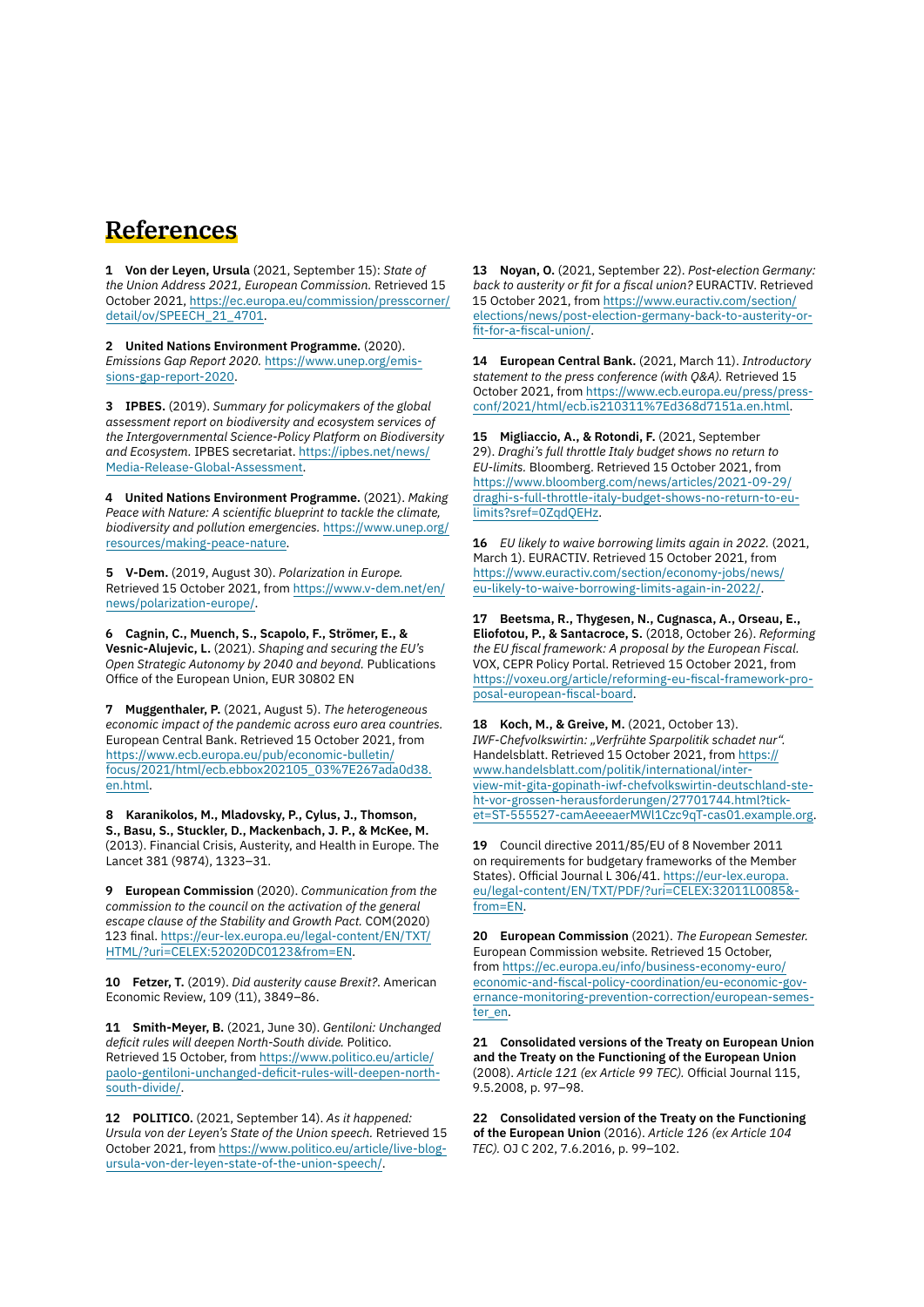**23 Consolidated version of the Treaty on the Functioning of the European Union** (2016). *Article 148 (ex Article 128 TEC).* OJ C 202, 7.6.2016.

**24 Consolidated version of the Treaty on European Union.**  *Articles 3, 119-144, 136, 219 and 282–284.*

**25 Consolidated version of the Treaty on European Union** (2008). *Protocol (No 12) on the excessive deficit procedure.* Official Journal 115, 9.5.2008, p. 279–280.

**26 Consolidated version of the Treaty on the Functioning of the European Union** (2016). *Article 126 (ex Article 104 TEC).* OJ C 202. 7.6.2016, p. 99–102.

**27 Consolidated version of the Treaty on the Functioning of the European Union** (2016). *Article 289.* OJ C 202, 7.6.2016, p. 172–172.

**28 Consolidated version of the Treaty on European Union** (2016). *Article 48 (ex Article 48 TEU).* OJ C 202, 7.6.2016, p. 41–43.

**29 EUR-Lex.** (n.d.). *Revision of the treaties.* Retrieved 15 October 2021, from [https://eur-lex.europa.eu/summary/](https://eur-lex.europa.eu/summary/glossary/treaties_revision.html) [glossary/treaties\\_revision.html.](https://eur-lex.europa.eu/summary/glossary/treaties_revision.html)

**30 European Commission** (n.d.). *Medium-Term Budgetary Objectives (MTOs).* European Commission website. Retrieved 15 October 2021, from [https://ec.europa.eu/info/](https://ec.europa.eu/info/business-economy-euro/economic-and-fiscal-policy-coordination/eu-economic-governance-monitoring-prevention-correction/stability-and-growth-pact/preventive-arm/medium-term-budgetary-objectives-mtos_en) [business-economy-euro/economic-and-fiscal-policy-co](https://ec.europa.eu/info/business-economy-euro/economic-and-fiscal-policy-coordination/eu-economic-governance-monitoring-prevention-correction/stability-and-growth-pact/preventive-arm/medium-term-budgetary-objectives-mtos_en)[ordination/eu-economic-governance-monitoring-preven](https://ec.europa.eu/info/business-economy-euro/economic-and-fiscal-policy-coordination/eu-economic-governance-monitoring-prevention-correction/stability-and-growth-pact/preventive-arm/medium-term-budgetary-objectives-mtos_en)[tion-correction/stability-and-growth-pact/preventive-arm/](https://ec.europa.eu/info/business-economy-euro/economic-and-fiscal-policy-coordination/eu-economic-governance-monitoring-prevention-correction/stability-and-growth-pact/preventive-arm/medium-term-budgetary-objectives-mtos_en) [medium-term-budgetary-objectives-mtos\\_en.](https://ec.europa.eu/info/business-economy-euro/economic-and-fiscal-policy-coordination/eu-economic-governance-monitoring-prevention-correction/stability-and-growth-pact/preventive-arm/medium-term-budgetary-objectives-mtos_en)

**31 European Commission** (n.d.). *The corrective arm/ Excessive Deficit Procedure.* European Commission website. Retrieved 15 October 2021, [https://ec.europa.eu/info/](https://ec.europa.eu/info/business-economy-euro/economic-and-fiscal-policy-coordination/eu-economic-governance-monitoring-prevention-correction/stability-and-growth-pact/corrective-arm-excessive-deficit-procedure_en) [business-economy-euro/economic-and-fiscal-policy-coordi](https://ec.europa.eu/info/business-economy-euro/economic-and-fiscal-policy-coordination/eu-economic-governance-monitoring-prevention-correction/stability-and-growth-pact/corrective-arm-excessive-deficit-procedure_en)[nation/eu-economic-governance-monitoring-prevention-cor](https://ec.europa.eu/info/business-economy-euro/economic-and-fiscal-policy-coordination/eu-economic-governance-monitoring-prevention-correction/stability-and-growth-pact/corrective-arm-excessive-deficit-procedure_en)[rection/stability-and-growth-pact/corrective-arm-exces](https://ec.europa.eu/info/business-economy-euro/economic-and-fiscal-policy-coordination/eu-economic-governance-monitoring-prevention-correction/stability-and-growth-pact/corrective-arm-excessive-deficit-procedure_en)[sive-deficit-procedure\\_en.](https://ec.europa.eu/info/business-economy-euro/economic-and-fiscal-policy-coordination/eu-economic-governance-monitoring-prevention-correction/stability-and-growth-pact/corrective-arm-excessive-deficit-procedure_en)

**32 European Commission** (2020). *Communication from the commission to the council on the activation of the general escape clause of the Stability and Growth Pact.* COM (2020) 123 final. [https://eur-lex.europa.eu/legal-content/EN/TXT/](https://eur-lex.europa.eu/legal-content/EN/TXT/HTML/?uri=CELEX:52020DC0123&from=EN) [HTML/?uri=CELEX:52020DC0123&from=EN.](https://eur-lex.europa.eu/legal-content/EN/TXT/HTML/?uri=CELEX:52020DC0123&from=EN)

**33 Treaty on Stability, Coordination and Governance in the Economic and Monetary Union of 2 March 2012** (2012). *Intergovernmental agreement.* [https://eur-lex.europa.eu/](https://eur-lex.europa.eu/legal-content/EN/TXT/?uri=LEGISSUM%3A1403_3) [legal-content/EN/TXT/?uri=LEGISSUM%3A1403\\_3.](https://eur-lex.europa.eu/legal-content/EN/TXT/?uri=LEGISSUM%3A1403_3)

**34 Council of the European Union** (2017). *Revised Specifications on the implementation of the Stability and Growth Pact and Guidelines on the format and content of Stability and Convergence Programmes (Code of Conduct of the Stability and Growth Pact).* 9344/17, ECOFIN 423, UEM 170, General Secretariat of the Council, 19.05.2017. [https://data.consilium.](https://data.consilium.europa.eu/doc/document/ST-9344-2017-INIT/en/pdf) [europa.eu/doc/document/ST-9344-2017-INIT/en/pdf](https://data.consilium.europa.eu/doc/document/ST-9344-2017-INIT/en/pdf).

**35 European Commission Directorate-General for Economic and Financial Affairs** (2019). *Vade Mecum on the Stability and Growth Pact. 2019 Edition.* Publications Office of the European Union. [https://ec.europa.eu/info/publications/](https://ec.europa.eu/info/publications/vade-mecum-stability-and-growth-pact-2019-edition_en) [vade-mecum-stability-and-growth-pact-2019-edition\\_en](https://ec.europa.eu/info/publications/vade-mecum-stability-and-growth-pact-2019-edition_en).

**36 Darvas, Z., Martin, P., & Ragot, X.** (2018). *European fiscal rules require a major overhaul.* Notes du conseil danalyse economique, (2), 1–12.

**37 Cohen, S., Guillamón, M. D., Lapsley, I., & Robbins, G.**  (2015). *Accounting for austerity: the Troika in the Eurozone.*  Accounting, Auditing & Accountability Journal.

**38 Uxó, J., Febrero, E., & Bermejo, F.** (2016). *Crisis, unemployment and internal devaluation in Spain. Unemployment, internal devaluation and labour market deregulation in Europe.* ETUI, 127–168.

**39 Karanikolos, M., Mladovsky, P., Cylus, J., Thomson, S., Basu, S., Stuckler, D., Mackenbach, J. P., & McKee, M.**  (2013). *Financial Crisis, Austerity, and Health in Europe.* The Lancet 381 (9874): 1323–31.

**40 Gregory, A.** (2021, October 15). *Austerity in England linked to more than 50,000 extra deaths in five years.* The Guardian. Retrieved 15 October 2021, from [https://www.](https://www.theguardian.com/society/2021/oct/14/austerity-in-england-linked-to-more-than-50000-extra-deaths-in-five-years?CMP=Share) [theguardian.com/society/2021/oct/14/austerity-in-england](https://www.theguardian.com/society/2021/oct/14/austerity-in-england-linked-to-more-than-50000-extra-deaths-in-five-years?CMP=Share)[linked-to-more-than-50000-extra-deaths-in-five-years?C-](https://www.theguardian.com/society/2021/oct/14/austerity-in-england-linked-to-more-than-50000-extra-deaths-in-five-years?CMP=Share)[MP=Share.](https://www.theguardian.com/society/2021/oct/14/austerity-in-england-linked-to-more-than-50000-extra-deaths-in-five-years?CMP=Share)

**41 Rushton, P., & Donovan, C. (Eds.).** (2018). *Austerity Policies: Bad Ideas in Practice.* Springer.

**42 Baccini, L., & Sattler, T.** (2021). *Austerity, Economic Vulnerability, and Populism.* SSRN 3766022.

**43 Foster, C., & Frieden, J.** (2019). *Compensation, Austerity, and Populism: Social Spending and Voting in 17 Western European Countries.* Working Paper.

**44 Vasilopoulou, S., Halikiopoulou, D., & Exadaktylos, T.** (2014). *Greece in Crisis: Austerity, Populism and the Politics of Blame.* JCMS: Journal of Common Market Studies, 52(2), 388–402.

**45 Fetzer, T.** (2019). *Did austerity cause Brexit?* American Economic Review, 109(11), 3849–86.

**46 European Commission** (2020). *Europe's moment: Repair and Prepare for the Next Generation.* COM(2020) 456 final.

**47 Darvas, Z., & Wolff, G. B.** (2021). *A green fiscal pact-climate investment in times of budget consolidation.* Bruegel-Policy Contributions.

**48 van Gaal, W.** (2021, September 13). *"Frugals" renew effort to reduce excessive debt.* EUobserver. Retrieved 15 October 2021, from [https://euobserver.com/climate/152882.](https://euobserver.com/climate/152882)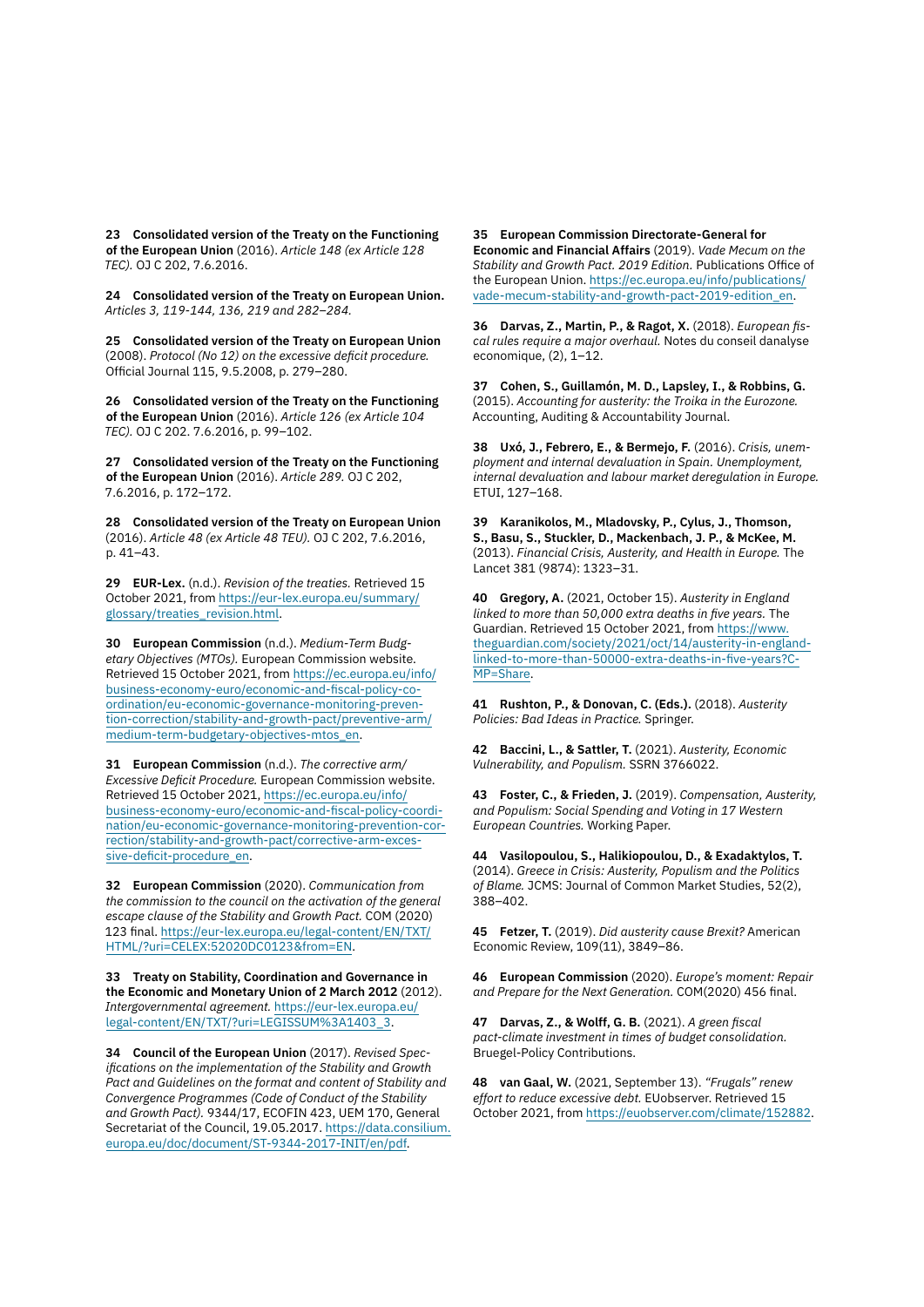**49 McKinsey & Company.** (2020). *Net-Zero Europe: decarbonisation pathways and socioeconomic implications.* [https://www.mckinsey.com/~/media/mckinsey/business%20](https://www.mckinsey.com/~/media/mckinsey/business%20functions/sustainability/our%20insights/how%20the%20european%20union%20could%20achieve%20net%20zero%20emissions%20at%20net%20zero%20cost/net-zero-europe-vf.pdf) [functions/sustainability/our%20insights/how%20the%20](https://www.mckinsey.com/~/media/mckinsey/business%20functions/sustainability/our%20insights/how%20the%20european%20union%20could%20achieve%20net%20zero%20emissions%20at%20net%20zero%20cost/net-zero-europe-vf.pdf) [european%20union%20could%20achieve%20net%20](https://www.mckinsey.com/~/media/mckinsey/business%20functions/sustainability/our%20insights/how%20the%20european%20union%20could%20achieve%20net%20zero%20emissions%20at%20net%20zero%20cost/net-zero-europe-vf.pdf) [zero%20emissions%20at%20net%20zero%20cost/net-ze](https://www.mckinsey.com/~/media/mckinsey/business%20functions/sustainability/our%20insights/how%20the%20european%20union%20could%20achieve%20net%20zero%20emissions%20at%20net%20zero%20cost/net-zero-europe-vf.pdf)[ro-europe-vf.pdf.](https://www.mckinsey.com/~/media/mckinsey/business%20functions/sustainability/our%20insights/how%20the%20european%20union%20could%20achieve%20net%20zero%20emissions%20at%20net%20zero%20cost/net-zero-europe-vf.pdf)

**50 Delivorias, A.** (2020). *The "general escape clause" within the Stability and Growth Pact.* European Parliamentary Research Service. [https://www.europarl.europa.eu/RegData/](https://www.europarl.europa.eu/RegData/etudes/BRIE/2020/649351/EPRS_BRI(2020)649351_EN.pdf) [etudes/BRIE/2020/649351/EPRS\\_BRI\(2020\)649351\\_EN.pdf](https://www.europarl.europa.eu/RegData/etudes/BRIE/2020/649351/EPRS_BRI(2020)649351_EN.pdf).

**51 Council Regulation (EC) 1466/97** on the *strengthening of the surveillance of budgetary positions and the surveillance and coordination of economic policies* (1997). Article 6(3). OJ L 209, 2.8.1997, p. 1–5.

**52 Claeys, G. & Bruegel.** (2019, December 10). *The European Green Deal needs a reformed fiscal framework.* Bruegel. Retrieved 11 October 2021, from [https://www.bruegel.](https://www.bruegel.org/2019/12/the-european-green-deal-needs-a-reformed-fiscal-framework/) [org/2019/12/the-european-green-deal-needs-a-reformed](https://www.bruegel.org/2019/12/the-european-green-deal-needs-a-reformed-fiscal-framework/)[fiscal-framework/](https://www.bruegel.org/2019/12/the-european-green-deal-needs-a-reformed-fiscal-framework/).

**53 European Council.** (n.d.). *Encouraging structural reforms and investment: flexibility of the Stability and Growth Pact rules.* Retrieved 15 October 2021, from [https://www.consil](https://www.consilium.europa.eu/en/policies/stability-growth-pact-flexibility/)[ium.europa.eu/en/policies/stability-growth-pact-flexibility/](https://www.consilium.europa.eu/en/policies/stability-growth-pact-flexibility/).

**54 Suttor-Sorel, L.** (2021). *Navigating The Maze – A Finance Watch primer on how to reform European economic governance.* Finance Watch. [https://www.finance-watch.org/](https://www.finance-watch.org/publication/navigating-the-maze/) [publication/navigating-the-maze/.](https://www.finance-watch.org/publication/navigating-the-maze/)

**55 Martin, P., Pisani-Ferry, J., & Ragot, X.** (2021, May 26). *A new template for the European fiscal framework.* VOX, CEPR Policy Portal. Retrieved 11 October 2021, from [https://voxeu.](https://voxeu.org/article/new-template-european-fiscal-framework) [org/article/new-template-european-fiscal-framework.](https://voxeu.org/article/new-template-european-fiscal-framework)

**56 Suttor-Sorel, L.** (2021). *Navigating The Maze – A Finance Watch primer on how to reform European economic governance.* Finance Watch. [https://www.finance-watch.org/](https://www.finance-watch.org/publication/navigating-the-maze/) [publication/navigating-the-maze/.](https://www.finance-watch.org/publication/navigating-the-maze/)

**57 Darvas, Z., Martin, P., & Ragot, X.** (2018, September 21). *The economic case for an expenditure rule in Europe.* VOX, CEPR Policy Portal. Retrieved 11 October 2021, from [https://](https://voxeu.org/article/economic-case-expenditure-rule-europe) [voxeu.org/article/economic-case-expenditure-rule-europe.](https://voxeu.org/article/economic-case-expenditure-rule-europe)

**58 Reuter, W.** (2020). *Benefits and drawbacks of an "expenditure rule", as well as of a "golden rule", in the EU fiscal framework.* Economic Governance Support Unit, PE 645.732.

**59 European Commission.** (2020). *Financing the Recovery plan for Europe.*

**60 European Commission.** (2020, November 11). *Recovery plan for Europe.* Retrieved 15 October 2021, from [https://](https://ec.europa.eu/info/strategy/recovery-plan-europe_en) [ec.europa.eu/info/strategy/recovery-plan-europe\\_en](https://ec.europa.eu/info/strategy/recovery-plan-europe_en).

**61 Eurostat** (2019). *Manual on Government Deficit and Debt. Implementation of ESA 2010, 2019 Edition.* Luxembourg: Publications Office of the European Union. [https://ec.europa.](https://ec.europa.eu/eurostat/web/products-manuals-and-guidelines/-/ks-gq-19-007) [eu/eurostat/web/products-manuals-and-guidelines/-/ks-gq-](https://ec.europa.eu/eurostat/web/products-manuals-and-guidelines/-/ks-gq-19-007)[19-007.](https://ec.europa.eu/eurostat/web/products-manuals-and-guidelines/-/ks-gq-19-007)

**62** Consolidated version of the **Treaty on the Functioning of the European Union** (2008). *Article 122 (ex Article 100 TEC).* Official Journal 115, 9.5.2008, p. 98.

**63 Heimberger, P.** (2021, March 2). *Keynes, the output gap and the EU's fiscal rules.* The Vienna Institut for International Economic Studies. Retrieved 15 October 2021, from [https://wiiw.ac.at/keynes-the-output-gap-and-the-eu-s](https://wiiw.ac.at/keynes-the-output-gap-and-the-eu-s-fiscal-rules-n-487.html)[fiscal-rules-n-487.html.](https://wiiw.ac.at/keynes-the-output-gap-and-the-eu-s-fiscal-rules-n-487.html)

**64 Sigl-Glöckner, P., Krahé, M., Schneemelcher, P., Schuster, F., Hilbert, V., & Meyer, H.** (2021). *A new fiscal policy for Germany.* In Forum New Economy Working Papers (No. 2a).

**65 Truger, A., Feigl, G.** (2020). T*he Golden Rule of Public Investment: protecting fiscal leeway and public infrastructure in the EU.* The European Trade Union Institute. [https://www.](https://www.etui.org/publications/policy-briefs/european-economic-employment-and-social-policy/the-golden-rule-of-public-investment-protecting-fiscal-leeway-and-public-infrastructure-in-the-eu) [etui.org/publications/policy-briefs/european-economic-em](https://www.etui.org/publications/policy-briefs/european-economic-employment-and-social-policy/the-golden-rule-of-public-investment-protecting-fiscal-leeway-and-public-infrastructure-in-the-eu)[ployment-and-social-policy/the-golden-rule-of-public-invest](https://www.etui.org/publications/policy-briefs/european-economic-employment-and-social-policy/the-golden-rule-of-public-investment-protecting-fiscal-leeway-and-public-infrastructure-in-the-eu)[ment-protecting-fiscal-leeway-and-public-infrastructure-in](https://www.etui.org/publications/policy-briefs/european-economic-employment-and-social-policy/the-golden-rule-of-public-investment-protecting-fiscal-leeway-and-public-infrastructure-in-the-eu)[the-eu.](https://www.etui.org/publications/policy-briefs/european-economic-employment-and-social-policy/the-golden-rule-of-public-investment-protecting-fiscal-leeway-and-public-infrastructure-in-the-eu)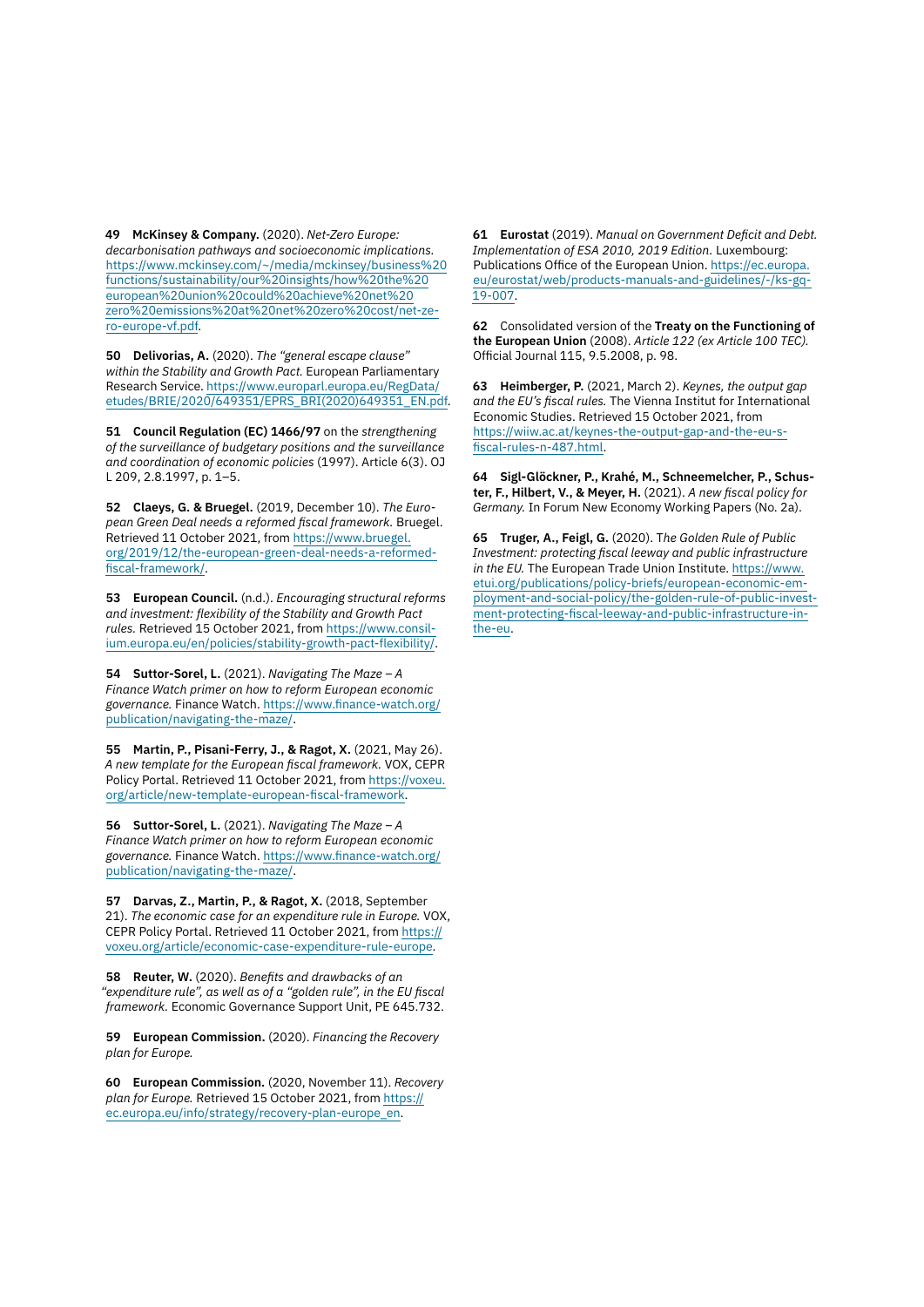# **Annex**

## **Annex 1: Methodology Table**

|                                                                                                                                             | Weighting | <b>Scaling</b>                                                                                                                                                                                                                                                                                                                                                                                                                        |
|---------------------------------------------------------------------------------------------------------------------------------------------|-----------|---------------------------------------------------------------------------------------------------------------------------------------------------------------------------------------------------------------------------------------------------------------------------------------------------------------------------------------------------------------------------------------------------------------------------------------|
| Addressed in public<br>debate<br>(To what extent is the<br>proposal discussed in the<br>public debate and covered<br>by media)              | 0.1       | 1-5 (5 being highest feasibility),<br>not mentioned in public debate = 1, only mentioned in scientific<br>debate = 2, rarely mentioned in public debate = 3, often mentioned<br>in public debate = $4$ , one of the most discussed proposals in public<br>$debate = 5$                                                                                                                                                                |
| <b>Political support</b><br>(How powerful are the<br>players that support/<br>oppose the proposal?)                                         | 0.4       | 1-5 (5 being highest feasibility), criteria: how powerful are the players<br>that support/oppose this<br>No support/huge opposition = 1, low political support/strong oppo-<br>sition = 2, balanced support and opposition = 3, strong support/low<br>opposition = 4, huge support/no opposition = $5$                                                                                                                                |
| <b>Extent of consensus</b><br>needed<br>(Which extent of consensus<br>is needed to implement<br>this proposal?)                             | 0.4       | 1-5 (5 being highest feasibility),<br>treaty reform = 1, treaty protocol change = 2, ordinary legislative proce-<br>$dure = 3$ , less than ordinary legislative procedure = 4, no consensus<br>$needed = 5$                                                                                                                                                                                                                           |
| <b>Administrative hurdles</b><br>(What effort is required to<br>implement this proposal?<br>New Institutions? New<br>monitoring processes?) | 0.1       | 1-5 (5 being highest feasibility)<br>major changes in the institutional framework of the EU and drastic shift<br>in competencies = 1, major changes in EU legislation and additional<br>responsibilities for different institutions = 2, major changes in EU<br>legislation = 3, minor changes in EU legislation and methodologies<br>(e.g. Output Gap Working Group) = 4, required structures already in<br>place (e.g. $NGEU$ ) = 5 |
| Additional fiscal capacity<br>(How big is the amount<br>of money set free for the<br>fiscal policy of Member<br>States?)                    | 0.5       | 1-5 (5 being highest impact)<br>No additional fiscal capacity = $1$ , minor revisions = $2$ , major revisions<br>without reforming/circumventing the deficit and/or debt rule = 3,<br>proposals reforming/circumventing the deficit and/or debt rule = $4$ ,<br>proposals reforming/circumventing both the EU and the national<br>rules = $5$                                                                                         |
| Tied to green/social<br>(Is the fiscal capacity<br>generated tied to green<br>and/or social purposes?)                                      | 0.4       | $1 - 5$<br>$1 = No$ , $2 = rarely$ , $3 = partially$ , $4 = mainly$ , $5 = Yes$                                                                                                                                                                                                                                                                                                                                                       |
| <b>Tied to investments</b><br>(Is the fiscal capacity<br>generated tied to<br>investments?)                                                 | 0.1       | $1 - 5$<br>$1 = No$ , $2 = rarely$ , $3 = partially$ , $4 = mainly$ , $5 = Yes$                                                                                                                                                                                                                                                                                                                                                       |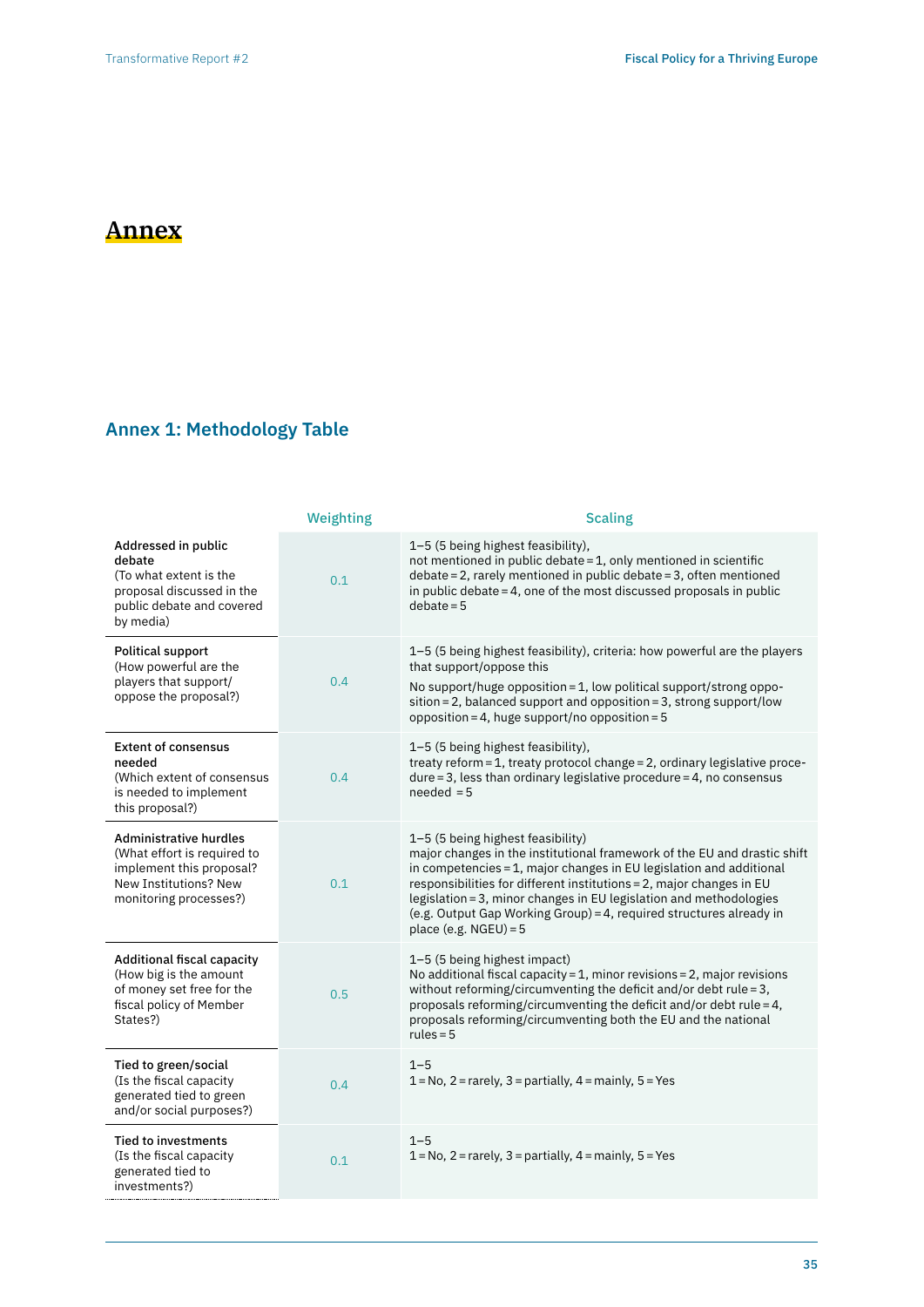## **Annex 2: Overview of scores**

|                                                                                      |                                  |                      |                                            | <b>Feasibility</b>                      |                                              | <b>Impact</b>                              |                        |                                                                       |                           |                         |                                         |                          |
|--------------------------------------------------------------------------------------|----------------------------------|----------------------|--------------------------------------------|-----------------------------------------|----------------------------------------------|--------------------------------------------|------------------------|-----------------------------------------------------------------------|---------------------------|-------------------------|-----------------------------------------|--------------------------|
|                                                                                      | <b>Political Feasibility</b>     |                      |                                            | <b>Technical Feasibility</b>            |                                              |                                            | Overall<br>feasibility | <b>Quantitative impact</b>                                            | <b>Qualitative Impact</b> |                         |                                         | <b>Overall</b><br>impact |
|                                                                                      | Addressed<br>in public<br>debate | Political<br>Support | <b>Overall</b><br>political<br>feasibility | <b>Extent of</b><br>consensus<br>needed | Changes in<br>governance<br>structure needed | <b>Overall</b><br>technical<br>feasibility |                        | <b>Overall quantitative</b><br>impact (Additional<br>fiscal capacity) | Tied to<br>green/social?  | Tied to<br>investments? | <b>Overall</b><br>qualitative<br>impact |                          |
| Proposal                                                                             | 0,1                              | 0,4                  | 0,5                                        | 0,4                                     | 0,1                                          | 0,5                                        | $\mathbf{1}$           | 0,5                                                                   | 0,4                       | 0,1                     | 0,5                                     | 1                        |
| Abolishing/adjusting<br>budgetary targets                                            | $\mathsf{3}$                     | $\overline{3}$       | $\mathbf{3}$                               | $\overline{2}$                          | $\mathbf{3}$                                 | 2,2                                        | 2,6                    | $\overline{2}$                                                        | $\mathbf{1}$              | $\mathbf{1}$            | $\mathbf{1}$                            | 1,5                      |
| Excluding certain<br>expenditures from<br>deficit rule                               | $\overline{4}$                   | $\overline{4}$       | $\overline{4}$                             | $\overline{2}$                          | 3                                            | 2,2                                        | 3,1                    | $\boldsymbol{4}$                                                      | $\overline{4}$            | 5                       | 4,2                                     | 4,1                      |
| <b>Fiscal Union</b>                                                                  | $\overline{4}$                   | $\overline{2}$       | 2,4                                        | $\mathbf{1}$                            | $\mathbf{1}$                                 | $\mathbf{1}$                               | 1,7                    | $5\phantom{a}$                                                        | $\mathbf{1}$              | $\mathbf{1}$            | $\mathbf{1}$                            | $\overline{\mathbf{3}}$  |
| Reforming escape<br>clauses                                                          | $\mathbf{1}$                     | $\sqrt{2}$           | 1,8                                        | 2                                       | 4                                            | 2,4                                        | 2,1                    | $\overline{2}$                                                        | $\overline{2}$            | $\overline{2}$          | $\overline{2}$                          | $\overline{2}$           |
| Reforming<br>investment clause                                                       | $2^{\circ}$                      | $\overline{4}$       | 3,6                                        | $\mathbf{3}$                            | $\overline{4}$                               | 3,2                                        | 3,4                    | $\mathbf{3}$                                                          | $\overline{4}$            | 5                       | 4,2                                     | 3,6                      |
| Replacing debt<br>(and deficit) rule<br>with national<br>medium-term debt<br>targets | $2^{\circ}$                      | $\overline{2}$       | $\overline{2}$                             | $\overline{2}$                          | $\overline{2}$                               | $2^{\circ}$                                | $\overline{2}$         | $\pmb{4}$                                                             | $\mathbf{1}$              | $\mathbf{1}$            | $\mathbf{1}$                            | 2,5                      |
| Replacing fiscal<br>rules with fiscal<br>standards                                   | $\overline{4}$                   | $\mathbf{1}$         | 1,6                                        | $\mathbf{1}$                            | 3                                            | 1,4                                        | 1,5                    | $\overline{4}$                                                        | $\overline{4}$            | $\overline{4}$          | 4                                       | 4                        |
| Expenditure rule                                                                     | $\mathbf{3}$                     | $\mathbf{3}$         | $\overline{3}$                             | $\overline{2}$                          | 3                                            | 2,2                                        | 2,6                    | $\overline{4}$                                                        | $\mathbf{1}$              | $\overline{4}$          | 1,6                                     | 2,8                      |
| <b>Increasing EU</b><br>revenues                                                     | $\overline{2}$                   | $\overline{3}$       | 2,8                                        | $\overline{2}$                          | 3                                            | 2,2                                        | 2,5                    | $\overline{\mathbf{3}}$                                               | 3                         | $\mathbf{1}$            | 2,6                                     | 2,8                      |
| Special purpose<br>vehicle                                                           | $\mathbf{3}$                     | $\overline{4}$       | 3,8                                        | $\overline{4}$                          | 3                                            | 3,8                                        | 3,8                    | 4                                                                     | $\overline{2}$            | 5                       | 2,6                                     | 3,3                      |
| <b>Making NGEU</b><br>permanent                                                      | $\overline{4}$                   | $\mathbf{3}$         | 3,2                                        | $\overline{2}$                          | 5                                            | 2,6                                        | 2,9                    | $\overline{4}$                                                        | 4                         | 4                       | 4                                       | $\overline{4}$           |
| Changing output<br>gap calculation                                                   | $2^{\circ}$                      | $\overline{3}$       | 2,8                                        | $\overline{4}$                          | $\overline{4}$                               | $\overline{4}$                             | 3,4                    | $\overline{\mathbf{3}}$                                               | $\mathbf{1}$              | $\mathbf{1}$            | $\mathbf{1}$                            | $\overline{2}$           |

## **Feasibility & Impact Analysis**